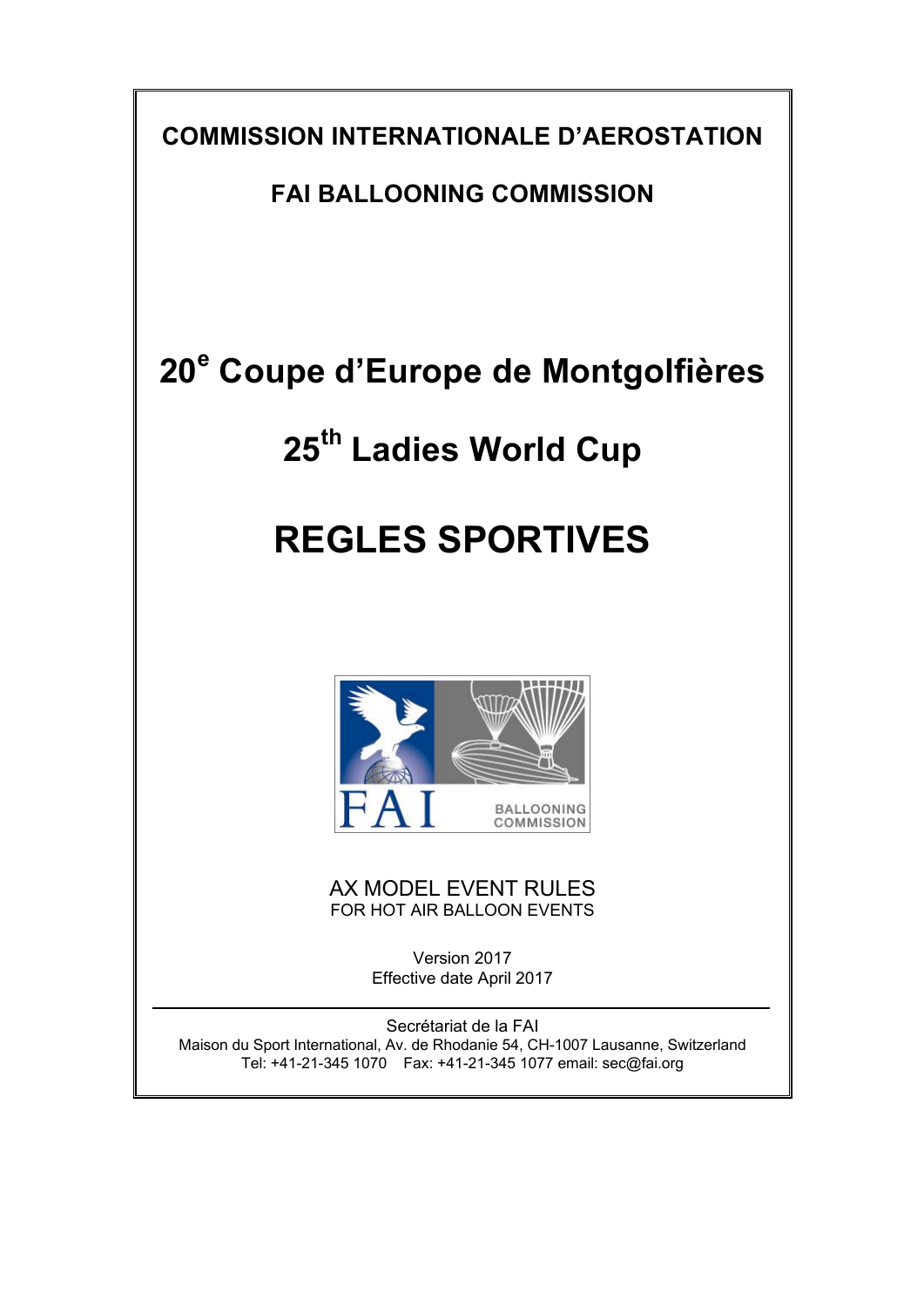| 1.1            | TITLE 20 th Coupe d'Europe de Montgolfières, 25 th Ladies World Cup  1 |  |
|----------------|------------------------------------------------------------------------|--|
| 1.2            |                                                                        |  |
| 1.3            |                                                                        |  |
| $\frac{1}{4}$  |                                                                        |  |
| 1, 5           |                                                                        |  |
| 1.6            |                                                                        |  |
| 1.7            |                                                                        |  |
| 1.8            |                                                                        |  |
| 1.9            |                                                                        |  |
| I.10           |                                                                        |  |
| 1.11           |                                                                        |  |
| 1.12           |                                                                        |  |
| 1.13           |                                                                        |  |
|                |                                                                        |  |
| II.1           |                                                                        |  |
| II.2           |                                                                        |  |
| II.3           |                                                                        |  |
| II.4           |                                                                        |  |
| II.5           |                                                                        |  |
| II.6           | LANDOWNER'S PERMISSION (9.3) & PERMISSION TO RETRIEVE (11.6) 2         |  |
|                |                                                                        |  |
| II.7           |                                                                        |  |
| II.8           |                                                                        |  |
| II.9.          |                                                                        |  |
| II.10          |                                                                        |  |
| II.11          |                                                                        |  |
| II.12          |                                                                        |  |
| II.13          |                                                                        |  |
| II.14<br>II.15 |                                                                        |  |
| II.16          |                                                                        |  |
| II.17          |                                                                        |  |
| II.18          |                                                                        |  |
| II.19          |                                                                        |  |
|                |                                                                        |  |
| II.20          |                                                                        |  |
| II.21          |                                                                        |  |
| II.22          |                                                                        |  |
| II.23          |                                                                        |  |
| II.24          |                                                                        |  |
|                |                                                                        |  |
|                |                                                                        |  |
| 1.1            |                                                                        |  |
| 1.2            |                                                                        |  |
| 1.3            |                                                                        |  |
| 1.4            |                                                                        |  |
|                |                                                                        |  |
| 2.1            |                                                                        |  |
| 2.2            | COMPETITOR'S RIGHTS OF REPRESENTATION (GS 4.7.1; S1 5.1.1) 7           |  |
| 2.3            |                                                                        |  |
| 2.4            |                                                                        |  |
| 2.5            |                                                                        |  |
| 2.6            |                                                                        |  |
| 2.7            | ACCEPTANCE OF SPORTING CODE, RULES AND REGULATIONS (GS 4.11.1) 7       |  |
| 2.8            |                                                                        |  |
| 2.9            |                                                                        |  |
| 2.10           |                                                                        |  |
| 2.11           |                                                                        |  |
| 2.12           |                                                                        |  |
|                |                                                                        |  |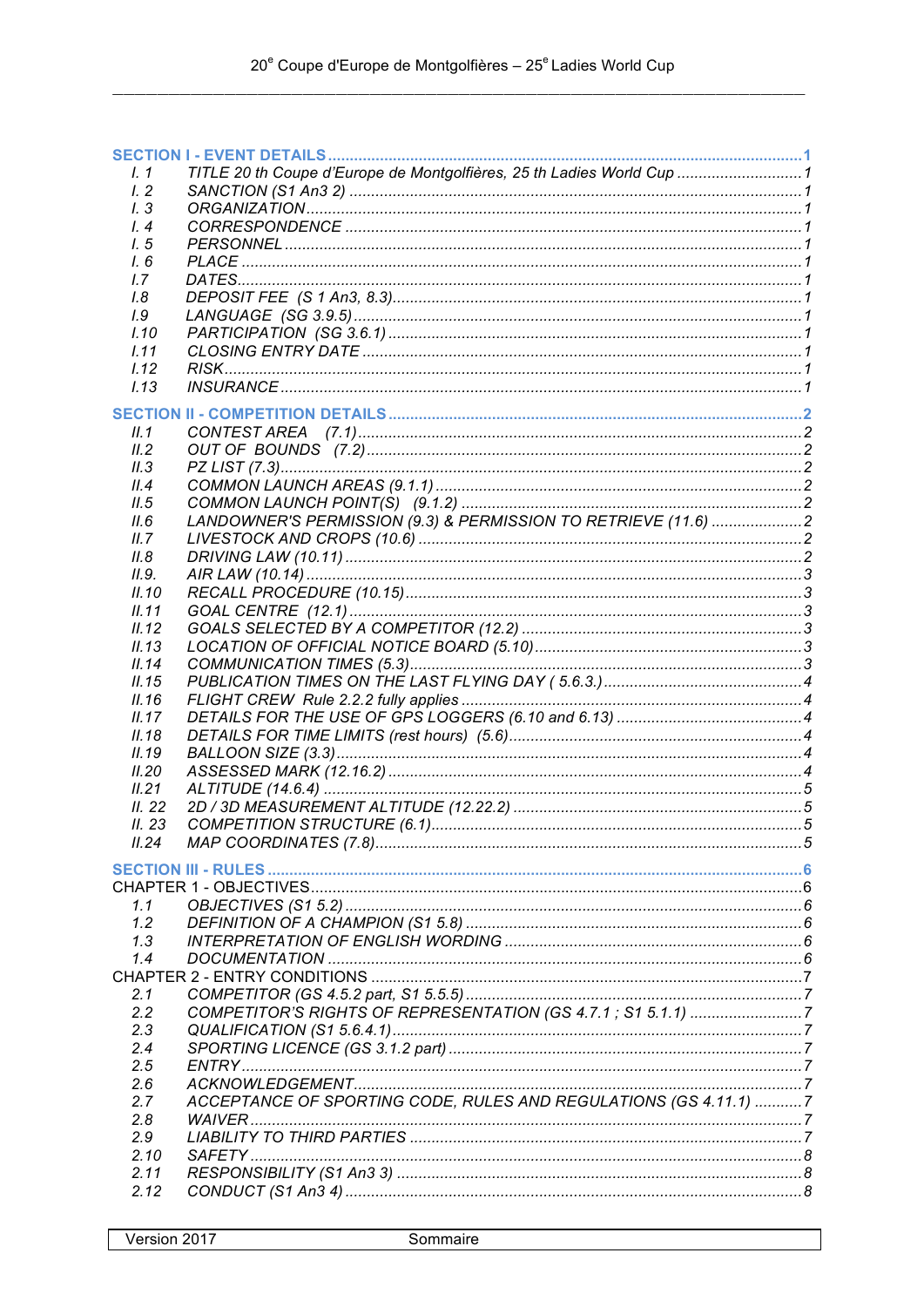| 3.1                      |                                                                                   |    |
|--------------------------|-----------------------------------------------------------------------------------|----|
| 3.2                      |                                                                                   |    |
| 3.3                      |                                                                                   |    |
| 3.4                      |                                                                                   |    |
| 3.5                      |                                                                                   |    |
| 3.6<br>3.7               |                                                                                   |    |
| 3.8                      |                                                                                   |    |
| 3.9                      |                                                                                   |    |
| 3.10                     |                                                                                   |    |
|                          |                                                                                   |    |
| 4.1                      |                                                                                   |    |
| 4.2                      |                                                                                   |    |
| 4.3                      | DUTIES OF THE INTERNATIONAL JURY (GS 5.4.1.1, 5.4.2.4, 5.4.2.5; S1 5.10 part)  10 |    |
| 4.4                      |                                                                                   |    |
|                          |                                                                                   |    |
| 5.1                      |                                                                                   |    |
| 5.2                      |                                                                                   |    |
| 5.3                      |                                                                                   |    |
| 5.4<br>5.5               |                                                                                   |    |
| 5.6                      |                                                                                   |    |
| 5.6.1                    |                                                                                   |    |
| 5.6.2                    |                                                                                   |    |
| 5.6.3                    | SHORTENED TIME LIMITS FOR COMPLAINTS AND PROTESTS (S1 An3 7.6, 8.6 part)          |    |
|                          |                                                                                   | 12 |
| 5.7                      |                                                                                   |    |
| 5.8                      |                                                                                   |    |
| 5.9                      | JURY APPROVAL OF SCORES & PRIZEGIVING (GS 5.4.2.7.2, 4.16.1)  12                  |    |
| 5.10                     |                                                                                   |    |
|                          |                                                                                   |    |
| 6.1                      |                                                                                   |    |
| 6.2                      |                                                                                   |    |
| 6.3                      |                                                                                   |    |
| 6.4                      |                                                                                   |    |
| 6.5<br>6.6               |                                                                                   |    |
| 6.7                      | PHOTOGRAPHY                                                                       | 13 |
| 6.8                      |                                                                                   |    |
| 6.9                      |                                                                                   |    |
| 6.10                     |                                                                                   |    |
| 6.11                     |                                                                                   |    |
| 6.12                     |                                                                                   |    |
| 6.13                     |                                                                                   |    |
|                          |                                                                                   |    |
| 7.1                      |                                                                                   |    |
| 7.2                      |                                                                                   |    |
| 7.3                      |                                                                                   |    |
| 7.4                      |                                                                                   |    |
| 7.5                      |                                                                                   |    |
| 7.6<br>7.7               |                                                                                   |    |
| 7.8                      |                                                                                   |    |
| 7.9                      |                                                                                   |    |
|                          |                                                                                   |    |
| 8.1                      |                                                                                   |    |
| 8.2                      |                                                                                   |    |
| 8.3                      |                                                                                   |    |
| 8.4                      |                                                                                   |    |
| 8.5                      |                                                                                   |    |
| 8.6                      |                                                                                   |    |
| V <sub>ersion</sub> 2017 | <b>Sommaire</b>                                                                   |    |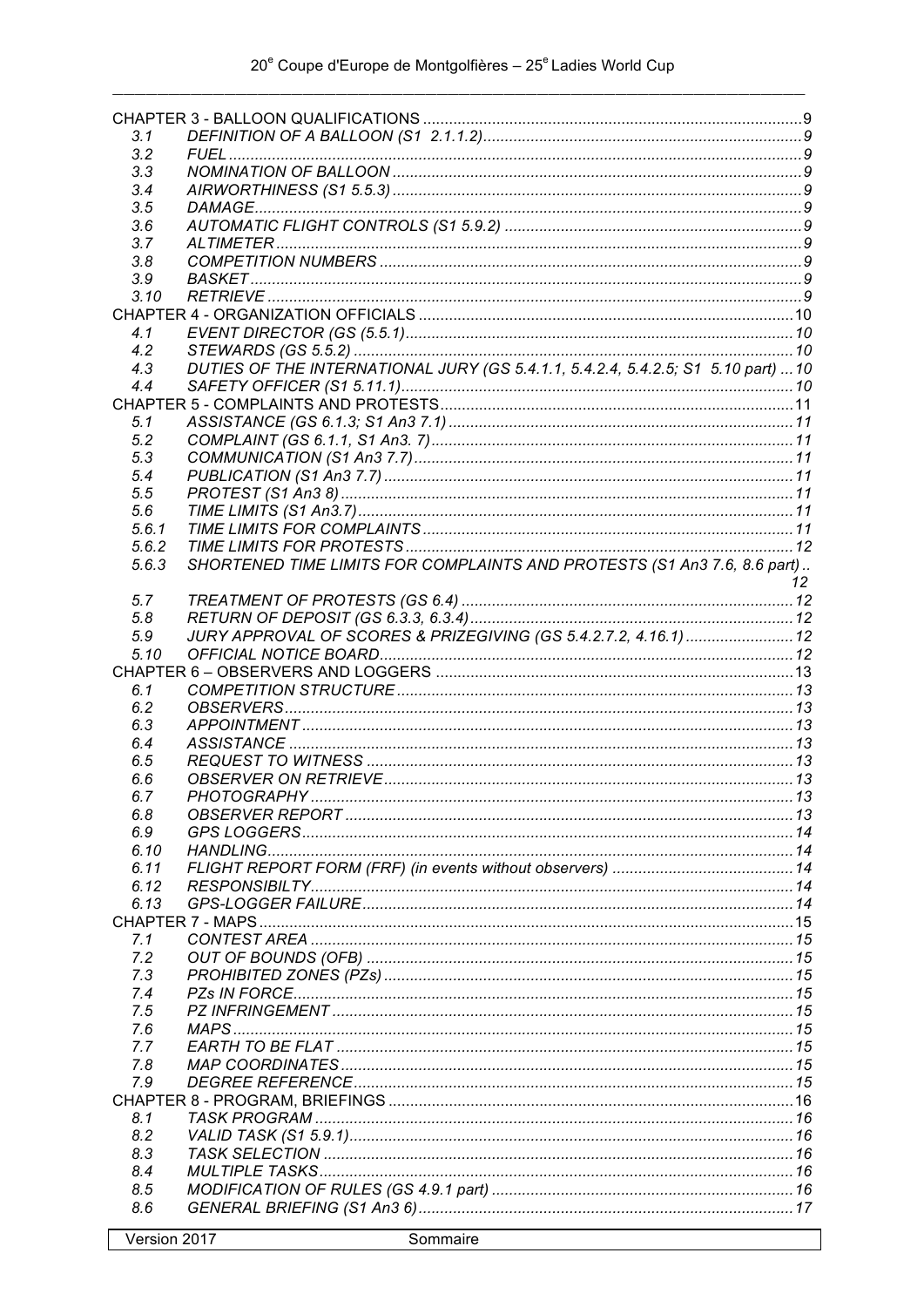| 8.7<br>8.8    |                          |  |
|---------------|--------------------------|--|
| 8.9           |                          |  |
| 8.10          |                          |  |
| 8.11          |                          |  |
| 8.12          |                          |  |
|               |                          |  |
|               |                          |  |
| 9.1           |                          |  |
| 9.2           |                          |  |
| 9.3           |                          |  |
| 9.4           |                          |  |
| 9.5           |                          |  |
| 9.6<br>9.7    |                          |  |
| 9.8           |                          |  |
| 9.9           |                          |  |
| 9.10          |                          |  |
| 9.11          |                          |  |
| 9.12          |                          |  |
| 9.13          |                          |  |
| 9.14          |                          |  |
| 9.15          |                          |  |
| 9.16          |                          |  |
| 9.17          |                          |  |
|               |                          |  |
| 9.18<br>9.19  |                          |  |
| 9.20          |                          |  |
| 9.21          |                          |  |
|               |                          |  |
| 10.1          |                          |  |
| 10.2          |                          |  |
| 10.3          |                          |  |
| 10.4          |                          |  |
| 10.5          |                          |  |
| 10.6          |                          |  |
| 10.7          |                          |  |
| 10.8          |                          |  |
|               |                          |  |
|               |                          |  |
| 10.9          |                          |  |
| 10 10         | $\sim$ 24<br>GROUND CREW |  |
| 10.11         |                          |  |
| 10.12         |                          |  |
| 10.13         |                          |  |
| 10.14         |                          |  |
| 10.15         |                          |  |
|               |                          |  |
| 11.1          |                          |  |
| 11.2          |                          |  |
| 11.3          |                          |  |
| 11.4          |                          |  |
| 11.5          |                          |  |
| 11.6          |                          |  |
|               |                          |  |
| 12.1          |                          |  |
| 12.2          |                          |  |
| 12.3          |                          |  |
| 12.4          |                          |  |
| 12.5<br>12.6  |                          |  |
|               |                          |  |
| 12.7          |                          |  |
| 12.8          |                          |  |
| 12.9<br>12.10 |                          |  |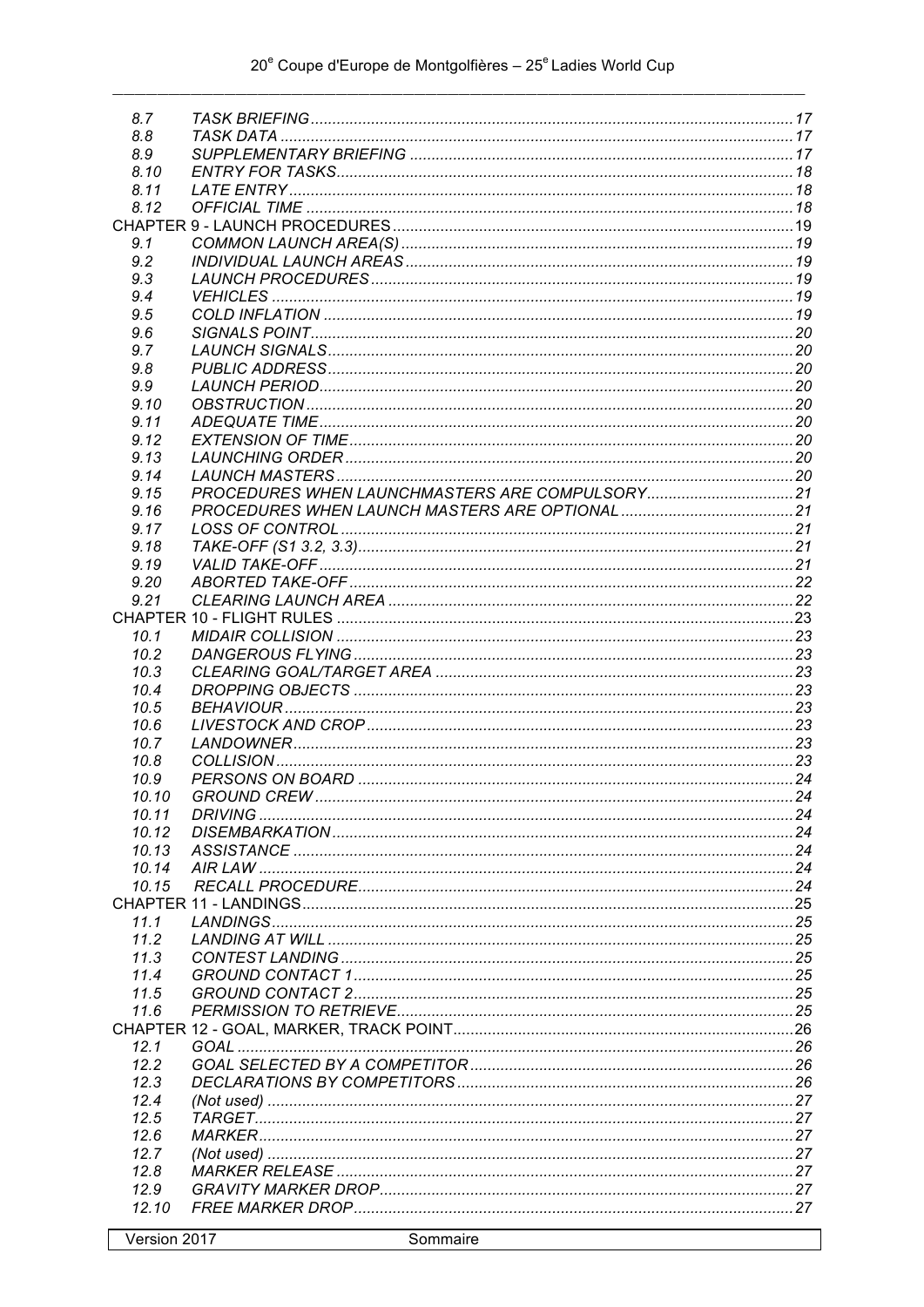| 12.11                               |                                                 |                |                                                                       |
|-------------------------------------|-------------------------------------------------|----------------|-----------------------------------------------------------------------|
| 12.12                               |                                                 |                |                                                                       |
| 12.13                               |                                                 |                |                                                                       |
| 12.14                               |                                                 |                |                                                                       |
| 12.15                               |                                                 |                |                                                                       |
| 12.16                               |                                                 |                |                                                                       |
| 12.17                               |                                                 |                |                                                                       |
|                                     |                                                 |                |                                                                       |
| 12.18                               |                                                 |                |                                                                       |
| 12.19                               |                                                 |                |                                                                       |
| 12.20                               |                                                 |                |                                                                       |
| 12.21                               |                                                 |                |                                                                       |
| 12.22                               |                                                 |                |                                                                       |
| 12.23                               |                                                 |                |                                                                       |
| 12.24                               |                                                 |                |                                                                       |
|                                     |                                                 |                |                                                                       |
| 13.1                                |                                                 |                | SERIOUS INFRINGEMENTS, UNSPORTING BEHAVIOUR (sS1 An3 5 GS 5.2 part)30 |
| 13.2                                |                                                 |                |                                                                       |
| 13.3                                |                                                 |                |                                                                       |
| 13.4                                |                                                 |                |                                                                       |
|                                     |                                                 |                |                                                                       |
| 13.5                                |                                                 |                |                                                                       |
|                                     |                                                 |                |                                                                       |
| 14.1                                |                                                 |                |                                                                       |
| 14.2                                |                                                 |                |                                                                       |
| 14.3                                |                                                 |                |                                                                       |
| 14.4                                |                                                 |                |                                                                       |
| 14.5                                |                                                 |                |                                                                       |
| 14.6                                |                                                 |                |                                                                       |
| 14.7                                |                                                 |                |                                                                       |
| 14.8                                |                                                 |                |                                                                       |
|                                     |                                                 |                |                                                                       |
| 15.1                                |                                                 |                |                                                                       |
|                                     |                                                 |                |                                                                       |
| 15.2                                |                                                 |                |                                                                       |
| 15.3                                |                                                 |                |                                                                       |
| 15.4                                |                                                 |                |                                                                       |
| 15.5                                |                                                 |                |                                                                       |
| 15.6                                |                                                 |                |                                                                       |
| 15.7                                |                                                 |                |                                                                       |
| 15.8                                |                                                 |                |                                                                       |
| 15.9                                |                                                 |                |                                                                       |
| 15.10                               |                                                 |                |                                                                       |
| 15.11                               |                                                 |                |                                                                       |
| 15.12                               |                                                 |                |                                                                       |
| 15.13                               |                                                 |                |                                                                       |
| 15.14                               |                                                 |                |                                                                       |
| 15.15                               |                                                 |                |                                                                       |
|                                     |                                                 |                |                                                                       |
| 15.16                               |                                                 |                |                                                                       |
| 15.17                               |                                                 |                |                                                                       |
| 15.18                               |                                                 |                |                                                                       |
| 15.19                               |                                                 |                |                                                                       |
| 15.20                               |                                                 |                |                                                                       |
|                                     |                                                 |                |                                                                       |
|                                     |                                                 |                |                                                                       |
| <b>CAPITAL LETTERS</b>              | FAI SPORTING CODE, GENERALE SECTION & SECTION 1 |                |                                                                       |
| Italics                             | Variations or precisions to MER'S 2017          |                |                                                                       |
| <b>Underlines</b>                   | Mer's 2017 additions or modifications           |                |                                                                       |
|                                     |                                                 |                |                                                                       |
| Related Documents (latest version): |                                                 |                |                                                                       |
| GS                                  | Sporting Code, General Section                  | S <sub>1</sub> | Sporting Code, Section 1                                              |
| SOH                                 | Safety Officer Handbook                         | <b>COH</b>     | <b>Competition Operation Handbook</b>                                 |

Sporting Code, General Section<br>Safety Officer Handbook  $\frac{31}{20}$ SOH

Note: Guidelines for software developers and scoring officials are provided in the COH. Furthermore the Penalty Guide in the COH provides formulas to quickly calculate penalties for PZ infringements.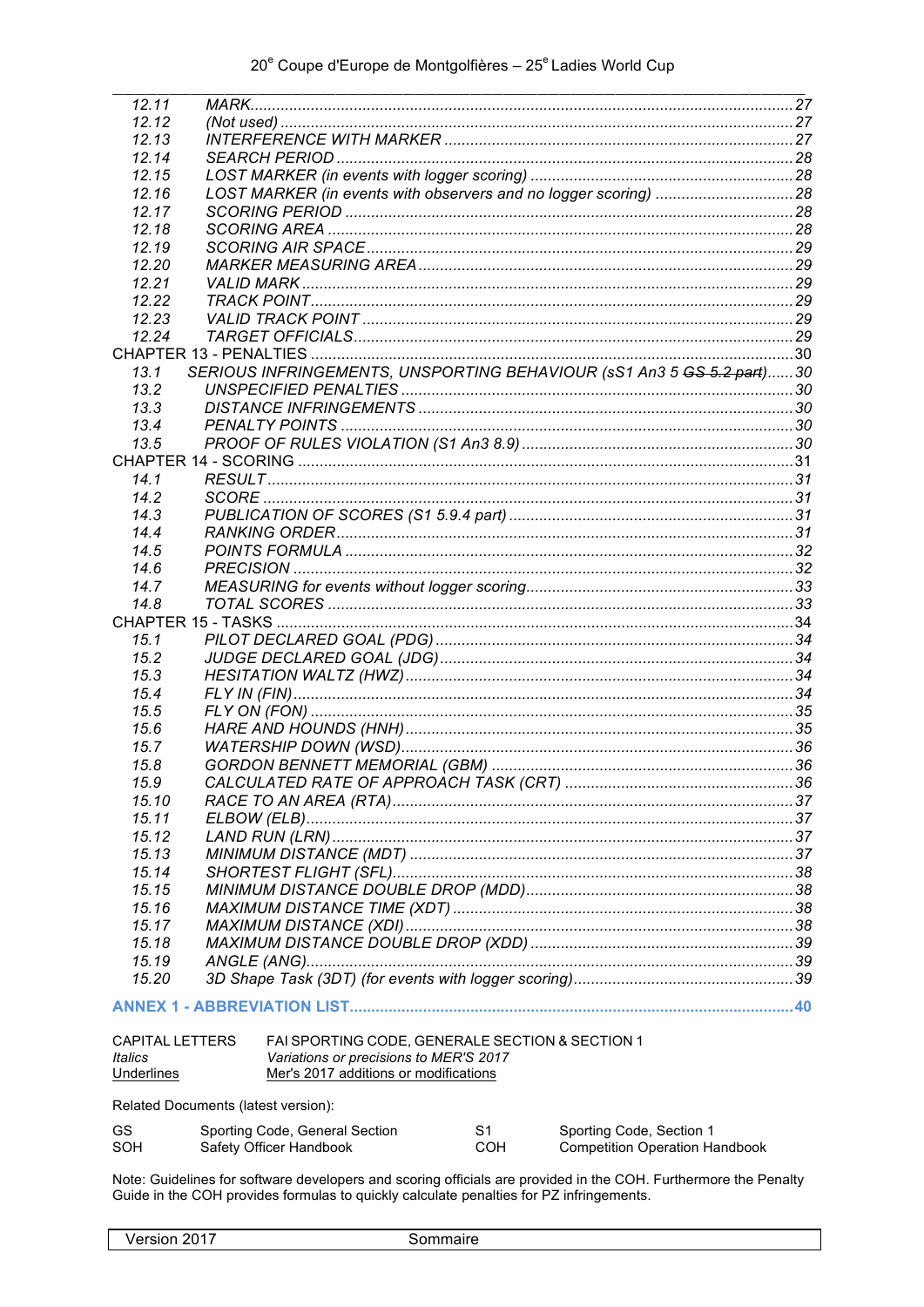# **SECTION I - EVENT DETAILS**

#### **I. 1 TITLE 20 th Coupe d'Europe de Montgolfières, 25 th Ladies World Cup**

#### **I. 2 SANCTION (S1 An3 2)**

THE EVENT IS AN APPROVED FAI CATEGORY 2 CIA SPORTING EVENT SANCTIONED BY THE FAI BALLOONING COMMISSION (CIA).

#### **I. 3 ORGANIZATION**

The Event is organized by : Compagnie Française de Montgolfières – Coupe d'Europe de Montgolfières

#### **I. 4 CORRESPONDENCE**

All entries and official correspondence should be addressed to: Rose-Anne Achard 19 rue du Moulin - Le Bouchot Marin 86530 NAINTRE – France Mobile : +33 6 11 22 12 37. E-mail : rose.anne.achard @gmail.com

#### **I. 5 PERSONNEL**

| Event Director:  | Jacques Bernardin       |
|------------------|-------------------------|
| Deputy Director: | Ally Odell              |
| Safety Officer:  | <b>Christian Mandin</b> |
| Jury President:  | Don Cameron             |

# **I. 6 PLACE**

The Event will be held at Côteaux du Blanzacais (Blanzac and Mainfonds-Aubeville). Charente, France.

# **I.7 DATES**

The Event will be run from Thursday August  $2^{nd}$  to Sunday  $6^{th}$  2017. First competition task will be on Thursday evening 2nd. Last task will be on Sunday evening  $6<sup>th</sup>$ .

#### **I.8 DEPOSIT FEE (S 1 An3, 8.3)**

THE DEPOSIT FEE TO ACCOMPANY A PROTEST SHALL BE 60 euros.

#### **I.9 LANGUAGE (SG 3.9.5)**

THE OFFICIAL LANGUAGES OF THE EVENT SHALL BE ENGLISH AND FRENCH. IN ALL INTERPRETATIONS THE ENGLISH LANGUAGE VERSION SHALL PREVAIL.

#### **I.10 PARTICIPATION (SG 3.6.1)**

THE EVENT IS OPEN TO ALL NACS WHICH HAVE MET THEIR OBLIGATIONS TO THE FAI.

#### **I.11 CLOSING ENTRY DATE**

The closing entry date for the Event is May 31<sup>st</sup> 2017.

# **I.12 RISK**

The balloon and other property of a competitor shall be at the risk of the competitor at all times. By entering the Event a competitor agrees to waive all claim for injury to himself or loss or damage to his property.

#### **I.13 INSURANCE**

Each balloon shall be insured against all claims by third parties according to the European law. He shall produce documentary evidence of this insurance valid for the period of the Event covering any balloon which he may fly.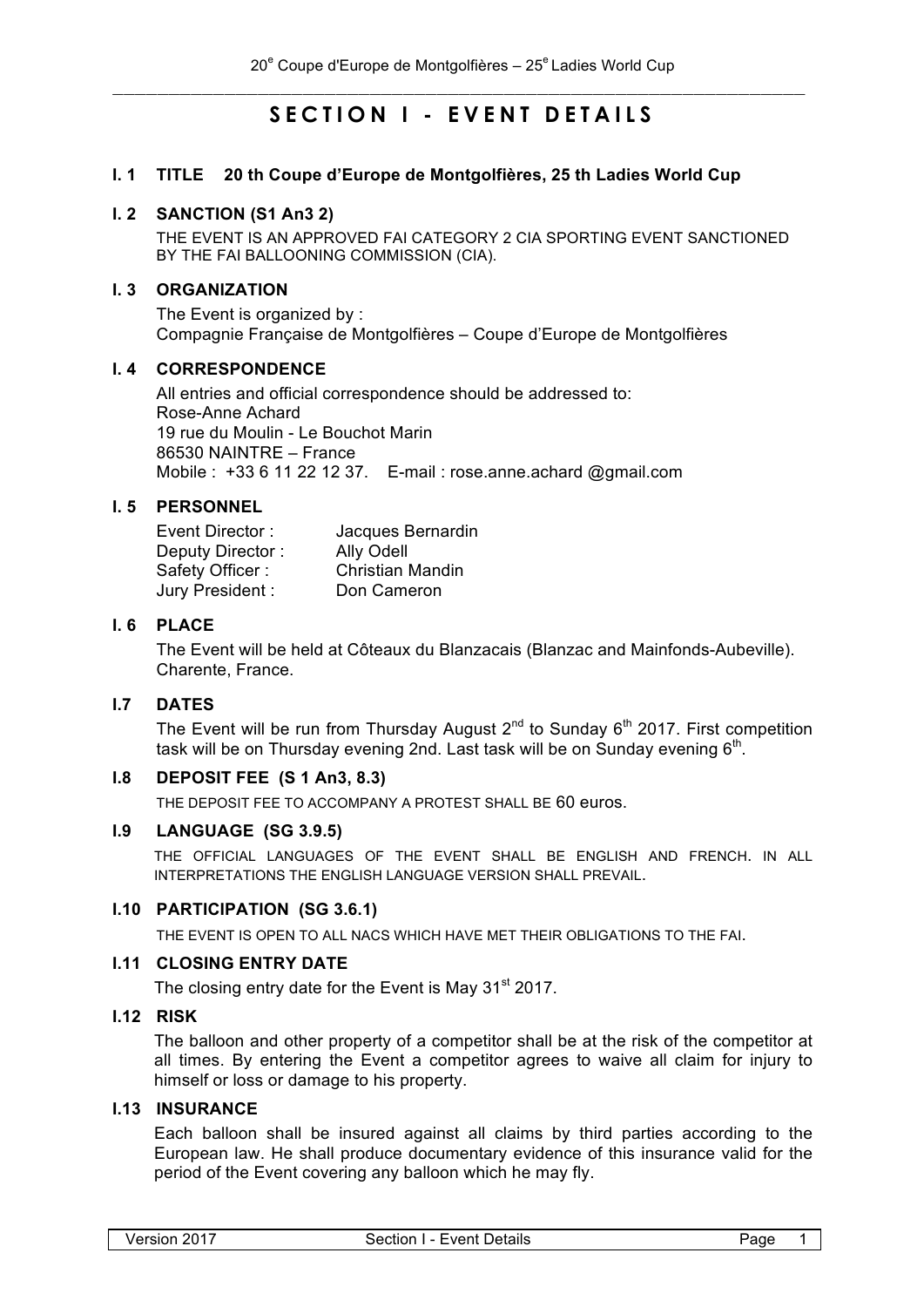# **SECTION II - COMPETITION DETAILS**

# **II.1 CONTEST AREA (7.1)**

The competition map will consist of 1/50 000 IGN maps posted at the Official Notice Board. UTM grid WGS 84. The contest area is included in the competition maps.

# **II.2 OUT OF BOUNDS (7.2)**

No out of bounds areas are defined.

# **II.3 PZ LIST (7.3)**

PZ are printed on the maps. Additional PZ will be defined in the general briefing and posted at the official notice board.

#### **II.4 COMMON LAUNCH AREAS (9.1.1)**

CLA will be in La Génétouze, Angoulême, Jonzac, Chez Charron.

# **II.5 COMMON LAUNCH POINT(S) (9.1.2)**

La Génétouze 2798/1360 (30 T); Angoulême 7750/5990 (31 T); Jonzac 0120/3500 (30 T); Chez Charron 6570/4450 (31 T); more precise information and height about the CLP will be given in the general briefing or task briefing and posted at the official notice board.

# **II.6 LANDOWNER'S PERMISSION (9.3) & PERMISSION TO RETRIEVE (11.6)**

The presence of an official is not mandatory to get landowner's permission.

**Addition to Rule 9.3** Public areas, such as public parks, squares and river sides, are considered as places without need for permission for take-off and landings. Furthermore, a take-off without permission may be made from minor roads or tracks, if the balloon envelope can be laid out in the adjacent field and provided, it is freshly harvested and/or not cultivated and no damage is done. The road traffic must not be obstructed.

**Addition to rule 11.6** Before entering a field, even a bare field or a cut grass field, with a vehicle to retrieve the balloon, each crew will try hard to obtain permission from the landowner. If the landowner is not found, the balloon must be packed up before the vehicle enters the field. Crew and vehicle will leave the field as soon as possible.

#### **II.7 LIVESTOCK AND CROPS (10.6)**

Pay attention to livestock. Don't fly at less than 1000 ft (or 300 m) from livestock or buildings that may contain livestock. Everything which is cultivated is a crop. Never land in a crop. Penalty up to 1 000 competition points. Countryside is easy to land in. Corn crops are harvested. Grass is normally cut by now. Avoid sunflower, corn and -of course- vineyards. If any problem occurs, contact the competition centre. Christian Mandin, landowner officer, will help you. Don't give any money.

#### **II.8 DRIVING LAW (10.11)**

No parking at less than 100 m from any intersection. Never stop on the road, park vehicles to the side of the road.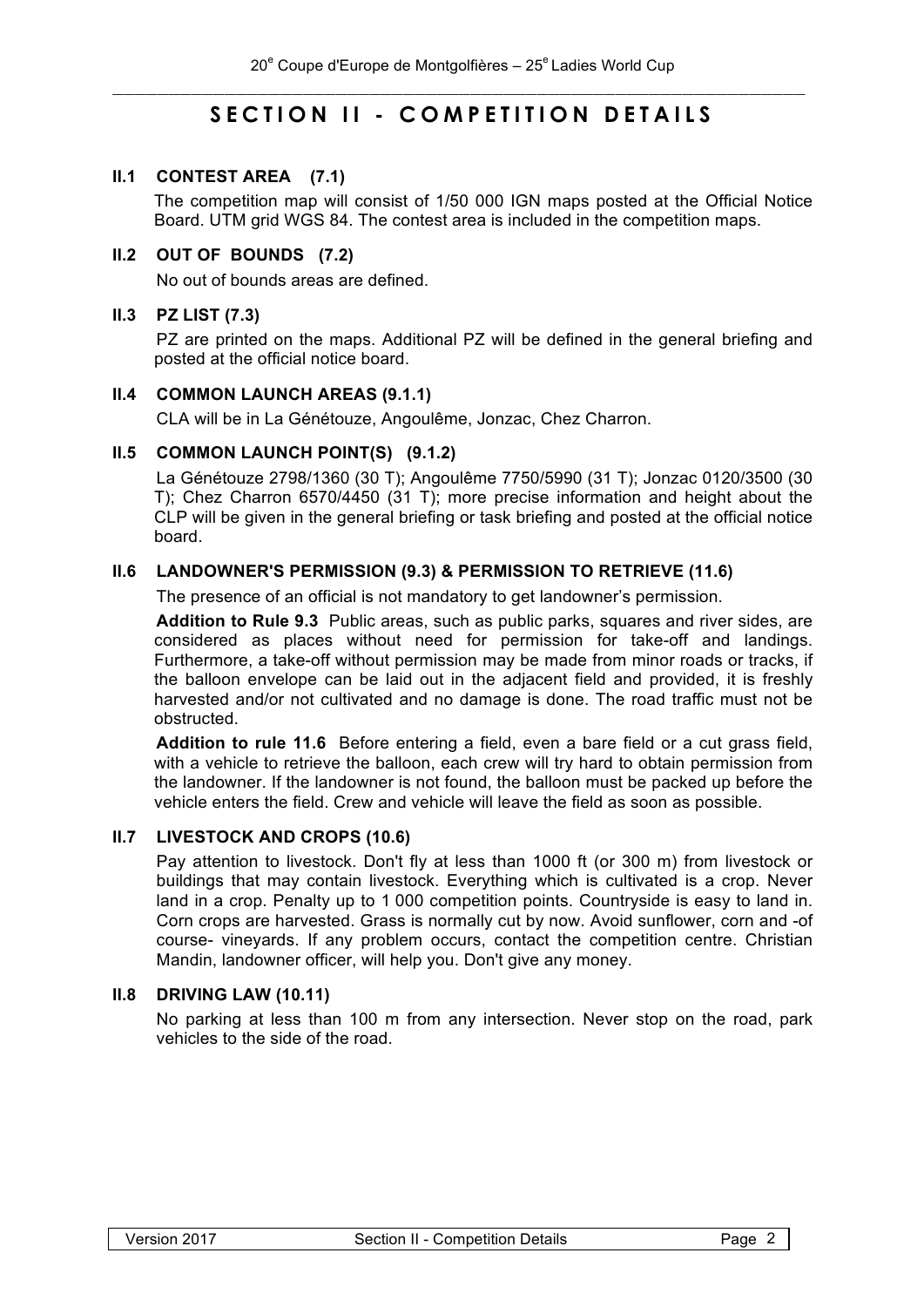#### **II.9. AIR LAW (10.14)**

|                  | Controlled airspaces :    |         |                           |         |                              |
|------------------|---------------------------|---------|---------------------------|---------|------------------------------|
| TMA 5            | Limoges                   | E class | 4300 / FL115              | blue PZ | Angoulême                    |
| TMA 4            | Limoges                   | E class | 2300 / 4300               | blue PZ | Angoulême                    |
| CTR.             | Cognac                    | D class | Ground Level /1500 red PZ |         | Mainfonds Ouest, Jonzac Nord |
| CTA              | Cognac                    | D class | 1500 / FL065              | blue PZ | Mainfonds Ouest, Jonzac Nord |
| TMA <sub>6</sub> | Aquitaine                 | E class | 4500 / FL065              | blue PZ | Royan-Semussac               |
| TMA <sub>5</sub> | Aquitaine                 | D class | FL065 / FL145             | blue PZ | Jonzac Nord                  |
|                  | TMA 3.1 Aquitaine         | E class | 4500 / FL065              | blue PZ | Jonzac                       |
|                  | TMA 2.2 Aquitaine         | C class | 3000 / FL145              | blue PZ | Jonzac Sud                   |
| TMA 3            | La Rochelle E class       |         | 2000/FL115                | blue PZ | Royan-Semussac               |
|                  | TMA 4 La Rochelle E class |         | 2000/3000                 | blue PZ | Royan-Semussac               |
| R49 A2           |                           |         | 3300/FL065                |         | Angoulême                    |
| R 162            |                           |         | 1500 ASFC/2500 ASFC       |         | Royan-Semussac Sud           |
| R49 A1           |                           |         | 3000/FL065                |         | Royan-Semussac Est           |
| <b>R49 S</b>     |                           |         | <b>SOL/1500 ASFC</b>      |         | Royan-Semussac Nord-Est      |
| R49 E2           |                           |         | 1500/FL065                |         | Royan-Semussac, Jonzac Nord  |
|                  |                           |         |                           |         |                              |

#### **II.10 RECALL PROCEDURE (10.15)**

Information on eventual recall procedure will be given at the task briefing.

### **II.11 GOAL CENTRE (12.1)**

The centre point of the intersections of roads will be the centre of the largest circle that can be accommodated within the area of hard road surface at the intersection.

#### **II.12 GOALS SELECTED BY A COMPETITOR (12.2)**

The following types of roads are permitted for the purpose of goals selected by competitors (white colour, or white and red colour (dual color), but NOT red color):



No goal selected by a competitor shall be:

- a. within a built up area (not used)
- b. within a blue PZ..
- c. within 200 m of  $\cdot$ 
	- 1. a red PZ
	- 2. D 910 (ex N10) with 2 separated lanes. This road is highlighted in red on the map.
	- 3. a power line, or an electric railway, shown on the competition map.

# **II.13 LOCATION OF OFFICIAL NOTICE BOARD (5.10)**

The official notice board is placed in the briefing room**.** (Côteaux du Blanzacais)

# **II.14 COMMUNICATION TIMES (5.3)**

Replies to complaints will be posted 20 minutes before each briefing at the official notice board and at 12 00 every day, (or at any time by personal answer to the competitor.)

|  | Version 2017 |  |
|--|--------------|--|
|--|--------------|--|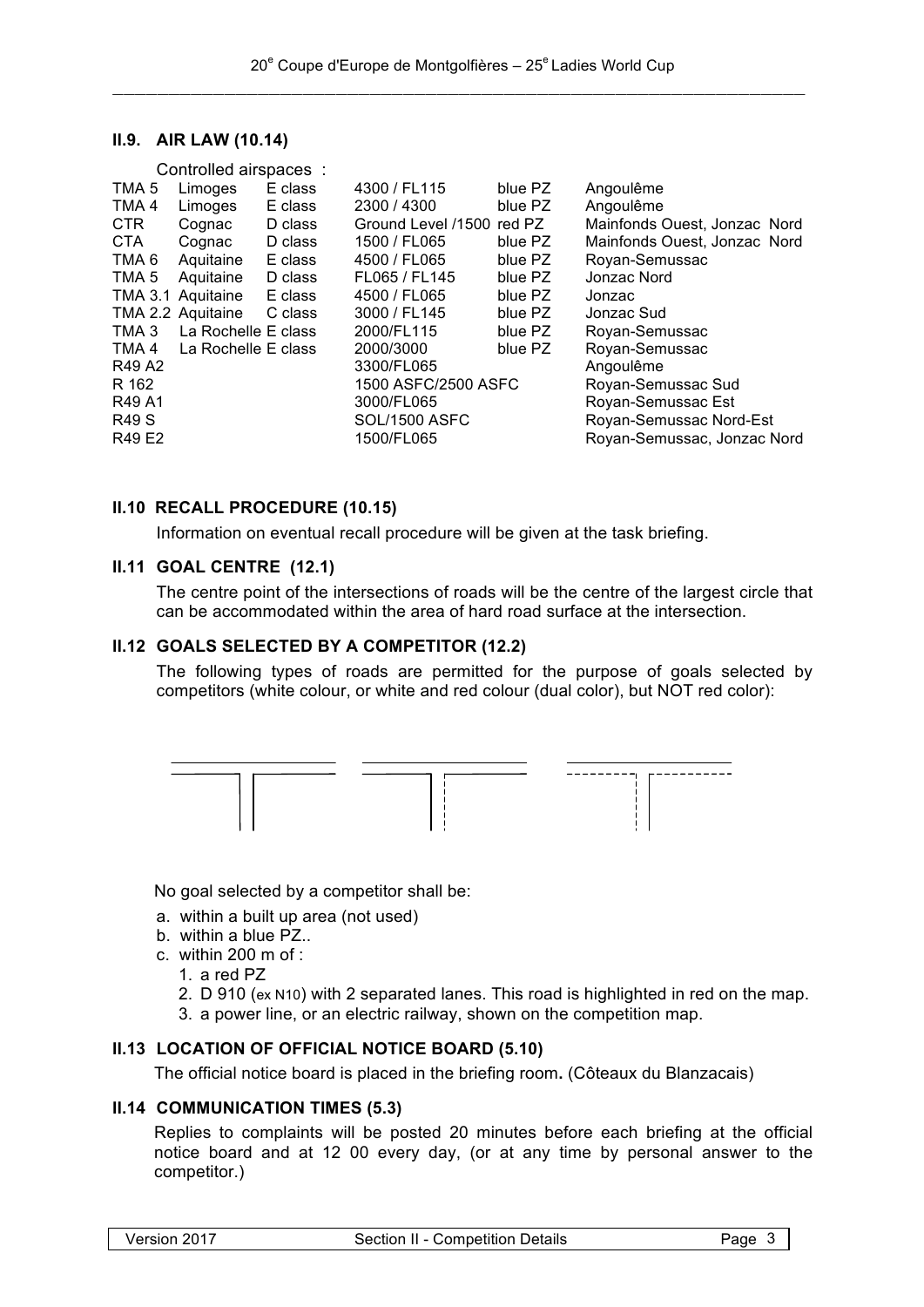# **II.15 PUBLICATION TIMES ON THE LAST FLYING DAY ( 5.6.3.)**

Publication times from Saturday at 13.00 will be: 11 00, 12 00, 13 00, 17 00, 18 00, 19 00, 21 30, 22 00 and Sunday every 10 minutes until the final overall results are posted.

#### **II.16 FLIGHT CREW** Rule 2.2.2 fully applies

"If a flight crew and/or passenger flying in the basket has competed in any previous national, continental or world championship or WAG, he must be of the same nationality as the competitor."

#### **Specific rule for Ladies Cup**.

Any female competitor who will fly a task with a licensed male hot air balloon pilot will be disqualified in Ladies' World Cup.

Any female pilot who intends to embark a man on board of her balloon must declare him and testify in writing to the Event Director that he is not a licensed hot air balloon pilot.

This declaration must be done before the beginning of each task briefing. Penalty for infringement of this rule: 100 task points.

# **II.17 DETAILS FOR THE USE OF GPS LOGGERS (6.10 and 6.13)**

The competitor is responsible for any loss or damage between receipt and return of the logger. The competitor will switch it on approx. 5 minutes prior to inflation and attach it to his balloon. Competitors will affix a ring on a vertical load tape 2 meters above the mouth of the balloon envelope, on the right side as seen when the envelope is laid on the ground ready for inflation. After landing he will detach the logger, switch it off and return it to the competition center as soon as possible.

#### Penalty for infringement: 50 task points.

If the logger provided to a pilot has no track recorded after the flight, then the competitor will get no start and will be scored in C group, except if the competitor has been seen flying by any official. On request of the director, a competitor may provide a record of the track of his flight only if it is still stored on his GPS device (not on a PC or tablet PC or any other hardware) and the pilot has the proper connection wire to download the track.

The GPS device must be configured identically to the official GPS recorder.

Map Datum : WGS84

Altitude Unit : feet

Date/time : local

Interval : 2s

# **II.18 DETAILS FOR TIME LIMITS** (rest hours) **(5.6)**

The hours between 21:00 and 07:00 local time will be disregarded for the purpose of the time limits of complaints and protests. The total rest period per day shall be a minimum of 8 hours and may be divided into two parts, depending on the daylight period.

#### **II.19 BALLOON SIZE (3.3)**

No change to 3.3

#### **II.20 ASSESSED MARK (12.16.2)**

Not used.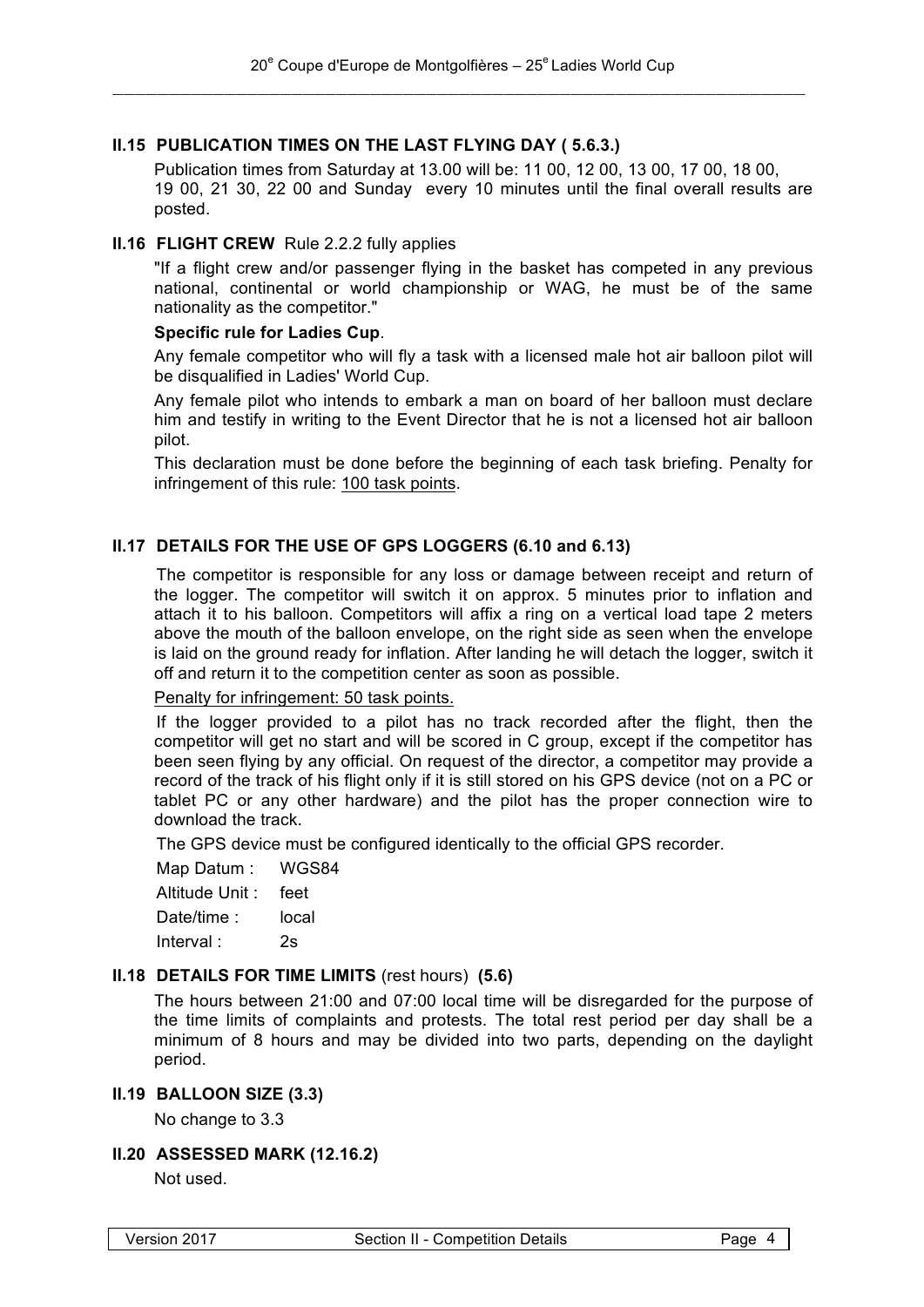# **II.21 ALTITUDE (14.6.4)**

The altitude used in the competition is GPS altitude.

# **II. 22 2D / 3D MEASUREMENT ALTITUDE (12.22.2)**

The separation altitude between 2D and 3D scoring in this event is 500.ft AGL. When goals or targets on the ground are used, results based on track points will be the:

- 3D-distance to the point at the separation altitude above the goal/target if the track point or electronic mark is above the separation altitude

or

- 2D-distance to the goal/target if the track point/electronic mark is at or below the separation altitude.



When goals/targets above the ground are used, results based on track points will be the 3D-distance.

# **II. 23 COMPETITION STRUCTURE (6.1)**

The competition will be conducted using officials on targets and logger scoring.

The official time is GPS Time (local time). (8.12)

#### **Use of radio and GPS**

Competitors must carry a radio on board and listen on 122.250 MHz during the flight.

Radio may be used by pilots, crew and officials for **safety matters only**.

The use of GPS on board for navigation purposes is permitted.

# **Entry for tasks**

A competitor entered for a task but not taking-off must withdraw his name by notifying an Official at the signals point. When competitors select their own launch sites, they must withdraw their names by notifying an Official at the first opportunity. Infringement of this rule may be penalized up to 1 000 competition points.

# **II.24 MAP COORDINATES (7.8)**

The basic map coordinate of a UTM map with WGS84 datum is:

30T (Zone reference, where  $30 =$  zone and  $T =$  latitude band) or 31T eastern side.

To identify a point on the competition map, the coordinates must be written in the following format:

• 4-4 format: this format uses two times four-digits. First four digits eastings and the second four digits northings. (e.g. 0735-1576), leaving out the 1m digit.

• The zone reference may be omitted.

Eastings may be separated from Northings by: a carriage return (= new line), by a blank space, by the minus character (-) or the slash character (/). In all cases the two parts of the coordinates shall be clearly separated and with Eastings (horizontal) first.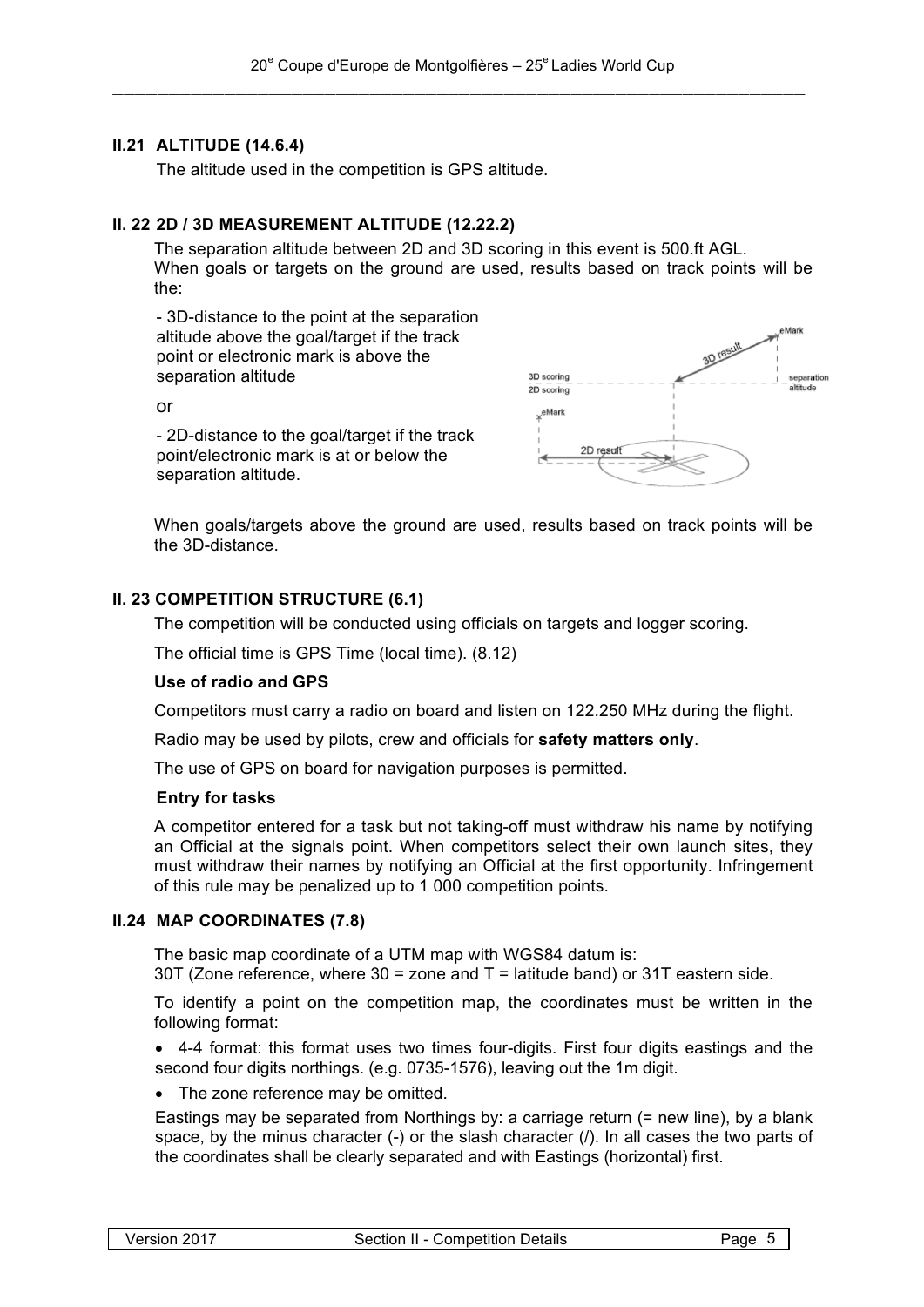# **SECTION III - RULES**

# **CHAPTER 1 - OBJECTIVES**

#### **1.1 OBJECTIVES (S1 5.2)**

THE OBJECTIVES OF THE EVENT ARE:

- TO DETERMINE THE CHAMPION PILOT;
- TO STIMULATE THE DEVELOPMENT OF AEROSTATION BY AN INTERNATIONAL COMPARISON OF PERFORMANCE OF PILOTS AND AEROSTATS;
- TO REINFORCE FRIENDSHIP AMONGST AERONAUTS OF ALL NATIONS.

#### **1.2 DEFINITION OF A CHAMPION (S1 5.8)**

- 1.2.1 THE WINNING COMPETITOR SHALL BE THE COMPETITOR WITH THE HIGHEST AGGREGATE SCORE AT THE END OF THE EVENT. (S1 5.8.1)
- 1.2.2 TO BE RECOGNIZED AS A FIRST CATEGORY SPORTING EVENT AND FOR A CHAMPION TO BE DECLARED, AT LEAST THREE TASKS MUST HAVE BEEN COMPLETED ON NOT LESS THAN TWO SEPARATE FLIGHTS. (S1 5.8.3)

#### **1.3 INTERPRETATION OF ENGLISH WORDING**

- 1.3.1 **Shall** and **must** mean the application is mandatory. Failure to comply will normally lead to a penalty, disadvantageous interpretation or other disadvantages.
- 1.3.2 **Should** means that the application is recommended. Failure to comply may lead to penalties, disadvantageous interpretation or other disadvantages.
- 1.3.3 **May** means that the application is optional.

#### **1.4 DOCUMENTATION**

The following documents will be inspected when each competitor registers on arrival at the Event.

- a. Pilot License
- b. Pilot Log Book
- c. Balloon Log Book
- d. Certificate of Airworthiness
- e. Certificate of Registration
- f. Certificate of Insurance
- g. FAI Sporting License
- h. Passport or Identity Document.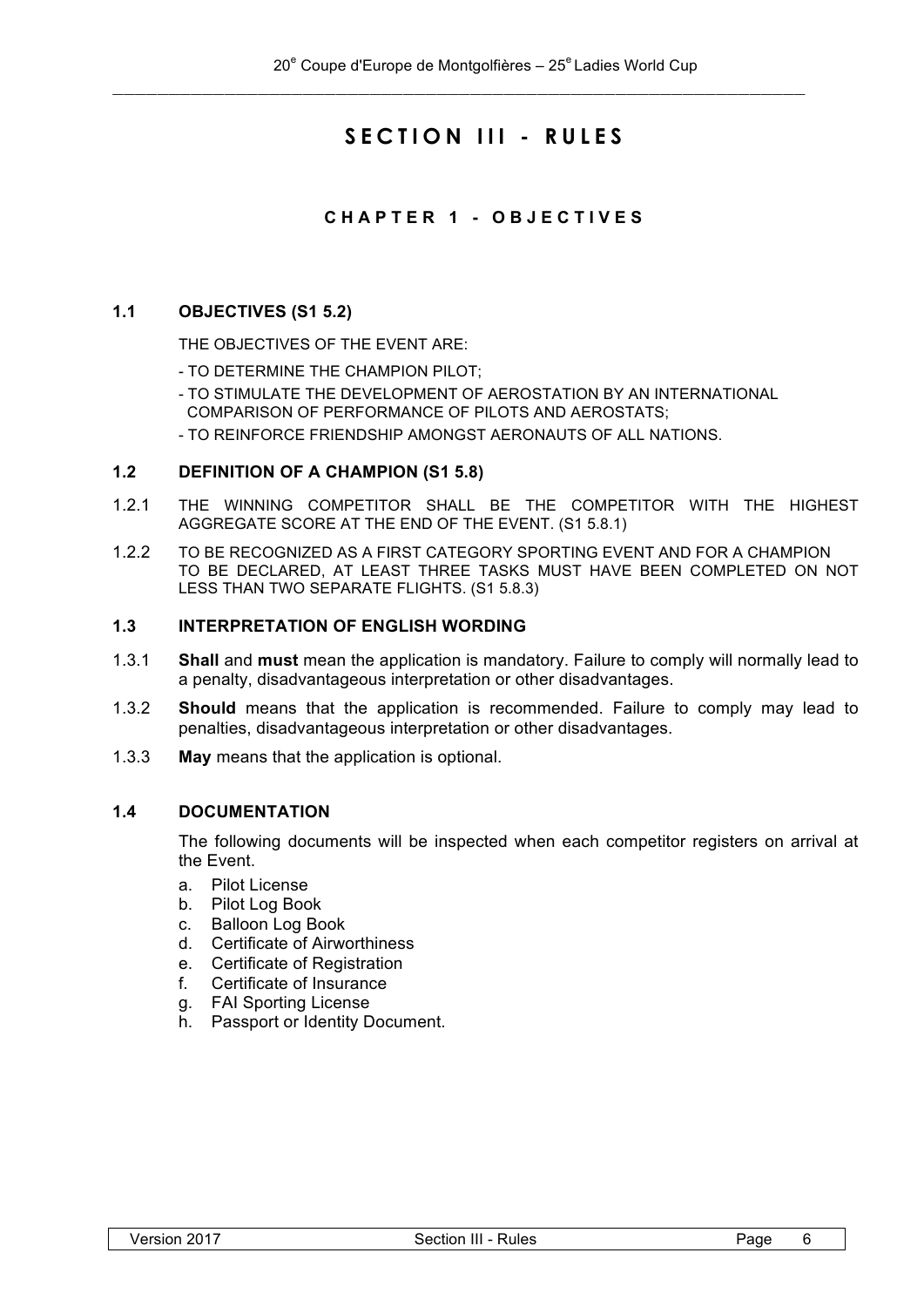# **CHAPTER 2 - ENTRY CONDITIONS**

# **2.1 COMPETITOR (GS 4.5.2 part, S1 5.5.5)**

- 2.1.1 A PERSON ENTERED AND COMPETING IN A SPORTING EVENT.
- 2.1.2 AFTER THE BEGINNING OF THE GENERAL BRIEFING OF A FIRST CATEGORY SPORTING EVENT, NO CHANGE OF COMPETITOR IS PERMITTED.

#### **2.2 COMPETITOR'S RIGHTS OF REPRESENTATION (GS 4.7.1 ; S1 5.1.1)**

- 2.2.1 IN INTERNATIONAL SPORTING EVENTS, A COMPETITOR REPRESENTS THE NAC THAT ISSUED HIS FAI SPORTING LICENCE, UNLESS HE BELONGS TO AN INTERNATIONAL TEAM.
- 2.2.2 If a flight crew and/or passenger flying in the basket, other than the appointed observer, has competed in any previous national, continental or world championship or WAG, he must be of the same nationality as the competitor.
- 2.2.3 See II.16 & 2.2.2.

#### **2.3 QUALIFICATION (S1 5.6.4.1)**

PILOTS-IN-COMMAND SHALL HAVE BEEN AUTHORIZED TO ACT AS PILOT-IN-COMMAND OF THAT SUB-CLASS OF AEROSTAT FOR WHICH THE FIRST CATEGORY EVENT IS HELD, AT LEAST TWELVE MONTHS PRIOR TO THE START OF THE EVENT. EACH PILOT-IN-COMMAND SHALL HAVE ACCUMULATED AT LEAST 50 HOURS AS PILOT-IN-COMMAND OF AEROSTATS OF THAT SUB-CLASS.

#### **2.4 SPORTING LICENCE (GS 3.1.2 part)**

THE HOLDER OF A SPORTING LICENCE ACKNOWLEDGES THAT HE KNOWS AND UNDERSTANDS THE FAI SPORTING CODE AND COMMITS HIMSELF TO ABIDE BY IT.

#### **2.5 ENTRY**

The completed entry form and entry fee for each competitor must reach the organisers by the closing entry date, except in the case of extra places offered by the organisers.

#### **2.6 ACKNOWLEDGEMENT**

A competitor who has not received an acknowledgement of his entry within seven days after the closing entry date should make inquiries of the organisers.

# **2.7 ACCEPTANCE OF SPORTING CODE, RULES AND REGULATIONS (GS 4.11.1)**

THE ENTRANTS AND COMPETITORS ARE REQUIRED TO KNOW, UNDERSTAND, ACCEPT AND ABIDE BY THE SPORTING CODE AND THE RULES AND REGULATIONS FOR THE EVENT, AND BY ENTERING ARE DEEMED TO ACCEPT WITHOUT RESERVATION. THEY SHOULD APPRECIATE THAT THEY REPRESENT THEIR NAC AND THAT THEY SHOULD APPRECIATE THAT THEY REPRESENT THEIR NAC AND THAT THEY SHOULD COMPETE IN A SPORTING MANNER AND THAT THEIR BEHAVIOUR MUST BE BEYOND REPROACH.

#### **2.8 WAIVER**

By entering the Event, a competitor waives any right of action against the organiser, the owner of any site and their respective members, employees or personnel for any loss or damage sustained by him in consequence of any act or omission on their part, or on the part of other competitors.

# **2.9 LIABILITY TO THIRD PARTIES**

By entering an Event a competitor assumes all liability for injury, loss or damage to third parties or their property caused by himself or his crew.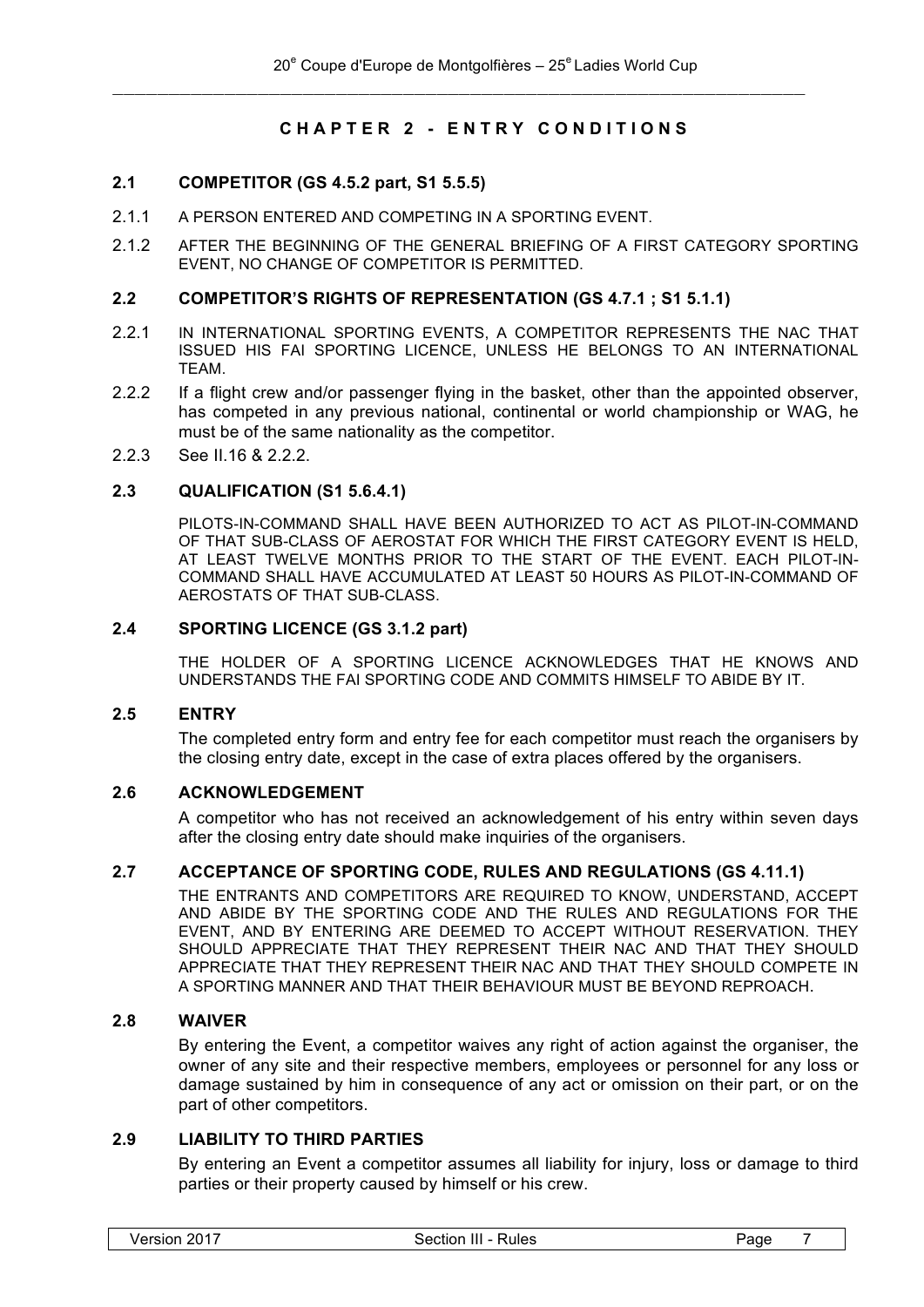# **2.10 SAFETY**

Any meteorological report or forecast, or other safety or navigational information, is provided in good faith for the guidance of competitors. Officials may be appointed to regulate the inflation and launching of balloons. However, nothing shall diminish the responsibility of competitors under this chapter.

# **2.11 RESPONSIBILITY (S1 An3 3)**

ENTRANTS AND COMPETITORS REMAIN COMPLETELY RESPONSIBLE FOR THE SAFE OPERATION OF THEIR AEROSTATS AT ALL STAGES OF INFLATION, LAUNCH, FLIGHT AND LANDING. THEY MUST ENSURE THAT THEIR EQUIPMENT, THEIR CREW AND THEIR OWN LEVEL OF SKILL AND EXPERIENCE ARE SUITABLE FOR THE CONDITIONS IN THEIR OWN JUDGEMENT. A COMPETITOR IS RESPONSIBLE FOR ALL THE ACTIONS OF HIS CREW DURING THE EVENT.

# **2.12 CONDUCT (S1 An3 4)**

ENTRANTS AND COMPETITORS AND THEIR CREWS ARE REQUIRED TO BEHAVE IN A SPORTSMANLIKE MANNER, AND TO COMPLY WITH THE DIRECTIONS OF EVENT OFFICIALS. INCONSIDERATE BEHAVIOUR SHALL BE PENALISED BY THE EVENT DIRECTOR.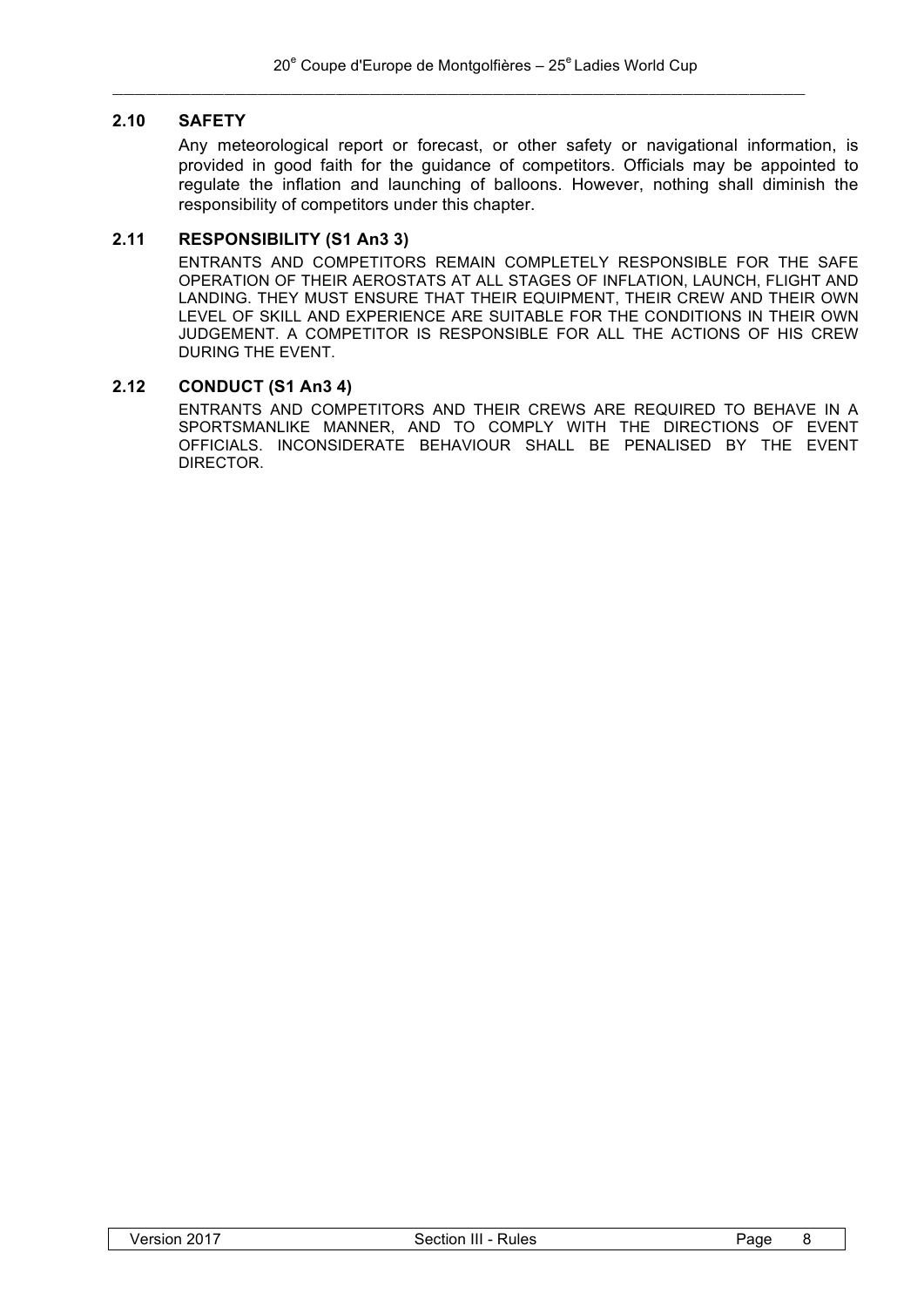# **CHAPTER 3 - BALLOON QUALIFICATIONS**

#### **3.1 DEFINITION OF A BALLOON (S1 2.1.1.2)**

- 3.1.1 AEROSTAT AN AIRCRAFT LIGHTER-THAN-AIR. FREE BALLOON - AN AEROSTAT SUPPORTED STATICALLY IN THE AIR, WITH NO MEANS OF PROPULSION BY ANY POWER SOURCE.
- 3.1.2 SUB-CLASS AX FREE BALLOONS WHICH OBTAIN THEIR BUOYANCY SOLELY AS A RESULT OF HEATING AIR. THE ENVELOPE MAY CONTAIN NO GASES OTHER THAN AIR AND THE NORMAL PRODUCTS OF COMBUSTION.
- 3.1.3 The use of vents which are designed to propel a balloon is prohibited. Turning vents may only be operated in flight for the purpose of orienting the basket. Prolonged or excessive use of the turning vents is prohibited. Penalty 250 to 500 task points.

#### **3.2 FUEL**

Each balloon shall carry sufficient fuel to complete the flight with an adequate reserve. Lack of fuel to complete a flight shall not be grounds for protest.

#### **3.3 NOMINATION OF BALLOON**

Each competitor shall nominate the balloon he is to fly during the Event. No change of balloon may be made after the start of the first task briefing, except as provided in these rules. The maximum size category is AX8 (3000cbm/105000cft). For specific events e.g. alpine balloon events, other categories may be specified in Section II.

#### **3.4 AIRWORTHINESS (S1 5.5.3)**

AEROSTATS FLOWN IN THE EVENT MUST HAVE CURRENT CERTIFICATES OF REGISTRATION AND AIRWORTHINESS, OR IN PLACE OF THE LATTER, AN EQUIVALENT DOCUMENT FROM THE RECOGNIZED AUTHORITY OF THE NATION CONCERNED. THE ORGANIZERS ARE EMPOWERED TO REJECT ANY AEROSTAT WHICH IN THEIR OPINION IS NOT OF A REASONABLE STANDARD OF AIRWORTHINESS.

#### **3.5 DAMAGE**

- 3.5.1 If a balloon is damaged during the Event, it may be repaired. Damaged components may be replaced or repaired, except that a complete envelope may be replaced only at the discretion of the Director.
- 3.5.2 Any damage to a balloon affecting its airworthiness must be reported to the Director before it is entered for a further flight, and the balloon may only be flown after approval of any repairs. Penalty: up to 1000 competition points.

#### **3.6 AUTOMATIC FLIGHT CONTROLS (S1 5.9.2)**

ANY DEVICE DESIGNED TO ACT AS AN AUTOMATIC FLIGHT CONTROL IS PROHIBITED, REGARDLESS OF THE SPECIFIC NATURE OF THE DEVICE.

# **3.7 ALTIMETER**

Each balloon shall carry a serviceable altimeter.

#### **3.8 COMPETITION NUMBERS**

The organiser will provide two banners (as specified in the COH) which will be displayed on opposite sides of the basket during tasks. All crew vehicles shall be clearly identified on opposite sides with competition numbers.

#### **3.9 BASKET**

The term "basket" includes any crew or passenger compartment, regardless of its construction.

#### **3.10 RETRIEVE**

- 3.10.1 Retrieve Crew shall not be within any MMA or within 100 m radius of a target except with permission and in presence of an official. Crews are not allowed to make permanent marks on an intersection (temporary marks are permitted, e.g. paper).
- 3.10.2 All vehicles used to aid the retrieval of a balloon shall be marked with the competition number.
- 3.10.3 Retrieve vehicles shall not be parked within 100m of a goal/target set by the Director or selected by the competitor.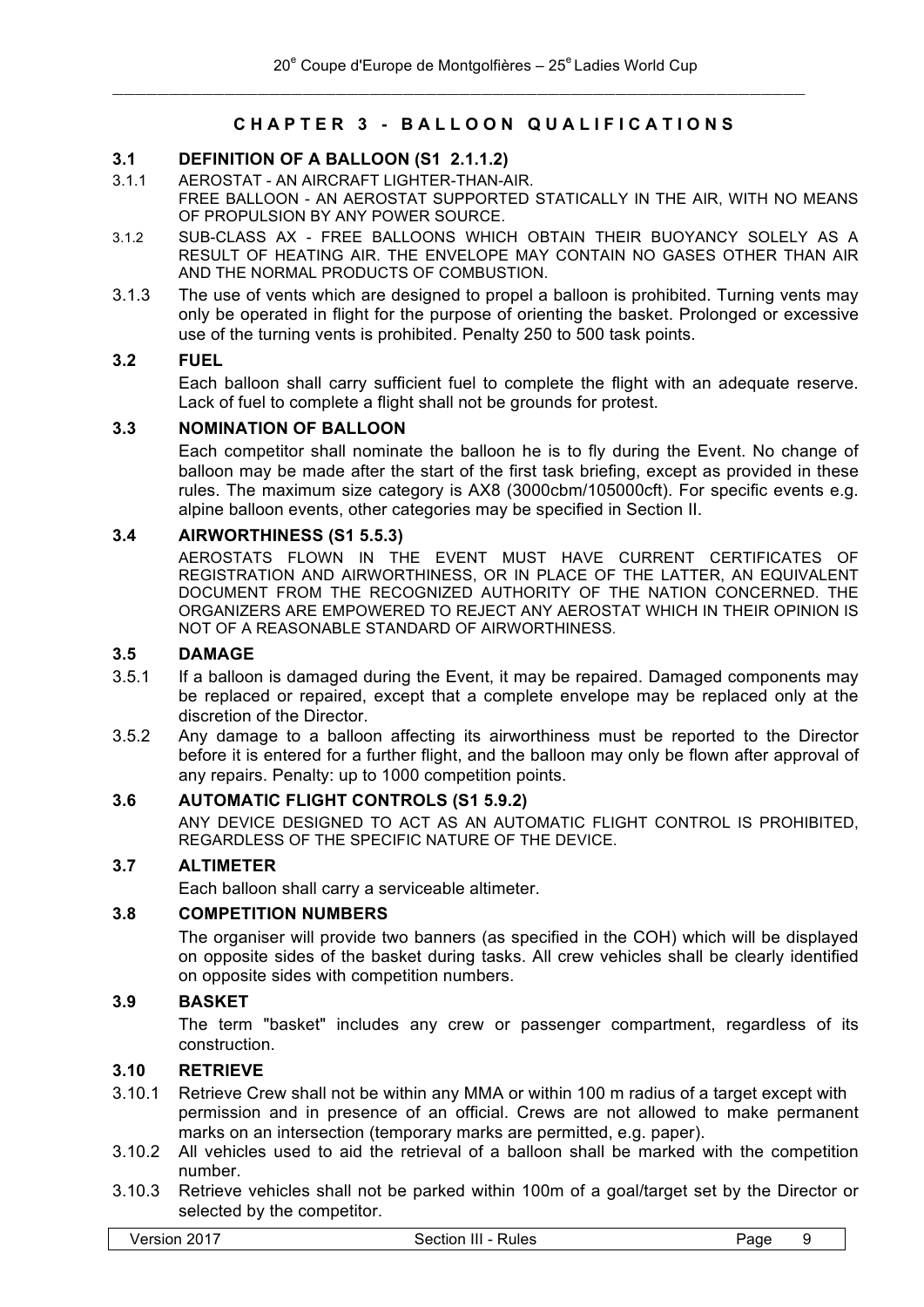# **CHAPTER 4 - ORGANIZATION OFFICIALS**

#### **4.1 EVENT DIRECTOR (GS (5.5.1)**

- 4.1.1 THE EVENT DIRECTOR SHALL BE IN OVERALL OPERATIONAL CHARGE OF THE EVENT. HE SHALL HAVE A DEPUTY DIRECTOR AND TECHNICAL OFFICIALS TO ASSIST HIM. THE EVENT DIRECTOR AND DEPUTY SHALL BE APPROVED BY THE CIA.
- 4.1.2 THE EVENT DIRECTOR IS RESPONSIBLE FOR THE GOOD MANAGEMENT, SMOOTH AND SAFE RUNNING OF THE EVENT. HE SHALL MAKE OPERATIONAL DECISIONS IN ACCORDANCE WITH THE RULES OF THE SPORTING CODE AND COMPETITION RULES. HE CAN PENALISE OR DISQUALIFY A COMPETITOR FOR MISCONDUCT OR INFRINGEMENT OF THE RULES. HE SHALL ATTEND MEETINGS OF THE INTERNATIONAL JURY AND GIVE EVIDENCE IF REQUESTED.
- 4.1.3 In these rules the word "Director" may be used instead of "Event Director".

#### **4.2 STEWARDS (GS 5.5.2)**

4.2.1 STEWARDS ARE ADVISORS TO THE DIRECTOR. THEY WATCH OVER THE CONDUCT OF THE EVENT AND REPORT ANY UNFAIRNESS OR INFRINGEMENT OF THE REGULATIONS OR BEHAVIOUR PREJUDICIAL TO THE SAFETY OF OTHER COMPETITORS OR THE PUBLIC OR IN ANY WAY HARMFULL TO THE SPORT. THEY ASSEMBLE INFORMATION AND FACTS CONCERNING MATTERS TO BE CONSIDERED BY THE INTERNATIONAL JURY.

They advise the Director on interpretation of the rules and regulations and on penalties.

4.2.2 A STEWARD HAS NO EXECUTIVE POWERS. HE MUST NOT BE A MEMBER OF THE ORGANISING COMMITTEE. A STEWARD MAY ATTEND A MEETING OF THE INTERNATIONAL JURY AS AN OBSERVER OR WITNESS.

#### **4.3 DUTIES OF THE INTERNATIONAL JURY (GS 5.4.1.1, 5.4.2.4, 5.4.2.5; S1 5.10 part)**

- 4.3.1 MATTERS OF ADVICE, ARBITRATION OR RULE INTERPRETATION, SHALL BE THE RESPONSIBILITY OF THE INTERNATIONAL JURY HAVING BEEN APPOINTED BY THE CIA.
- 4.3.2 IN ADDITION TO BEING CHAIRMAN AT JURY MEETINGS, THE PRESIDENT HAS THE RIGHT TO REQUIRE THE ORGANISERS TO ABIDE BY THE FAI SPORTING CODE AND THE PUBLISHED RULES AND REGULATIONS FOR THE EVENT. IF THE ORGANISERS FAIL TO DO SO, THE PRESIDENT OF THE JURY HAS THE POWER TO STOP THE EVENT UNTIL A JURY MEETING HAS CONSIDERED THE SITUATION.
- 4.3.3 THE JURY HAS THE RIGHT TO TERMINATE THE EVENT IF THE ORGANISERS FAIL TO ABIDE BY THE FAI SPORTING CODE AND PUBLISHED REGULATIONS. THEY MAY RECOMMEND TO THE FAI SECRETARY GENERAL THAT ALL ENTRY FEES BE RETURNED.
- 4.3.4 A JURY MEMBER MUST POSSESS A THOROUGH KNOWLEDGE OF THE RELEVANT SPORTING CODE AND THE RULES AND REGULATIONS FOR THE EVENT. AT LEAST ONE JURY MEMBER IS TO BE ON SITE DURING COMPETITION OPERATIONS.

#### **4.4 SAFETY OFFICER (S1 5.11.1)**

- 4.4.1 THE SAFETY OFFICER SHALL BE APPROVED BY THE CIA.
- 4.4.2 THE SAFETY OFFICER SHALL GIVE ADVICE TO THE EVENT DIRECTOR ON ANY MATTERS REGARDING SAFETY. MANDATORY OPERATIONAL PROCEDURES FOR THE SAFETY OFFICER ARE CONTAINED IN THE SOH.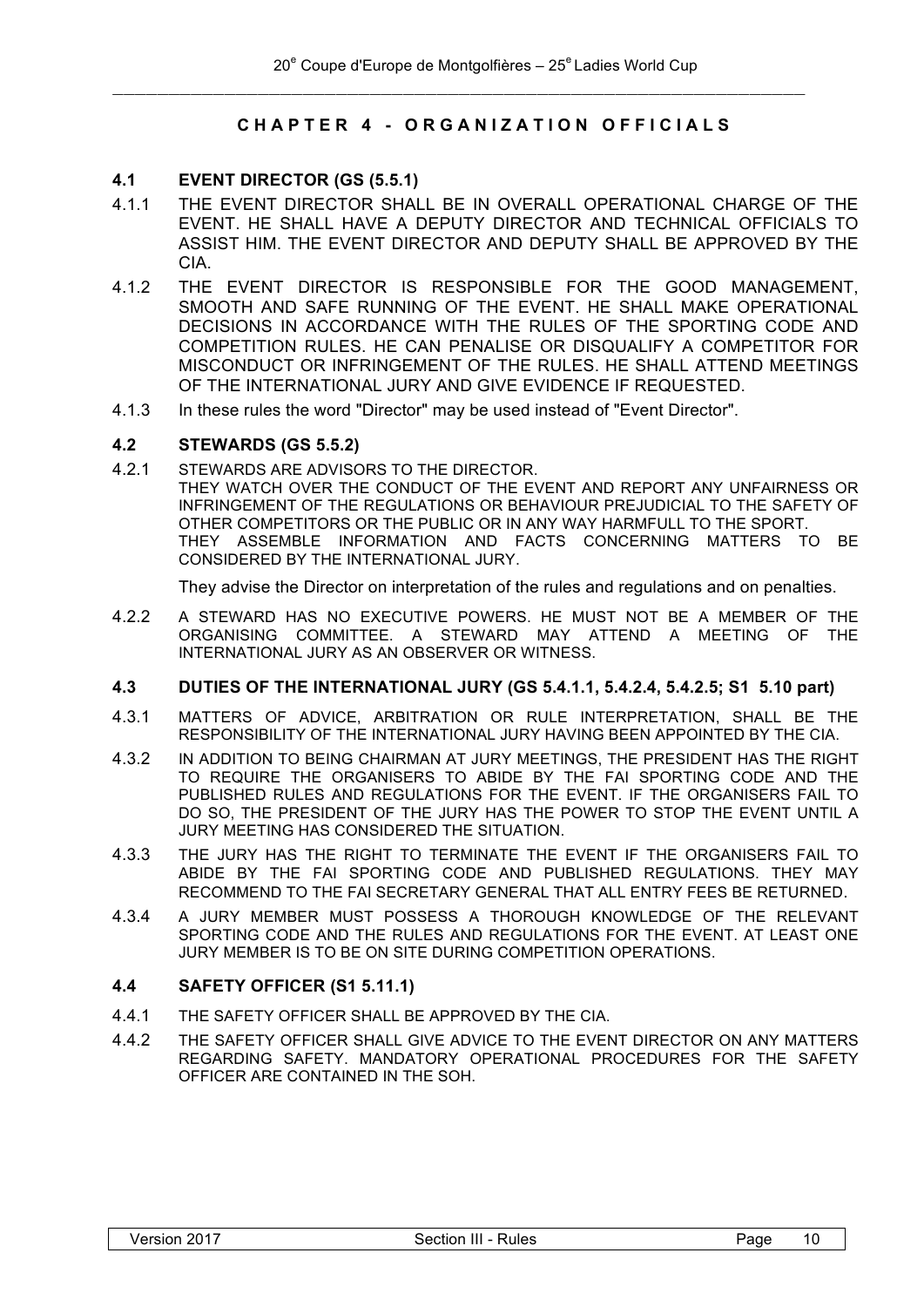# **CHAPTER 5 - COMPLAINTS AND PROTESTS**

#### **5.1 ASSISTANCE (GS 6.1.3; S1 An3 7.1)**

A COMPETITOR WHO IS DISSATISFIED ON ANY MATTER SHOULD FIRST ASK THE APPROPRIATE OFFICIAL FOR ASSISTANCE. HE MAY ASK FOR HIS RESULT OR POINTS SCORE TO BE CHECKED, OR THE CALCULATION TO BE EXPLAINED.

IF STILL DISSATISFIED A COMPLAINT MAY BE MADE BY THE COMPETITOR TO THE EVENT DIRECTOR OR HIS DESIGNATED OFFICIAL

#### **5.2 COMPLAINT (GS 6.1.1, S1 An3. 7)**

- 5.2.1 THE PURPOSE OF A COMPLAINT IS TO OBTAIN A CORRECTION WITHOUT THE NEED TO MAKE A FORMAL PROTEST.
- 5.2.2 A COMPLAINT IS A REQUEST BY A COMPETITOR TO THE DIRECTOR TO INVESTIGATE ANY MATTER IN WHICH THE COMPETITOR IS DISSATISFIED.
- 5.2.3 A FORMAL COMPLAINT MUST BE SUBMITTED IN ENGLISH *(OR IN FRENCH)* AND IN WRITING AND WILL RECEIVE A WRITTEN REPLY.
- 5.2.4 COMPLAINTS SHALL BE HANDED OR TRANSMITTED BY THE COMPETITOR TO THE EVENT DIRECTOR OR HIS DESIGNATED OFFICIAL, WHO WILL ACKNOWLEDGE RECEIPT AND RECORD THE TIME OF RECEIPT.

#### **5.3 COMMUNICATION (S1 An3 7.7)**

REPLIES TO COMPLAINTS SHALL BE POSTED ON THE OFFICIAL NOTICE BOARD AT FIXED TIMES, ANNOUNCED IN ADVANCE BY THE DIRECTOR.

#### **5.4 PUBLICATION (S1 An3 7.7)**

THE DIRECTOR MAY AT HIS DISCRETION PUBLISH THE TEXT OF ANY FORMAL COMPLAINT TOGETHER WITH HIS REPLY. IF REQUESTED BY THE COMPETITOR, HE MUST DO THIS.

#### **5.5 PROTEST (S1 An3 8)**

- 5.5.1 IF DISSATISFIED WITH THE DECISION ON A COMPLAINT MADE DURING THE EVENT, A COMPETITOR HAS THE RIGHT OF PROTEST.
- 5.5.2 DECLARATIONS OF INTENTION TO PROTEST AND PROTESTS WITH PROTEST FEES SHALL BE HANDED OR TRANSMITTED BY THE COMPETITOR TO THE EVENT DIRECTOR OR HIS DESIGNATED OFFICIAL, WHO WILL ACKNOWLEDGE RECEIPT AND RECORD THE TIME OF RECEIPT.
- 5.5.3 A COMPETITOR WHO HAS MADE A PROTEST HAS THE RIGHT TO MAKE A VERBAL PRESENTATION OF HIS CASE TO THE JURY. HE MAY BE ASSISTED BY AN INTERPRETER OR ADVISOR OF HIS CHOICE DURING THIS MEETING.
- 5.5.4 THE TEXT OF ALL PROTESTS AND THE DECISIONS OF THE JURY SHALL BE POSTED ON THE OFFICIAL NOTICE BOARD.

#### **5.6 TIME LIMITS (S1 An3.7)**

#### **5.6.1 TIME LIMITS FOR COMPLAINTS**

- 5.6.1.1 COMPLAINTS MUST BE SUBMITTED AS SOON AS POSSIBLE AFTER THE EVENT GIVING RISE TO THE COMPLAINT AND MUST BE DEALT WITH EXPEDITIOUSLY.
- 5.6.1.2 Complaints concerning scoring must be made to the Director within eight hours of publication of the official scores for a task. The rest hours defined in the competition details will be disregarded for the purpose of the time limits.
- 5.6.1.3 Publication of a new version of official scores will only extend the complaint time in the matter concerned.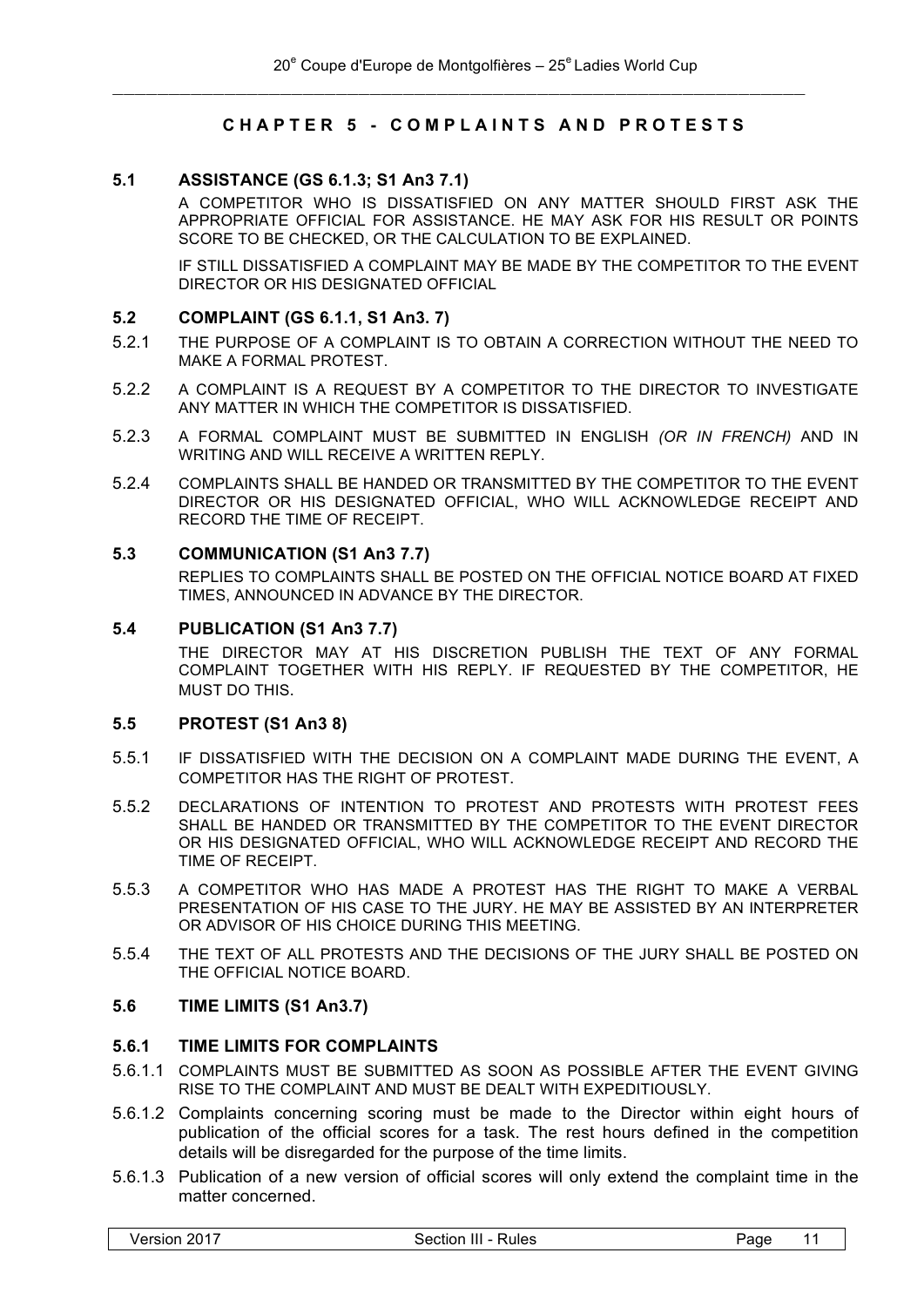# **5.6.2 TIME LIMITS FOR PROTESTS**

- 5.6.2.1 A competitor intending to protest, SHALL, WITHIN ONE HOUR OF THE REPLY TO HIS COMPLAINT, DECLARE HIS INTENTION TO PROTEST TO THE EVENT DIRECTOR.
- 5.6.2.2 WITHIN 8 HOURS OF THE REPLY TO HIS COMPLAINT THE COMPETITOR SHALL SUBMIT HIS PROTEST IN ENGLISH (or in French) AND IN WRITING ACCOMPANIED BY THE PROTEST FEE. The rest hours defined in the competition details will be disregarded for the purpose of the time limits.

#### **5.6.3 SHORTENED TIME LIMITS FOR COMPLAINTS AND PROTESTS (S1 An3 7.6, 8.6 part)**

- 5.6.3.1 COMPLAINTS MADE ON OR AFTER THE LAST DAY OF THE EVENT, MUST BE SUBMITTED to the Director within one hour of publication of the official scores.
- 5.6.3.2 PROTESTS MADE ON OR AFTER THE LAST DAY OF THE EVENT MUST BE SUBMITTED WITHIN ONE HOUR OF THE REPLY.
- 5.6.3.3 The Director shall announce the publication times for all task scores on the last flying day.
- 5.6.3.4 Time limits applying to scores published after 1300 on the day before the last flying day will also be reduced to one hour on or after the last flying day of the event.

#### **5.7 TREATMENT OF PROTESTS (GS 6.4)**

- 5.7.1 THE EVENT DIRECTOR MUST PRESENT ANY PROTEST TO THE JURY PRESIDENT WITHOUT DELAY. THE PRESIDENT SHALL CALL A MEETING OF THE INTERNATIONAL JURY WITHIN 24 HOURS OF RECEIVING A PROTEST.
- 5.7.2 THE JURY SHALL HEAR BOTH SIDES ON THE MATTER OF ANY PROTEST, APPLYING THE RELEVANT FAI REGULATIONS AND THE RULES FOR THE EVENT.
- 5.7.3 THE PRESIDENT OF THE JURY SHALL REPORT THE RESULT AND A SUMMARY OF ANY RELEVANT CONSIDERATIONS IN WRITING TO THE EVENT DIRECTOR WITHOUT DELAY, WHO SHALL MAKE PUBLIC THE PRESIDENT'S REPORT.

#### **5.8 RETURN OF DEPOSIT (GS 6.3.3, 6.3.4)**

- 5.8.1 NORMALLY THE DEPOSITED FEE IS RETURNABLE ONLY IF THE PROTEST IS UPHELD, OR IS WITHDRAWN PRIOR TO THE HEARING BY THE JURY.
- 5.8.2 ALL NON-REFUNDED DEPOSIT FEES FROM PROTESTS WILL BE SENT BY THE JURY TO THE FAI, TO THE ATTENTION OF THE SECRETARY GENERAL, WITHIN 28 DAYS OF THE CONCLUSION OF THE EVENT. THE FEE WILL THEN BE SEGREGATED FOR THE USE OF THE CIA.

#### **5.9 JURY APPROVAL OF SCORES & PRIZEGIVING (GS 5.4.2.7.2, 4.16.1)**

- 5.9.1 THE LAST ACTION OF THE JURY IS TO VERIFY AND APPROVE THE COMPETITION RESULT OF THE EVENT AND DECLARE THE EVENT VALID PROVIDING IT HAS BEEN CONDUCTED IN ACCORDANCE WITH THE RULES AND DECISIONS OF THE JURY;
- 5.9.2 THE SCORES OF THE EVENT SHALL BE FINAL ONLY AFTER ALL PROTEST HAVE BEEN DEALT WITH BY THE JURY AND THE JURY HAS CEASED ITS FUNCTIONS. THE FINAL SCORES MUST BE MADE PUBLIC BEFORE THE PRICEGIVING IS HELD
- 5.9.3 THE JURY SHALL VERIFY AND SIGN THE FINAL TOTAL SCORES BEFORE THEY ARE MADE PUBLIC

#### **5.10 OFFICIAL NOTICE BOARD**

- 5.10.1 The Director will announce at the General Briefing the place where the Official Notice Board is located. This should be marked OFFICIAL NOTICE BOARD and is the place where all results, scores, replies to complaints and protests, and other official communications directly relating to the event will be published. All information posted shall be signed, dated and timed.
- 5.10.2 If an Electronic Notice Board is used, the details will be announced in the General Briefing. In case of conflict between the Official and the Electronic Notice Board or failure of the availability of the internet, the information on the Official Notice Board will prevail.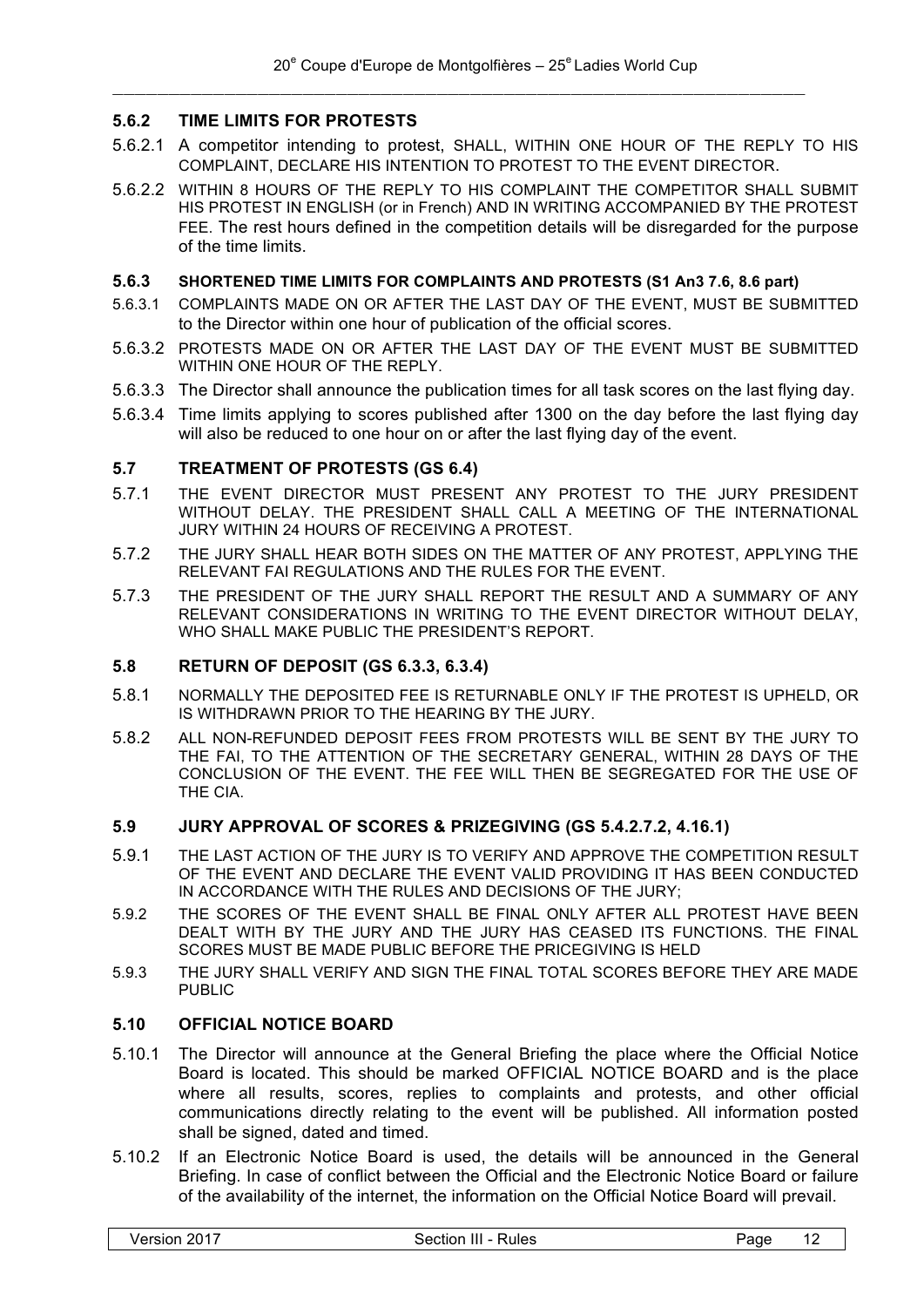# **CHAPTER 6 – OBSERVERS AND LOGGERS**

# **6.1 COMPETITION STRUCTURE**

The competition will be conducted as defined in Section II. Rules 6.2 to 6.8 apply only to competitions with observers

#### **6.2 OBSERVERS**

An Observer is a competition official, responsible to the Chief Observer. His duties are primarily the impartial recording of particulars of positions, times, distances etc. achieved during a flight. He also has the duty to report any apparent infringement of these rules or of air law, and any case of inconsiderate behaviour towards landowners or the public by any competitor or crew member.

#### **6.3 APPOINTMENT**

At the task briefing an Observer will be appointed to each competitor. An Observer will not be appointed to the same competitor more than once. In WAG, World Championships and European Championships, the observer will not be of the same nationality as the competitor.

#### **6.4 ASSISTANCE**

- 6.4.1 An observer may not assist the competitor with advice at any time. He should not attempt, to amplify, explain or interpret the rules to a competitor.
- 6.4.2 He may not handle the marker or any of the controls of the balloon during a task.
- 6.4.3 If he wishes, and is invited by the competitor, he may assist in the ground handling and inflation and, if flying, may assist with the final landing under the competitor's direction.

#### **6.5 REQUEST TO WITNESS**

If an observer is asked by a competitor to record or witness any particular piece of information during a task he shall do so.

#### **6.6 OBSERVER ON RETRIEVE**

- 6.6.1 When the observer is not flying, he will occupy a seat with a window in the retrieve vehicle and the crew must do their best to keep in visual contact with the balloon until the final marker has been dropped. The observer may not drive the vehicle. He may assist with map reading during the retrieve if asked to do so by the crew, at their responsibility.
- 6.6.2 It is the duty of the competitor and crew to convey the observer to the launch area, and to return him promptly to the Competition Centre after measurement of results and recovery of the balloon.
- 6.6.3 In events using Observers, it is the duty of the retrieve crew to assist the Observer to locate the marker and measure its position. The Observer may not be left unaccompanied to search for a marker.

#### **6.7 PHOTOGRAPHY**

An Observer may not take a camera on board or engage in photography while flying, except by permission of the competitor, or if required by his duties.

#### **6.8 OBSERVER REPORT**

The competitor should read and sign the observer's report sheet after completion of the flight. If the competitor disagrees with any information on the sheet, it should be noted at the time of signing.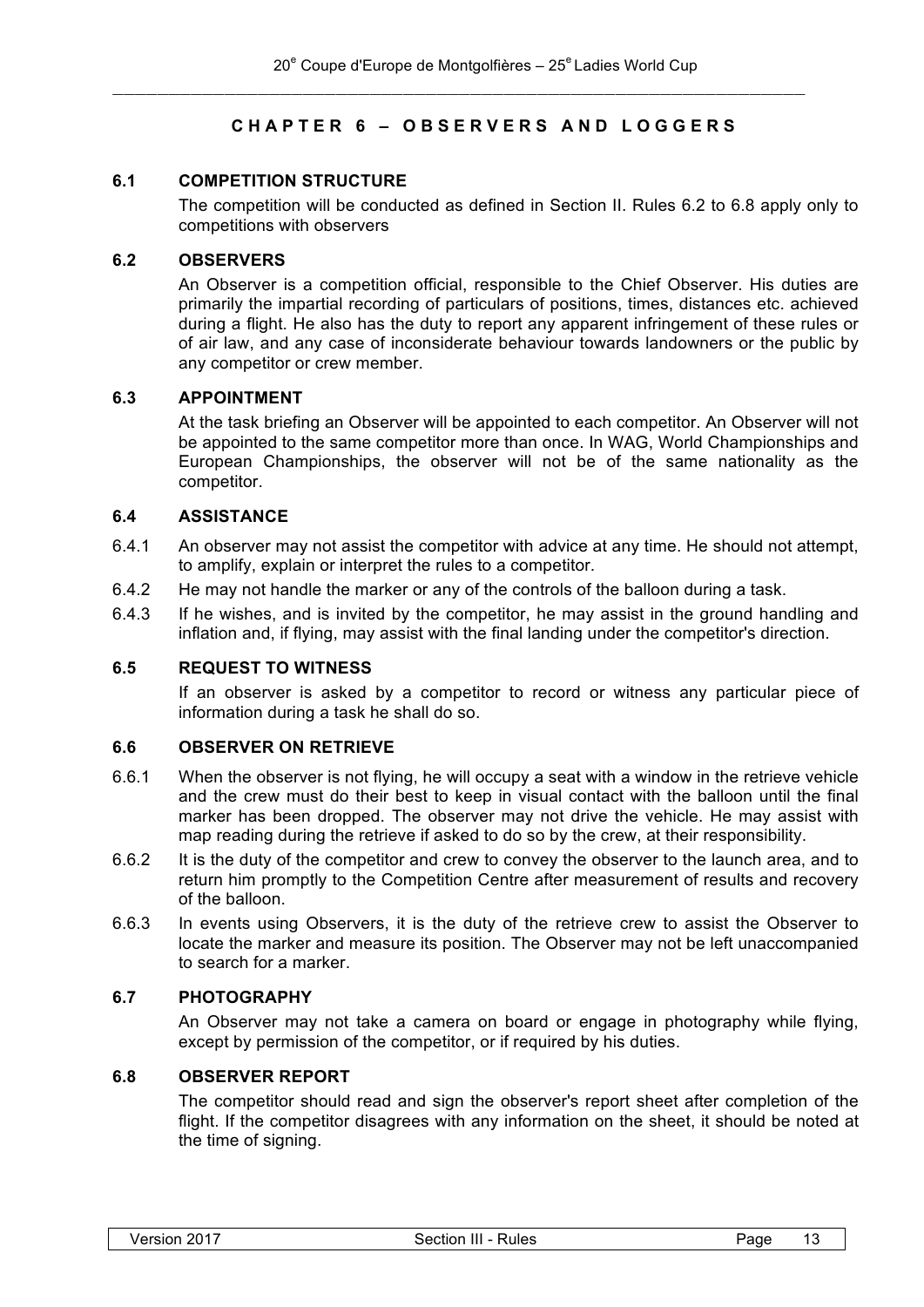# **6.9 GPS LOGGERS**

A GPS logger is a device that logs track and altitude of a balloon. The track points of the log will specify the position (latitude/longitude), the altitude (barometric or GPS altitude) and a time stamp. Devices enabling competitor's input may additionally be available depending on the type of logger. GPS loggers may be used in competition as an observation tool to monitor compliance with the rules, for task setting and for achieving a score or result. Competitors shall comply with the operational instructions on their use.

# **6.10 HANDLING**

- 6.10.1 Rules on the handling of loggers are specified in Section II.
- 6.10.2 The competitor will take the logger with him after briefing, switch it on and attach it to his balloon before take-off on the appropriate spot.
- 6.10.3 After landing he will detach the logger, switch it off and return it to the competition centre.
- 6.10.4 At no time is the competitor allowed to open or interfere with the logger or its operation other than specifically instructed by the Director.

# **6.11 FLIGHT REPORT FORM (FRF) (in events without observers)**

- 6.11.1 A flight report form (FRF) stating the take-off and landing place and time, estimated task results, landowner related issues and other relevant data shall be completed and signed by the competitor.
- 6.11.2 The competitor will return the
	- FRF
	- logger(s)
	- any unused marker

to the designated official(s) and sign off the return in a log sheet. Any undue delay in returning the above mentioned objects may be penalised.

#### **6.12 RESPONSIBILTY**

The competitor is responsible for any loss or damage between handing over and return of the logger.

# **6.13 GPS-LOGGER FAILURE**

- 6.13.1 Reported malfunctions are considered failures only when they can be reproduced after flight. When a failure is found, the officials may ask the competitor to provide his GPS equipment to substitute the missing track information.
- 6.13.2 In case both the official track log and the competitor's GPS-equipment are not providing the necessary information to establish a result, the competitor will not receive a result based on track points. It is therefore in the competitor's interest to equip himself with a GPS that provides track information usable for scoring (position, altitude and time) and use the same set-up (time interval etc.) as the official logger.
- 6.13.3 An electronic mark recorded by a competitor's GPS-equipment can only be used if the equipment has been approved by the Director before the flight or specific rules under Section II have been followed. Otherwise the competitor will be scored to his nearest electronic mark of the official logger, nearest physical mark or landing position, which ever is best. A score to a track point will not be made.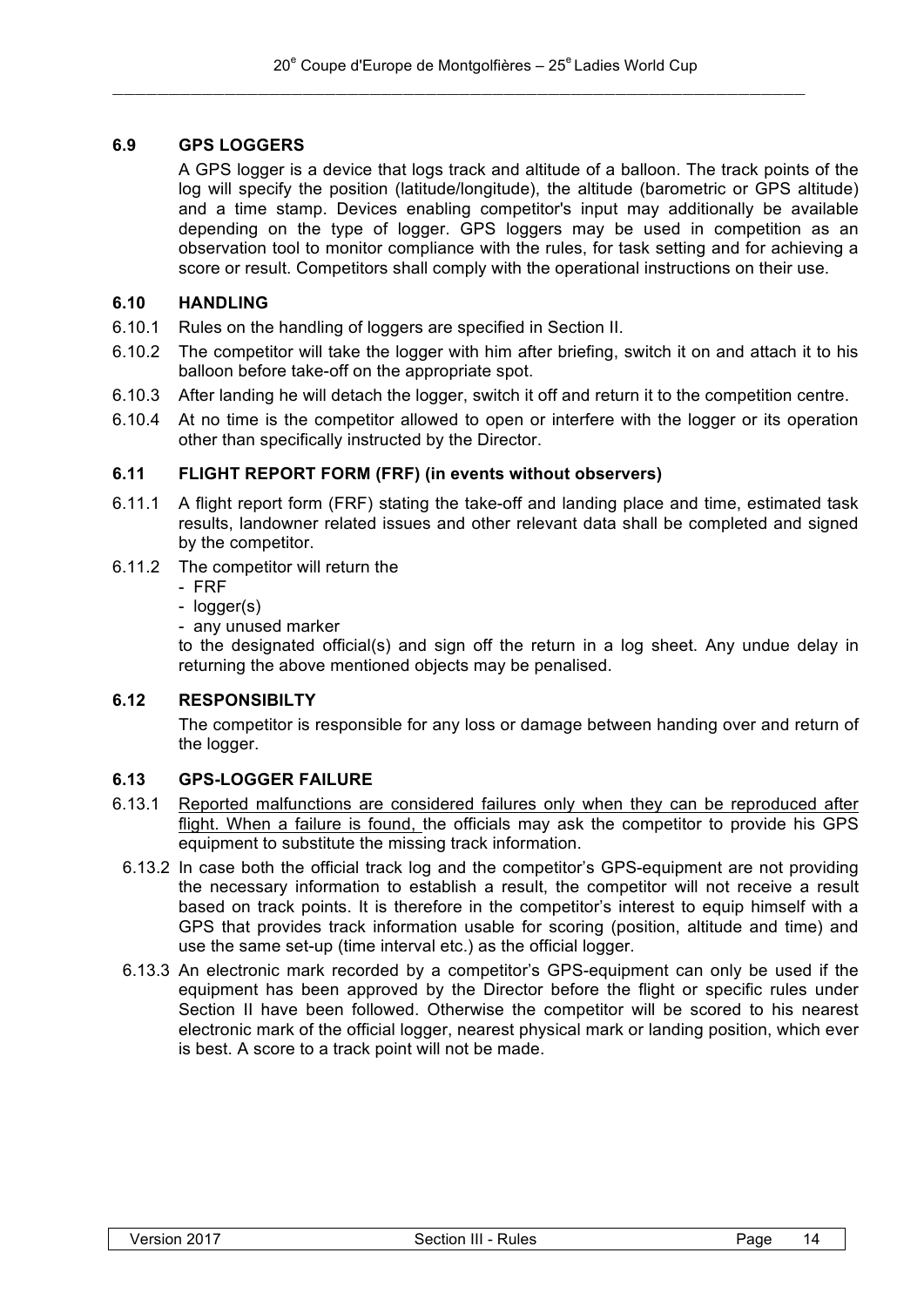# **CHAPTER 7 - MAPS**

# **7.1 CONTEST AREA**

An area defined by reference to the Official Competition Map, published at the start of the Event. Tasks will not be set, and results will not be measured, outside this area.

# **7.2 OUT OF BOUNDS (OFB)**

The Director may define areas or airspaces as out of bounds. Take-Offs or contest landings in OFB Areas are prohibited and the competitor will achieve no result in the relevant task. Goal declarations in OFB areas or airspaces will be considered invalid. Competitors cannot achieve a valid mark, valid track point or result in OFB areas or airspaces.

# **7.3 PROHIBITED ZONES (PZs)**

- 7.3.1 The Director may define airspace or areas as prohibited. A mark or track point inside red, yellow or blue PZ is valid unless the area is defined as OFB. The boundaries and, if applicable, the altitude limits in feet MSL, shall be published in writing for each PZ.
- 7.3.2 Circular PZs (cylinder or dome shape) shall be defined by the center point reference and radius in meters and/or feet. PZs with natural boundaries shall be defined by marked copies of the competition map to each competitor individually.
- 7.3.3 There are three classifications of PZs, Red , Yellow and Blue.
- 7.3.4 A RED PZ is a restricted airspace and will include an upper altitude limit which a competitor shall not fly below. Ground handling is not permitted.
- 7.3.5 A YELLOW PZ is a restricted area where no take-offs, landings or ground handling are permitted.
- 7.3.6 A BLUE PZ is a restricted airspace and will include a lower altitude limit which a competitor shall not fly above.

# **7.4 PZs IN FORCE**

At each task briefing PZs will be published as in force or not in force for competition purposes in that flight. This does not necessarily describe their operational activity or status for other aviation purposes.

# **7.5 PZ INFRINGEMENT**

A competitor violating a PZ in force will be penalised by up to 1000 competition points, proportionally to the offence.

### **7.6 MAPS**

A competitor is required to carry a competition map in the basket. All published PZs, whether or not in force for the task, and all out-of-bounds areas shall be clearly and accurately marked on these maps. An adequate map of aeronautical restrictions must be carried, unless these are also marked on the competition map. A competitor violating this rule will be penalised up to 250 competition points.

# **7.7 EARTH TO BE FLAT**

For scoring purposes the earth is flat. Calculations based on the competition map will be taken as accurate.

#### **7.8 MAP COORDINATES**

To identify a point on the competition map, the coordinates must be written in eight-digit format (First four digits west/east and the second four digits south/north. Easting then Northing.) or one of the formats as defined in Section II. For goal declaration of predefined goals, the complete goal number of the published list may be used. Penalty for inappropriate but unambiguous declarations is 100 task points.

#### **7.9 DEGREE REFERENCE**

Unless otherwise stated, directions are expressed in degrees referenced to the grid system printed on the competition map.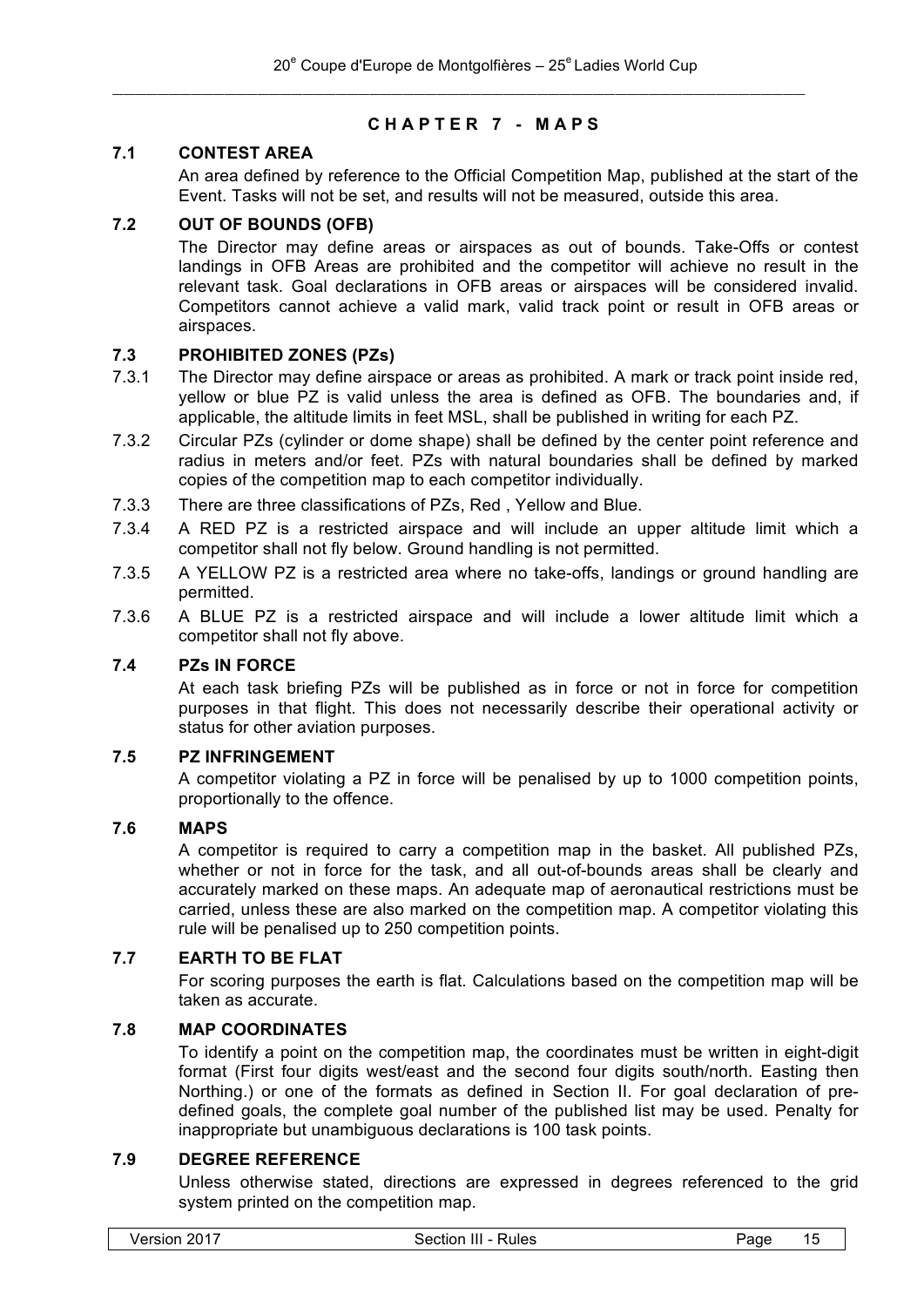# **CHAPTER 8 - PROGRAM , BRIEFINGS**

# **8.1 TASK PROGRAM**

The Event will consist of a series of tasks. The number and frequency of the tasks and rest periods are at the discretion of the Director. At the first task briefing on the day before the last planned flying day, the Director shall publish the remaining flying program.

# **8.2 VALID TASK (S1 5.9.1)**

- 8.2.1 A VALID TASK IS DEFINED AS ONE IN WHICH ALL ENTERED COMPETITORS WERE GIVEN A FAIR OPPORTUNITY TO MAKE A VALID TAKE OFF, UNLESS THEY HAD WITHDRAWN OR HAD BEEN DISQUALIFIED.
- 8.2.2 The Director has the authority to cancel a task(s) for safety reasons at any time before the task scores are published.
- 8.2.3. Tasks are not valid if less than 50 % of the competitors take off.

# **8.3 TASK SELECTION**

The Director shall select tasks from those described in Chapter 15. Particular tasks may be set more than once or not at all.

#### **8.4 MULTIPLE TASKS**

- 8.4.1 The Director may set more than one task to be performed on one flight. The tasks will be scored separately, with a winning score of 1000 points before penalties for each task. The combination of tasks should aim at the possibility of winning each task independently.
- 8.4.2 Unless otherwise specified, tasks in a multiple task flight shall be flown in the order indicated in the task data, penalty up to 1000 task points in each task.
- 8.4.3 When markers are used, dropping the marker(s) of a task inside the set MMA indicates the completion of that task and the start of the follow on task, if applicable.
- 8.4.4 Competitors missing the MMA or choosing not to drop their marker(s) or when scoring by track points is indicated, are considered flying in the follow on task if they cross the boundary line (area, grid line, arc, etc.) or boundary time of the follow on task.
- 8.4.5 If electronic marks are used to determine the transition point from one task to another, then their use is mandatory as specified in Section II and/or the General Briefing.
- 8.4.6 Penalties related to the take off will normally be applied in the first task. Penalties related to the landing will normally be applied in the last task. Other penalties should be applied in the task in which they were incurred unless this is impossible, in which case they will be divided equally over more than one or all tasks.
- 8.4.7 Marker order. Unless track points are used, the task data shall specify for each task the marker(s) and/or electronic marks to be used. If no competitive advantage is gained, the penalty for releasing the wrong marker or dropping the wrong electronic mark is 25 task points per task. If more than the allowed number of physical markers is released in a task, the competitor will be scored by track point. If an electronic mark is dropped more than once, the first electronic mark in time will be scored.

# **8.5 MODIFICATION OF RULES (GS 4.9.1 part)**

- 8.5.1 COMPETITION RULES FOR A PARTICULAR EVENT SHALL NOT CONFLICT WITH THE SPORTING CODE. THEY SHALL BE APPROVED IN ADVANCE BY THE CIA AND MUST NOT BE CHANGED THEREAFTER.
- 8.5.2 The task rules of Chapter 15 are defined as variable rules and changes to those may be made without authorisation.
- 8.5.3 Variations to task rules shall be notified individually to each competitor in writing.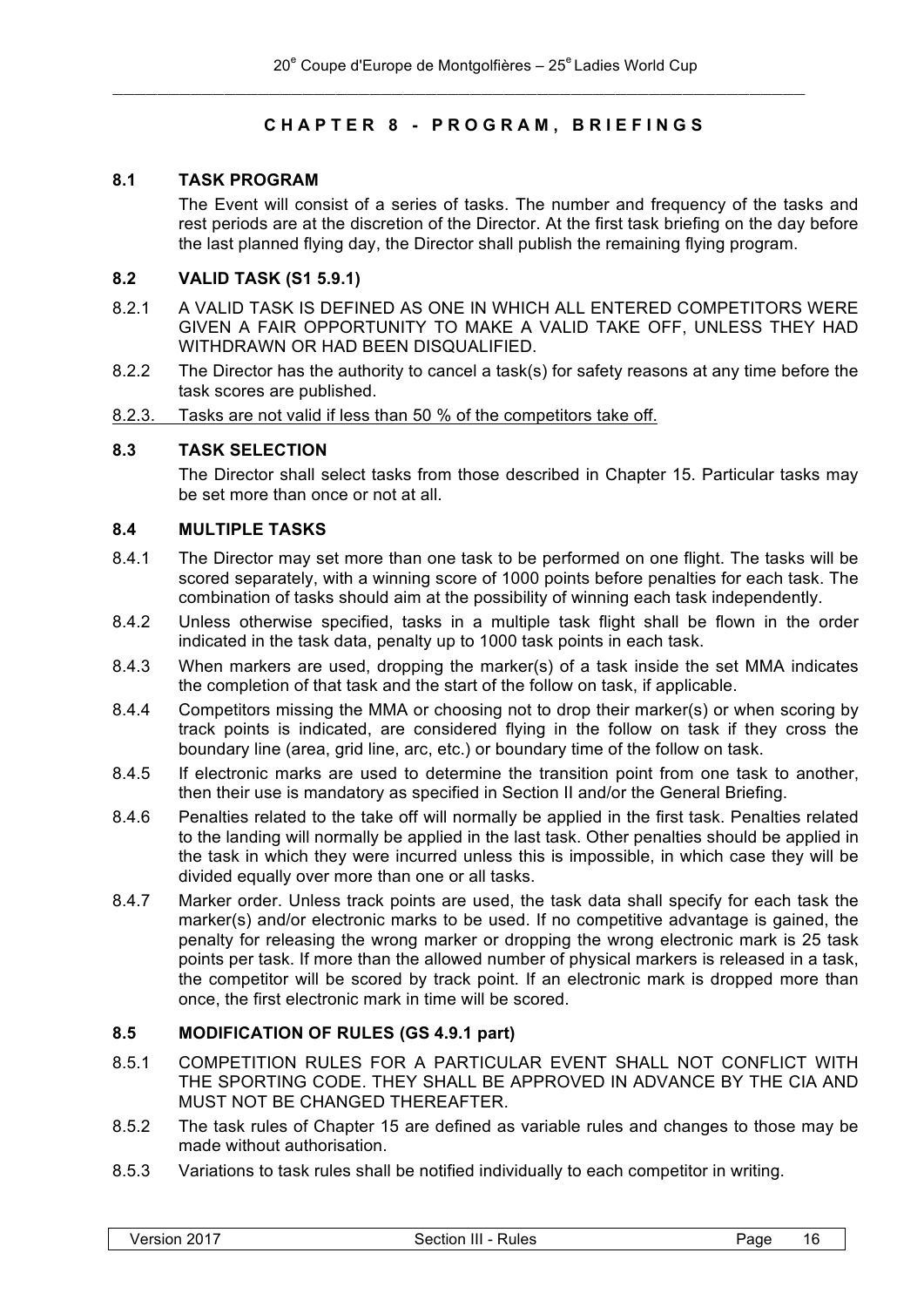# **8.6 GENERAL BRIEFING (S1 An3 6)**

A GENERAL BRIEFING ON THE RULES, REGULATIONS AND MAJOR ASPECTS OF THE EVENT SHALL BE HELD BEFORE THE START OF THE EVENT. ATTENDANCE AT THE GENERAL BRIEFING IS COMPULSORY FOR ALL ENTRANTS, OBSERVERS AND OTHER OFFICIALS. THE OFFICIAL COMPETITORS LIST, COMPILED FROM THE ROLL CALL OF THE ENTRANTS TAKEN AT THE GENERAL BRIEFING, SHALL BE PUBLISHED AS SOON AS PRACTICABLE AFTER THE GENERAL BRIEFING BUT BEFORE THE FIRST TASK BRIEFING. WHERE A JUSTIFIABLE REASON EXISTS, A LATE ENTRY MAY BE ACCEPTED BY THE DIRECTOR IN CONSULTATION WITH THE JURY, BUT BEFORE PUBLICATION OF THE FIRST SCORES.

#### **8.7 TASK BRIEFING**

- 8.7.1 Task briefings will be called by the Director at times published on the official notice board. Alternative methods may be used as announced in the GB. At the briefing the following information will be given verbally, by written circular or by posted notices.
	- a. Meteorological information
	- b. Air traffic and safety information (if any)
	- c. Task data
- 8.7.2 Where written information is supplied, adequate study time should be allowed before briefing proceeds (as specified in the COH).

#### **8.8 TASK DATA**

- 8.8.1 At task briefings the task data, preferably in writing, shall be given to competitors. They shall contain flight data related to all tasks and individual task data.
- 8.8.2 Flight data:
	- a. date
	- b. official sunrise/sunset
	- c. PZs in force
	- d. launch area
	- e. minimum distance from ILP to all goals / targets set by the Director (if applicable)
	- f launch period
	- g. provisional time and place of next briefing
	- h. solo flight (if directed)
	- i. search period
	- j. QNH (if needed for logger scoring).
- 8.8.3 Individual task data:
	- a. Marker(s) colour to be used (if used)
	- b. Task/Marker order (if other than normal)
	- c. Dropping method (if gravity drop directed)
	- d. Marker Measuring Area (MMA)
	- e. Scoring period, scoring area and/or scoring airspace (if set)
	- f. task data as per task rule

# **8.9 SUPPLEMENTARY BRIEFING**

If it should be necessary to publish additional or revised information to competitors at the common launch area, a pink flag will be raised at the signals point. The competitor should attend in person or send a responsible crew member to the signals point. The information will be given verbally and a written copy may be displayed. All competitors will be deemed to have proper notice of the information. Alternatively, an official may circulate a written notice to each balloon and obtain the signature of the competitor or crew member.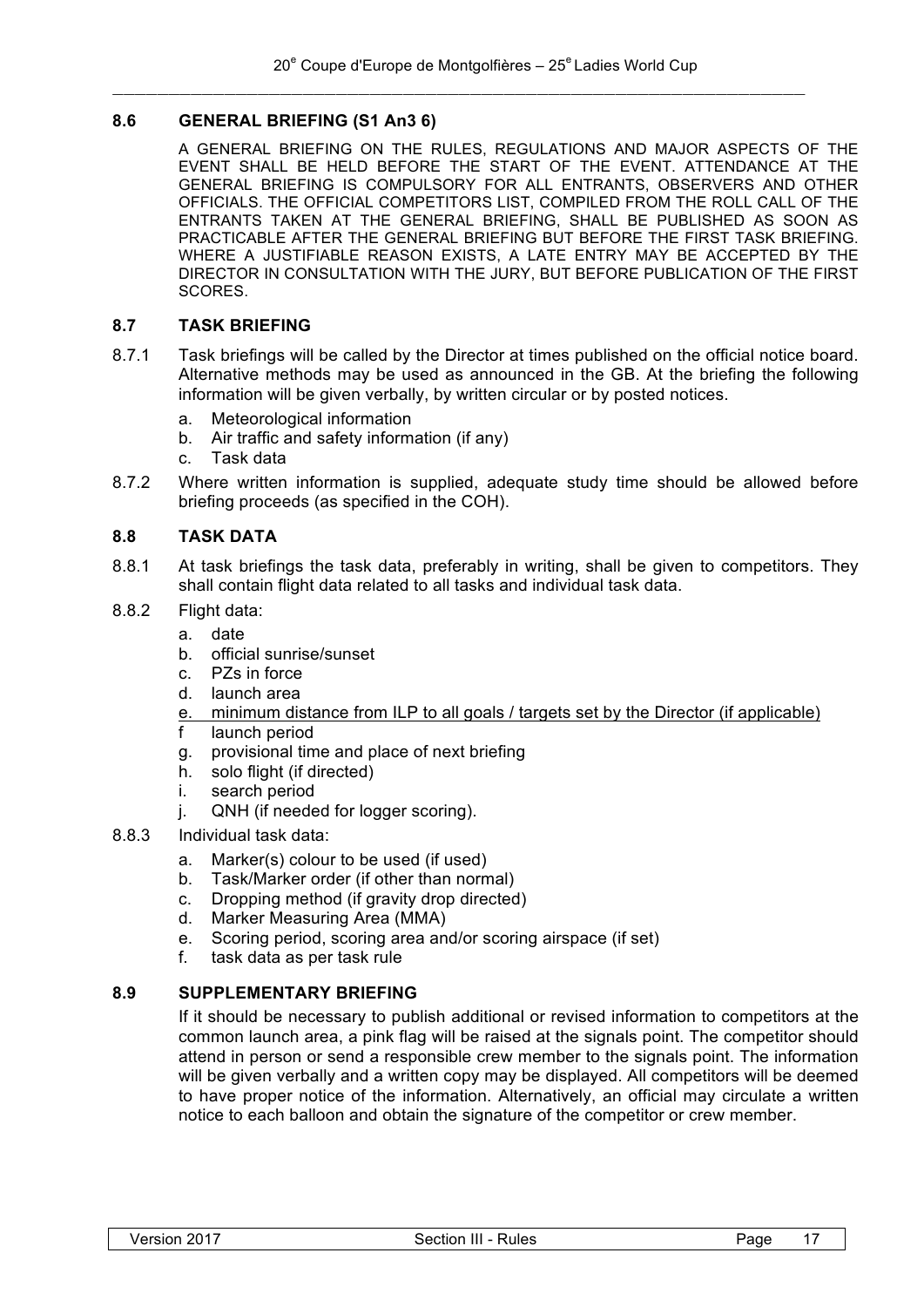# **8.10 ENTRY FOR TASKS**

A competitor shall enter a task by answering his name or competition number at the roll call at the task briefing. Alternative methods of checking the competitor's attendance may be used.

#### **8.11 LATE ENTRY**

- 8.11.1 A competitor may make a late entry at the signals point with a penalty of 50 task points up to five minutes before the start of the launch period, or 100 task points thereafter. Officials will not be available to give a personal briefing except for Air Traffic, safety matters and PZs.
- 8.11.2 In tasks where competitors select their own launch areas, late entries shall be made at the Competition Centre.

#### **8.12 OFFICIAL TIME**

The official time is GPS time corrected for the local time offset.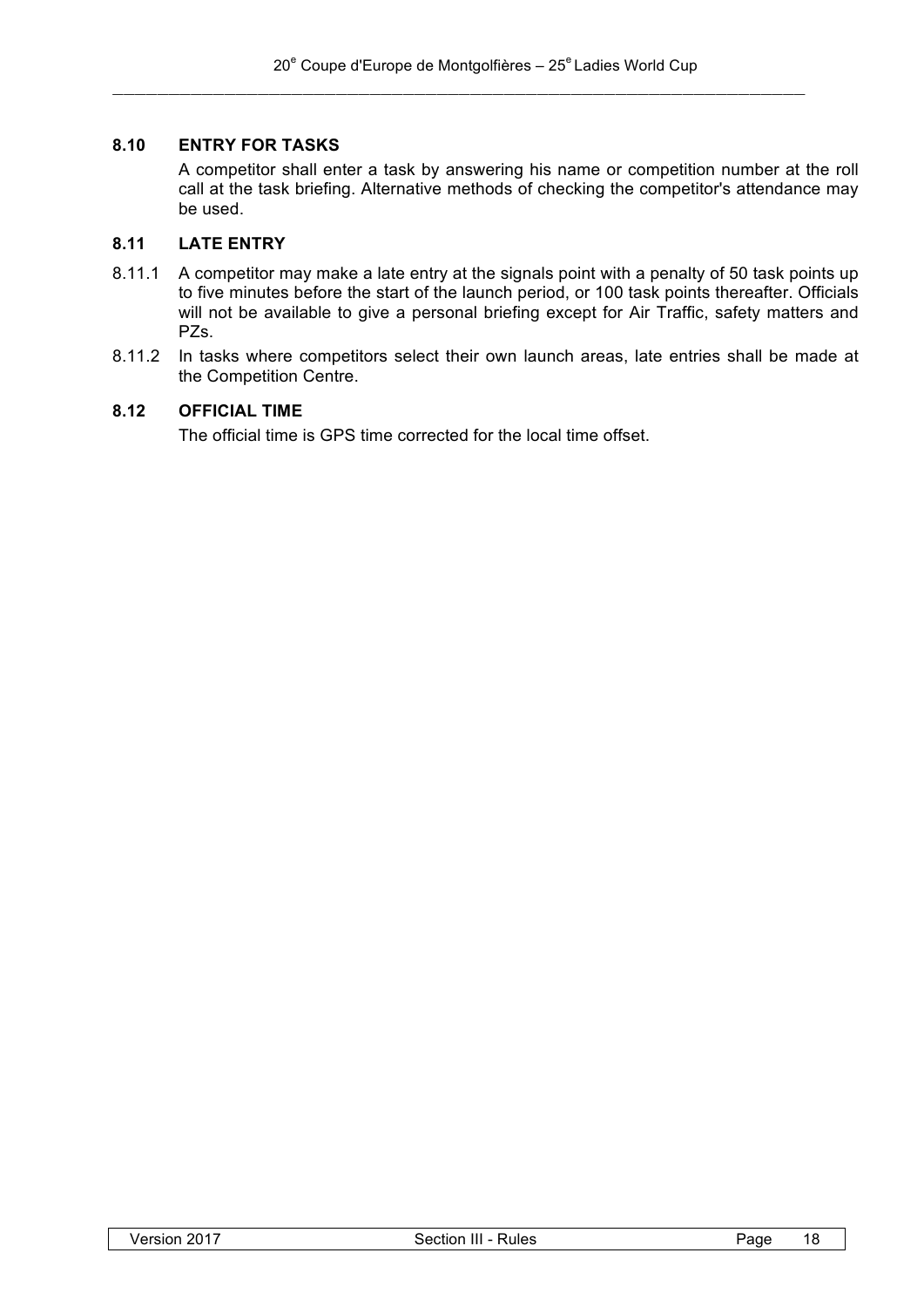# **CHAPTER 9 - LAUNCH PROCEDURES**

# **9.1 COMMON LAUNCH AREA(S)**

- 9.1.1 One or more areas defined by the organiser and used when the task requires all competitors to launch from a common area. A competitor taking off outside the prescribed common launch area will not achieve a result in all tasks of that flight. Once his balloon is inflated a competitor may not move his balloon on the CLA except for safety reasons and only after approval from a responsible official.
- 9.1.2 The COMMON LAUNCH POINT (CLP) is a point in or near the launch area, physically marked on the ground before the beginning of the Event, from which all angles and distances are measured, irrespective of the take-off points of individual balloons.

#### **9.2 INDIVIDUAL LAUNCH AREAS**

- 9.2.1 Individual launch areas are selected by the competitors. The boundary of the launch area is a circle of 100 m radius from the position of the basket at the start of hot inflation.
- 9.2.2 Competitors must ensure permission has been obtained from the landowner or occupiers before driving onto, or launching from, any land which is enclosed or cultivated or apparently private or used for agricultural purposes. Penalty for infringement is up to 250 task points.
- 9.2.3 In tasks where competitors select an individual launch area, the INDIVIDUAL LAUNCH POINT (ILP) is the position of the basket at take-off. Unless otherwise stated in the Task Data Sheet only one take-off is permitted.
- 9.2.4 In tasks where multiple take-offs are allowed, unless the balloon is deflated, the landing position of the discontinued flight is considered the ILP for the next take-off.
- 9.2.5 Individual launch areas shall not be selected outside the contest area. Penalty: no result in the first task of that flight.
- 9.2.6 A balloon inflated in an individual launch area shall not be moved and take off outside of it unless it is deflated, moved to another launch area and re-inflated. Penalty: no result in the first task of that flight.

# **9.3 LAUNCH PROCEDURES**

- 9.3.1 The launchmaster may allocate to each competitor a space in which to prepare and inflate his balloon. He has the authority to regulate the operation of all balloons and vehicles on the launch area. Penalty is up to 200 task points.
- 9.3.2 Quick-release tie-offs must be used for all balloons inflating in a common launch area and are recommended in individual launch areas.

# **9.4 VEHICLES**

- 9.4.1 Not more than one vehicle per balloon may be present in the launch area during the launch period. Penalty 100 task points.
- 9.4.2 Vehicles must be driven at suitably reduced speeds within the launch area. The Safety Officer and the launchmasters may bar from the area any vehicle that is driven inconsiderately.
- 9.4.3 No vehicle may enter the launch area after the advance yellow warning flag has been raised except by permission of a launchmaster. Penalty 100 task points.

### **9.5 COLD INFLATION**

Burners may be briefly tested and cold air may be introduced into envelopes for rigging and inspection, but before permission for hot inflation has been given, there must be no hot inflation, no use of powered fans, and no part of the envelope fabric may be more than two meters off the ground. Fans may be tested or used before the launch period until a flag of any colour has been raised. This rule does not apply to ILA.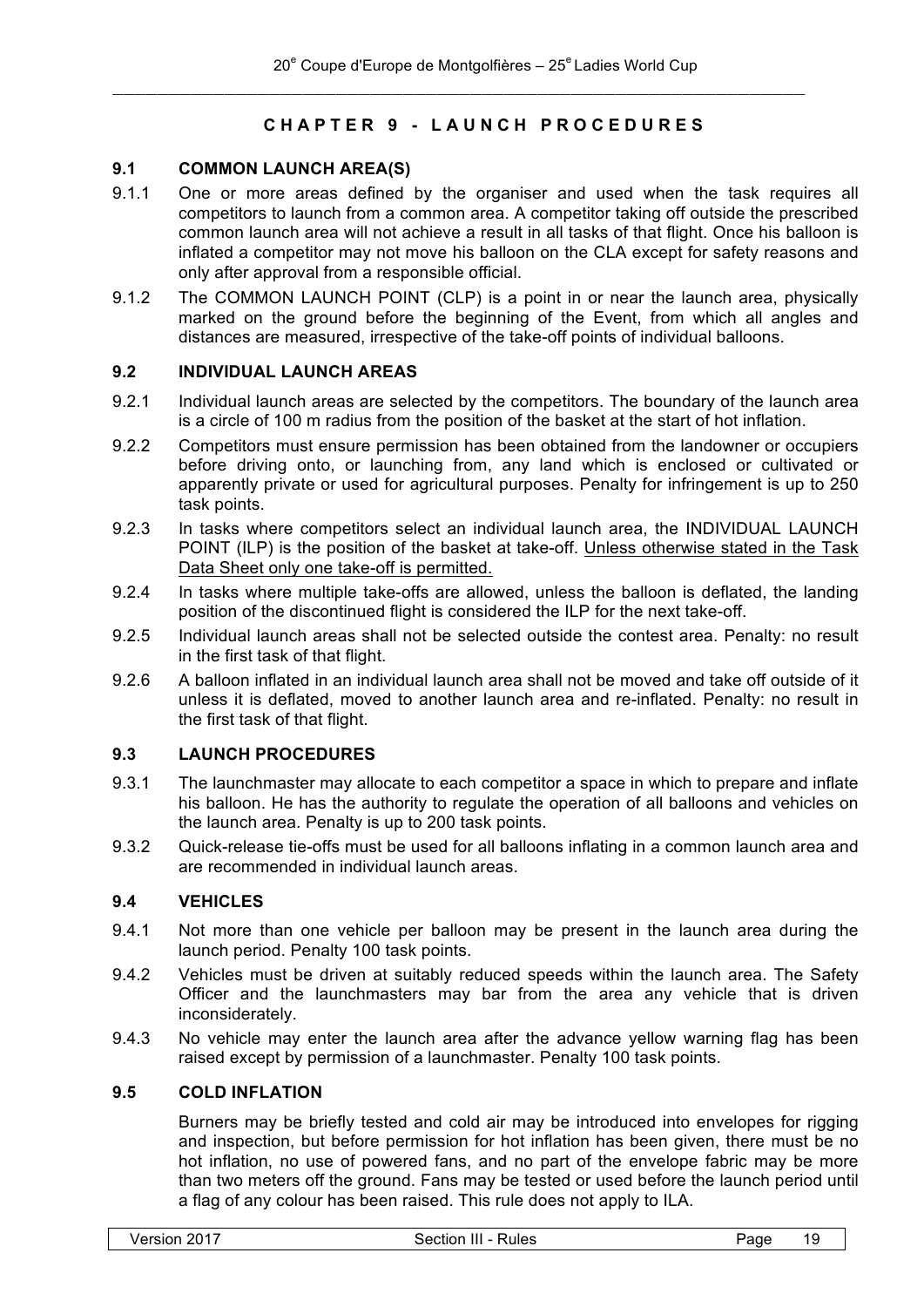# **9.6 SIGNALS POINT**

One or more points at the launch area at which flag signals are displayed and competitor's task declarations, late entries and supplementary briefings take place. Competitors are responsible for keeping observation on the signals point, and its obscuring shall not be grounds for complaint.

#### **9.7 LAUNCH SIGNALS**

9.7.1 Coloured flags shall have the following meanings when displayed at the signals point:

RED No take-off permitted. Any previous permission to take-off cancelled.

GREEN Permission to all balloons to begin hot inflation.

BLUE Permission to 'blue' wave (odd numbered balloons) to begin hot inflation. WHITEPermission to 'white' wave (even numbered balloons) to begin hot inflation.

YELLOW Five minute warning.

PINK Supplementary or amended briefing information available.

BLACK Task cancelled.

VIOLET Reserve: meaning as declared at task briefing.

9.7.2 An audible signal may be given to draw attention to changes of flag signals.

# **9.8 PUBLIC ADDRESS**

Unless the Director has specified at the flight briefing that the public address system will be used, any information given over the public address system is of no effect for competition purposes.

#### **9.9 LAUNCH PERIOD**

Take-off may not be made before or after the launch period. Any take-off made outside the launch period, except under rule 9.12, will be subject to a penalty of 100 task points per minute or part minute early or late. The yellow warning flag will be raised 5 or more minutes before the end of the launch period.

#### **9.10 OBSTRUCTION**

Once his balloon is fully inflated a competitor may not unnecessarily remain in position where his balloon obstructs another.

#### **9.11 ADEQUATE TIME**

A competitor who is given permission to begin hot inflation 20 or more minutes before the end of the launch period is deemed to have adequate time, even if the launch period is curtailed for any reason.

# **9.12 EXTENSION OF TIME**

A competitor may request an extension of time from the launchmaster. The launchmaster may grant an extension if he is satisfied that the competitor was delayed by the action of officials or other competitors, or by other causes outside his control (equipment malfunction excluded).

#### **9.13 LAUNCHING ORDER**

Balloons may be allotted an order of priority for inflation, which will be rotated from one task to the next. Competitors may commence hot inflation according to the flag signal or when given individual permission by a launchmaster.

# **9.14 LAUNCH MASTERS**

- 9.14.1 Launch masters are officials designated by the Director to regulate the operation of all balloons and vehicles on the launch area and to assist in launching of balloons from CLAs.
- 9.14.2 The Director can make the use of launchmasters compulsory for all competitors or optional.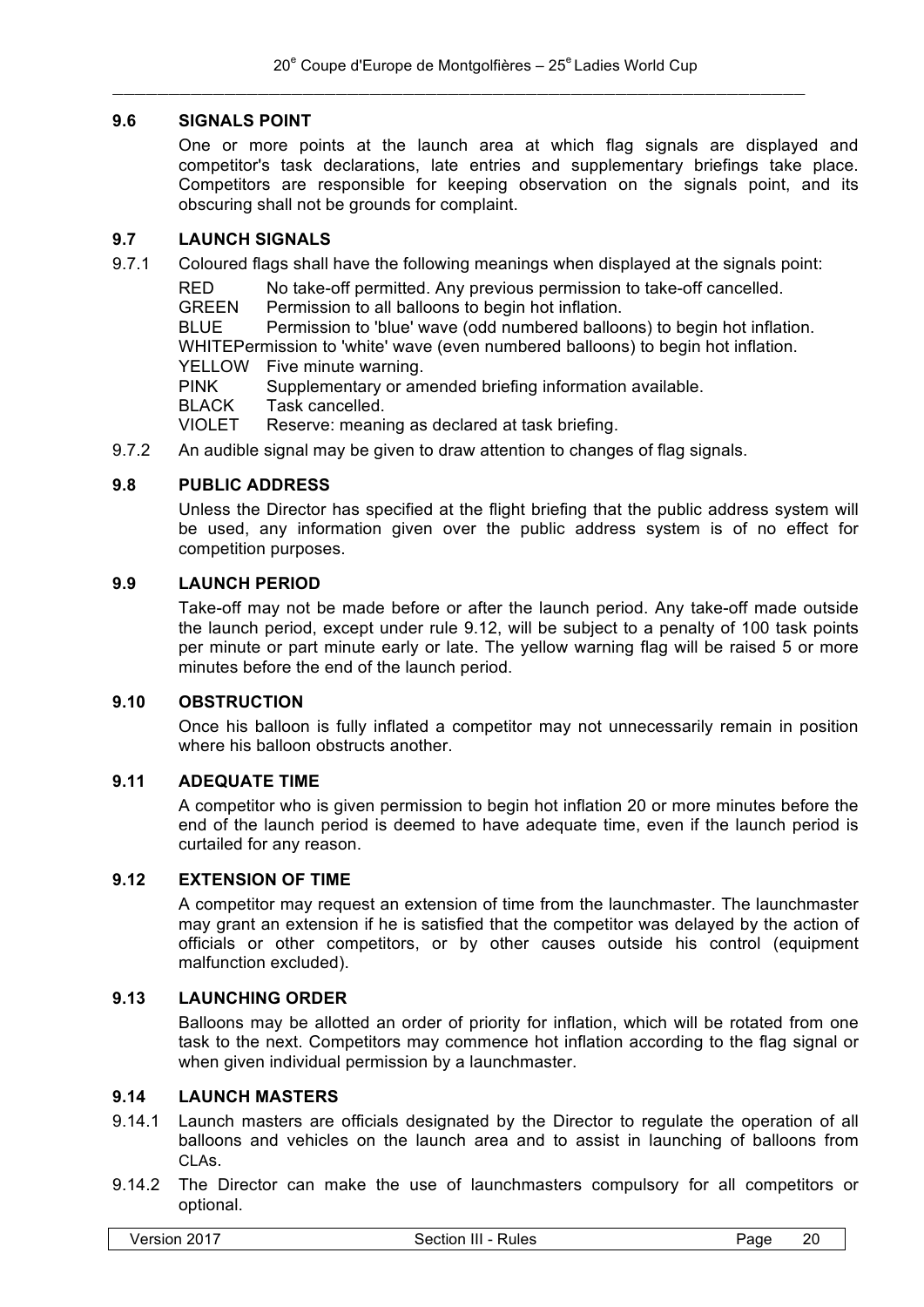# **9.15 PROCEDURES WHEN LAUNCHMASTERS ARE COMPULSORY**

- 9.15.1 When a competitor is completely ready for take-off, and has positive buoyancy, he should wave a white flag to indicate his readiness to the launchmaster. When the launchmaster has acknowledged this signal, the competitor should leave the flag displayed on the edge of the basket and await further instructions while maintaining his readiness to take off. The launchmaster will, as far as possible, launch balloons in the order of signalling their readiness. Competitors should equip themselves with a suitable white flag about 50 cm square for this purpose.
- 9.15.2 To avoid congestion, extension of time will not be granted when competitors wave their white flag within the last ten minutes of the launch period.
- 9.15.3 The launchmaster will give each competitor permission to take-off according to the signals as published. The competitor may then take-off at will, subject to any instructions from the launchmaster at the time.



- 9.15.4 This permission does not relieve the competitor of complete responsibility for his take-off, including adequate lift to clear obstacles and other balloons, and to continue safely in flight. A competitor taking off without permission, whether due to loss of control or any other reason, may be penalised up to 500 competition points.
- 9.15.5 If the balloon does not take off within 30 seconds, permission to take off may be cancelled by the launchmaster.

# **9.16 PROCEDURES WHEN LAUNCH MASTERS ARE OPTIONAL**

When a competitor is completely ready for take-off, he should have an experienced crew member advise him when the airspace above and upwind is clear for launch. Alternatively he may ask an available launch master to clear him for launch.

# **9.17 LOSS OF CONTROL**

A competitor losing control of his balloon shall deflate immediately or take appropriate action.

#### **9.18 TAKE-OFF (S1 3.2, 3.3)**

THE POINT IN POSITION AND TIME AT WHICH AN AEROSTAT FIRST BECOMES AIRBORNE.

AN AEROSTAT IS AIRBORNE WHEN ITS ENVELOPE, GONDOLA, CREW AND ALL SUBSTANTIAL PARTS OF ITS EQUIPEMENT AND PAYLOAD HAVE NO CONTACT WITH THE GROUND OR WATER SURFACE OR ANYTHING ATTACHED OR RESTING ON THE GROUND OR WATER.

# **9.19 VALID TAKE-OFF**

A balloon is considered to have taken off and to be flying the task(s) if a mark has been achieved or if the balloon passes over the boundary of any launch area.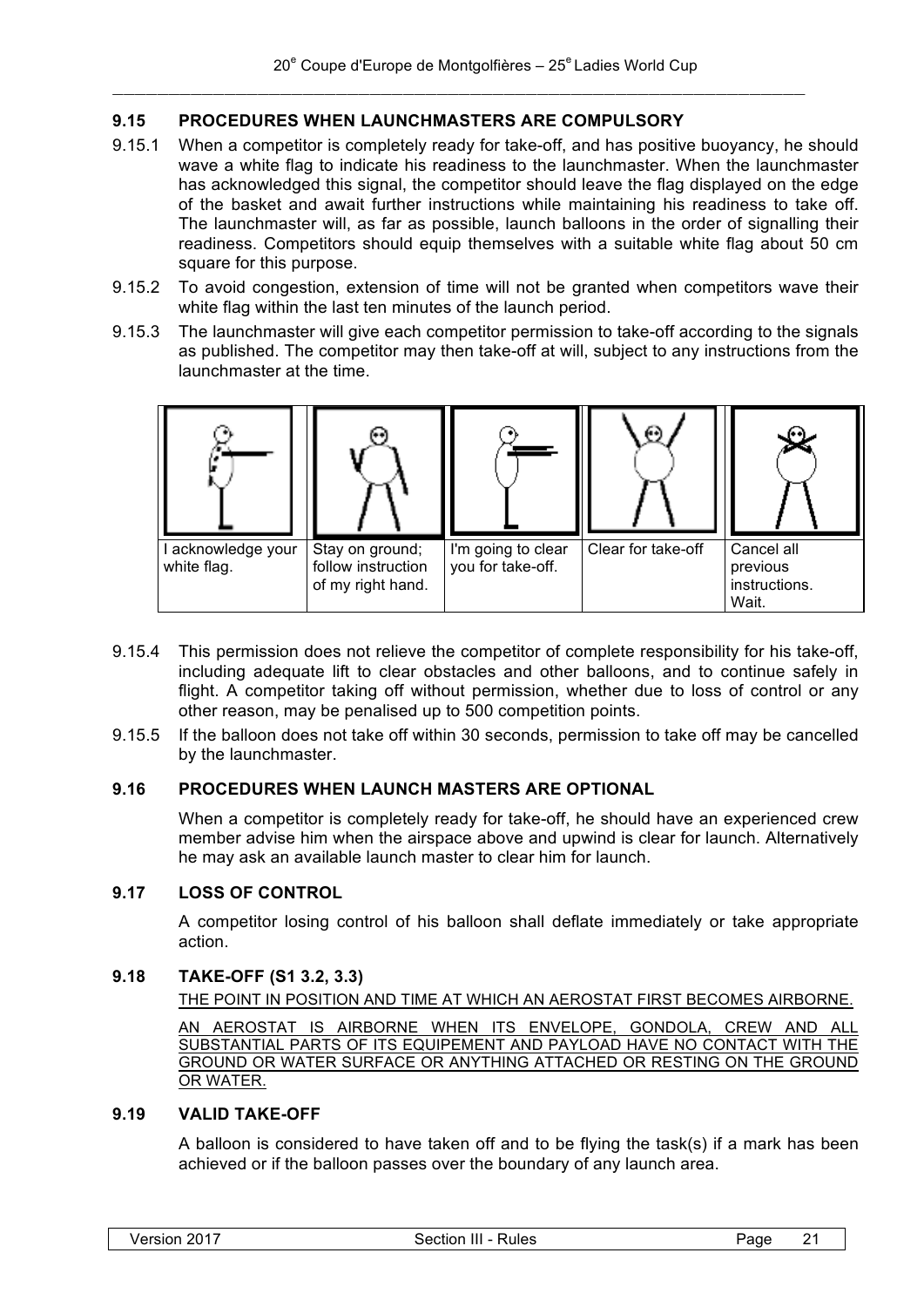# **9.20 ABORTED TAKE-OFF**

- 9.20.1 A competitor may abort his take-off for safety reasons but must avoid the obstruction of other balloons. He may attempt further take-offs inside the Launch Period.
- 9.20.2 At a common Launch Area he must inflate in his originally allocated space, except by permission of the launchmaster, and must again obtain permission to take off.

# **9.21 CLEARING LAUNCH AREA**

Within three minutes of his basket first leaving the ground a competitor shall have passed over the boundary of the launch area or shall have climbed to 500 feet above ground level, regardless of the end of the launch period. He shall not re-enter the launch area below 500 ft before the end of the launch period or until after all balloons have taken off, whichever is earlier.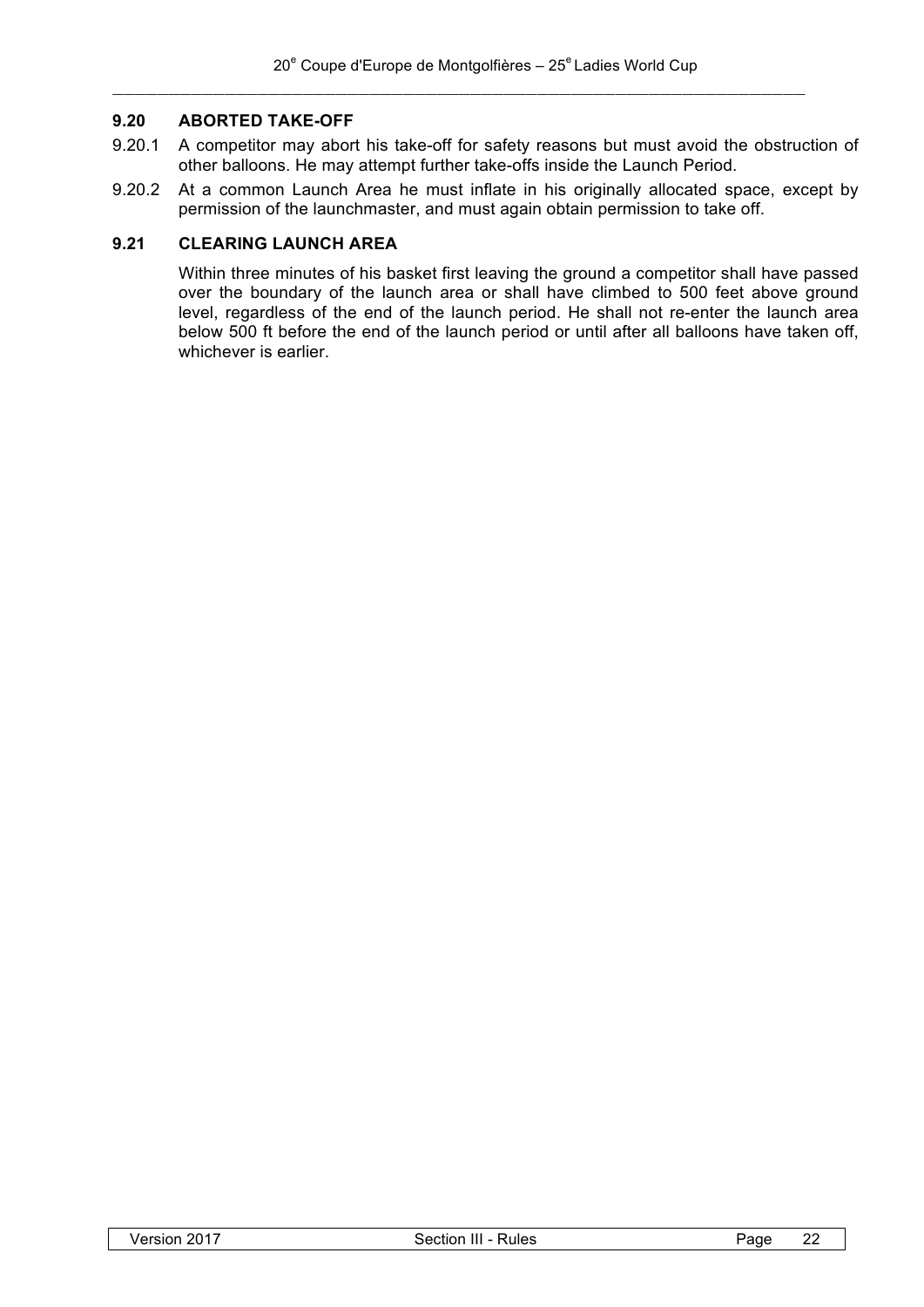# **CHAPTER 10 - FLIGHT RULES**

# **10.1 MIDAIR COLLISION**

- 10.1.1 When two balloons are converging in flight, both competitors are responsible to avoid collision. The competitor of the higher balloon shall give way and shall climb if necessary.
- 10.1.2 Competitors shall not initiate or maintain a vertical speed exceeding 1,5 m/s (300 ft/min) unless they are certain that no balloon is in their flight path.
- 10.1.3 Competitors causing a collision will be penalised by up to 1000 competition points. A repeated offence will be penalized at least 1000 competition points and the competitor may be grounded for the next flight(s).
- 10.1.4 Envelope to envelope contact in approximate level flight will generally not be penalized.
- 10.1.5 In case the competitor suffering the collision is not able to fly further tasks after the collision, the Director may award him points for the lost tasks in that flight. (COH)

#### **10.2 DANGEROUS FLYING**

Dangerous flying (e.g. any flying creating an unnecessary risk to other balloons, or people on the ground), not necessarily causing a collision, will be penalized up to disqualification from the event (GS 5.3).

# **10.3 CLEARING GOAL/TARGET AREA**

A competitor who has dropped his marker shall clear the vicinity of the goal/target as quickly as reasonably possible.

#### **10.4 DROPPING OBJECTS**

No object may be dropped from the balloon except for official markers, or small pieces of paper or similar lightweight materials for navigational purposes.

#### **10.5 BEHAVIOUR**

Competitors are required to fly with proper consideration for persons and livestock on the ground and to follow good landowner relations etiquette or code of conduct when provided. Inconsiderate behaviour by competitors or crew members, or endangering the public during flight, may be penalised by up to 1000 competition points.

#### **10.6 LIVESTOCK AND CROP**

Balloons shall not fly closer than defined from livestock or buildings containing livestock (see II-7). Competitors and crews must not damage crops unless given permission by the landowner or person responsible for the crop. Penalty: up to 1000 competition points.

# **10.7 LANDOWNER**

In these rules the term "Landowner" means the person who is responsible for any crop or livestock on the land, not necessarily the legal owner of the land itself.

# **10.8 COLLISION**

A competitor whose balloon is in collision with power or telephone wires or their supports, at any time between inflation and completion of final landing will be penalised up to 500 competition points. Collisions may additionally be penalised under the rule for dangerous flying.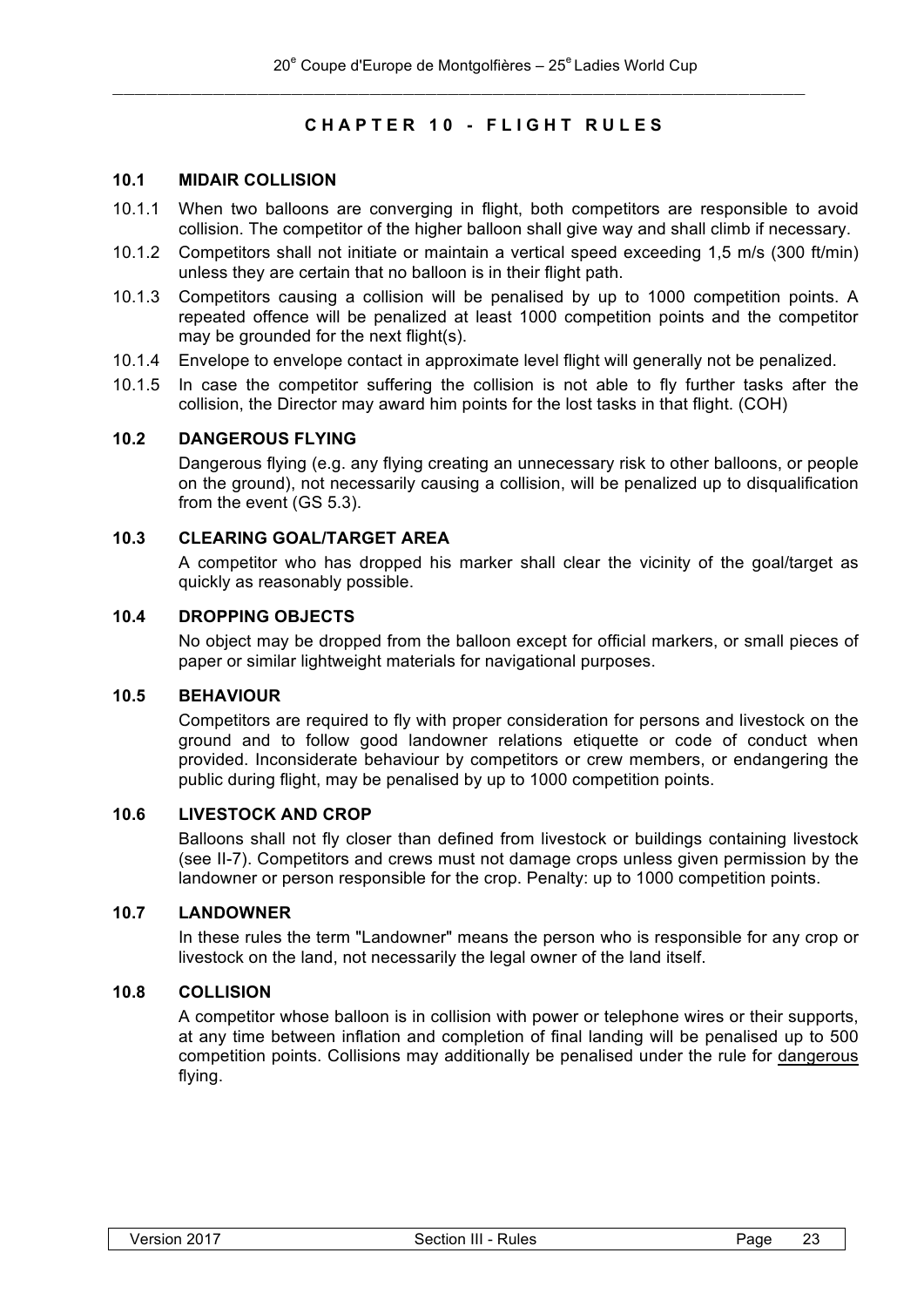#### **10.9 PERSONS ON BOARD**

- 10.9.1 Competitors may carry other crew during a flight, and they may perform any duties he wishes to assign to them, except to act as pilot-in-command.
- 10.9.2 The total number of persons on board (including competitor) shall not exceed 3.
- 10.9.3 Competitors may be required to perform a particular flight "solo" as specified in the task data. Penalty: the competitor will not achieve a result.

#### **10.10 GROUND CREW**

Each competitor shall ensure that he has sufficient crew to operate his balloon and retrieve vehicle. He shall ensure that all those involved with his balloon are adequately briefed on safety.

# **10.11 DRIVING**

Vehicles must be driven safely during the retrieve and comply with local driving laws. Penalty up to 500 competition points.

# **10.12 DISEMBARKATION**

No person may enter or leave the basket between take-off and final landing.

#### **10.13 ASSISTANCE**

The use of handling lines or any handling assistance from persons on the ground is forbidden during flight.

# **10.14 AIR LAW**

Infringements of air law which do not contravene the rules of the Event or provide competitive advantage will not be penalised by the Director except in cases of damage, disturbance or reasonable complaint from persons not connected with the Event.

# **10.15 RECALL PROCEDURE**

The organiser may introduce a recall procedure to be defined in the competition details.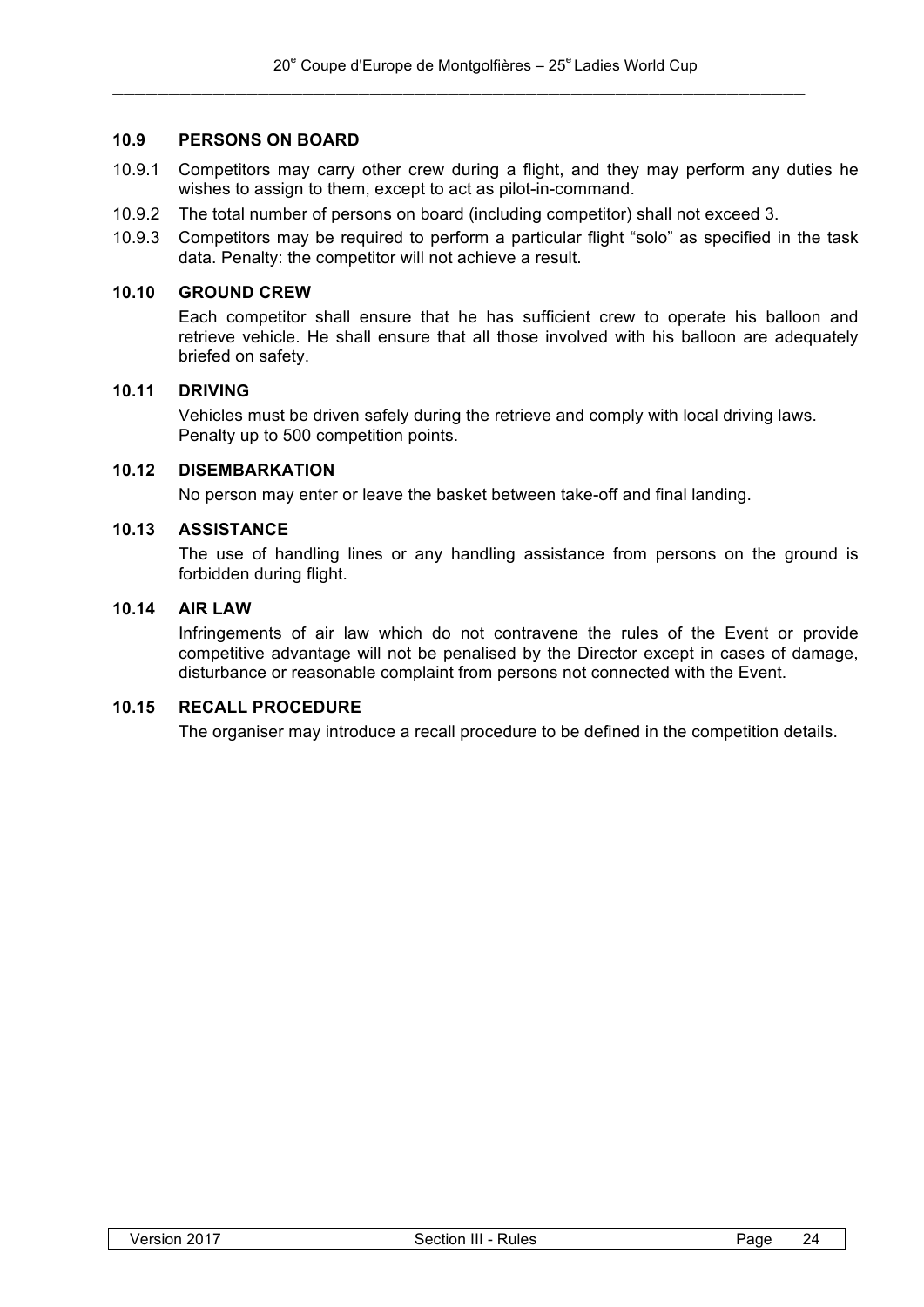# **CHAPTER 11 - LANDINGS**

# **11.1 LANDINGS**

A competitor may land at will when he has completed all tasks during flight.

#### **11.2 LANDING AT WILL**

- 11.2.1 When a competitor makes a landing at will, the landing point is the final resting place of the basket after landing.
- 11.2.2 Unless otherwise stated in the task data, a landing at will is not permitted within a MMA where a target is displayed or if no MMA is set, within 200 meters of any goal/target set by the Director or selected by the competitor or any physical mark of the competitor. (For penalty, see distance infringements).

#### **11.3 CONTEST LANDING**

- 11.3.1 In tasks where a competitor is required to produce a physical mark but does not do so, his landing will be deemed a contest landing. The scoring position for a contest landing is the final resting place of the basket. Published scoring periods and search periods apply.
- 11.3.2 No handling assistance may be received from anyone on the ground and no one of the flight crew may leave the basket before the basket has reached its final resting place.
- 11.3.3 Any retained marker must be handed over to an official at the earliest opportunity.
- 11.3.4 Unless otherwise stated in the task data, a contest landing is not permitted within 200 meters of goals/targets set by the Director or selected by the competitor or within a MMA. For penalty, see distance infringements).

# **11.4 GROUND CONTACT 1**

After passing over the boundary of any launch area, no part of the balloon or anything attached to it may make contact with the ground or water surface or anything resting on or attached to the ground, until the last task has been completed. Penalty for each contact is 100 task points if light or 200 task if solid. Note: A contact is solid if as a result a change of motion of the basket or the envelope is observed.

#### **11.5 GROUND CONTACT 2**

No part of the balloon or anything attached to it may make contact with the ground or water surface or anything resting on or attached to the ground (marker excepted), within the Marker Measuring Area if set, or within 200 meters of any goal/target set by the Director or selected by the competitor. Penalty for each contact is 100 task points if light or 500 task points if solid. The penalty is applied to the task of the goal / target involved. Note: A contact is solid if as a result a change of motion of the basket or the envelope is observed.

(Note: Competitors will not be penalised under both rules for any single contact.)

#### **11.6 PERMISSION TO RETRIEVE**

Competitors must ensure that permission has been obtained from the landowner or occupier before driving onto any land which is enclosed or cultivated or apparently private or used for agricultural purpose. Penalty up to 250 task points.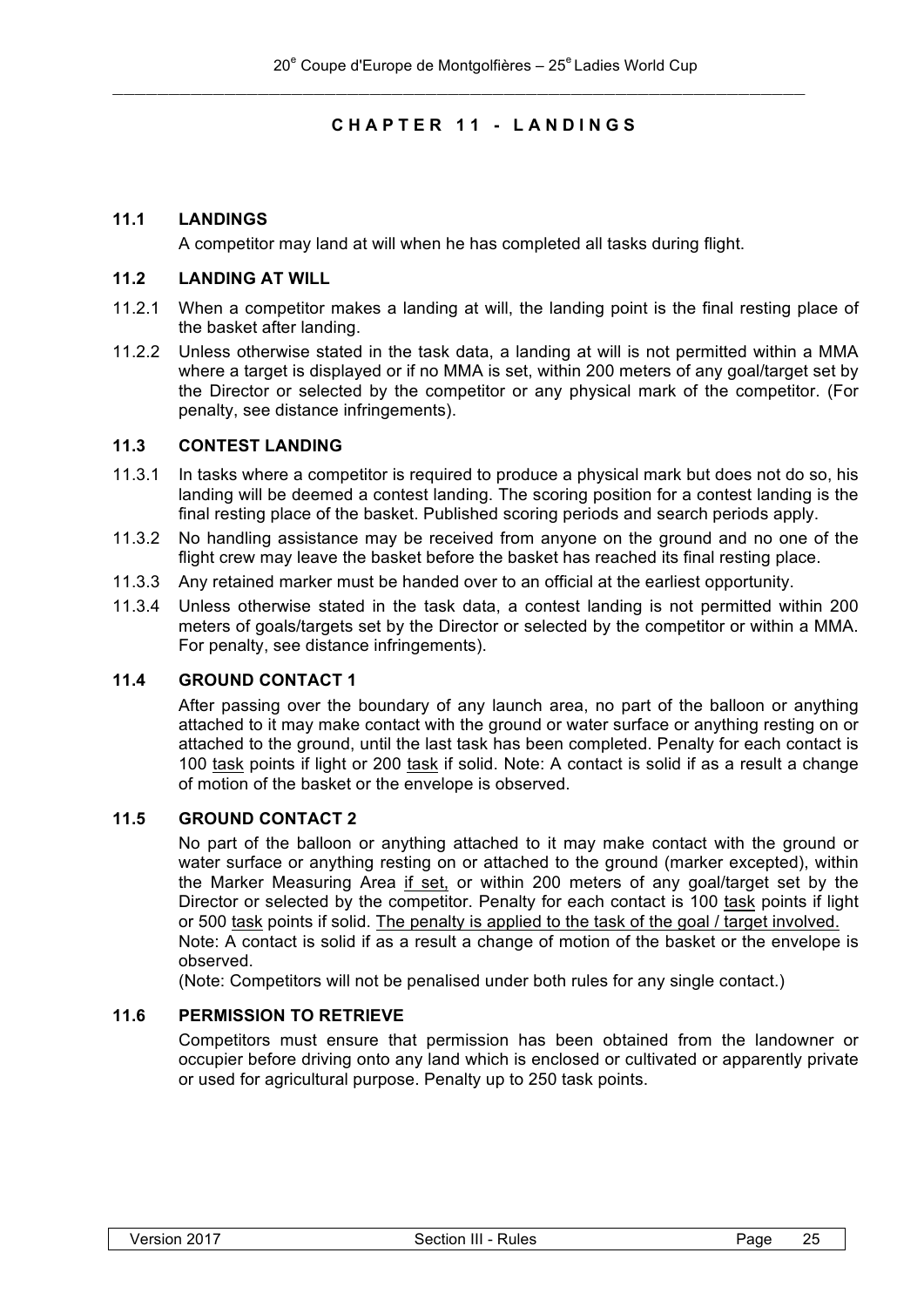# **CHAPTER 12 - GOAL, MARKER, TRACK POINT**

# **12.1 GOAL**

- 12.1.1 A place defined by grid reference to the competition map, set by the Director or chosen by a competitor.
- 12.1.2 A competitor arriving at an expected goal that was rebuilt or moved, should aim for the closest replaced goal within 100 m. If the goal has ceased to exist and no similar goal is seen within 100 m, the competitor should aim for the coordinates. These coordinates will also be taken to calculate/measure any other related tasks of that flight.
- 12.1.3 The Director may provide a list with predetermined goals. The goals are numbered by a 3 digit list number followed by the map coordinates.

#### **12.2 GOAL SELECTED BY A COMPETITOR**

- 12.2.1 A goal selected by a competitor shall appear from the map to be easily accessible to vehicles on the ground and precisely identifiable for measurement. Unless otherwise allowed in the task data, the goal shall be the intersection of two roads. According to the task data competitors may be required to choose one or more goals from the list of predetermined goals or as listed in the TDS.
- 12.2.2 Measurements will be made from a target or marked point as indicated in the TDS. In the remote case that an unmarked intersection is used or allowed to be chosen by a competitor, measurements will be made from the centre of the intersection as specified in the competition details. If the intersection shown as a crossroad on the map turns out to be a staggered tee-intersection, then the goal will be the midpoint between the points defined with the method mentioned in the competition details.
- 12.2.3 The types of roads allowed for goal declaration by competitor will be published in Section II

# **12.3 DECLARATIONS BY COMPETITORS**

- 12.3.1 A competitor shall identify his goal by map coordinates. He shall add descriptive detail to distinguish between possible goals located close together near his coordinates. For goal declaration of pre-defined goals the 3-digit goal number may be used.
- 12.3.2 In case of ambiguity between more than one valid goal within 200 m of the coordinates, the goal achieving the least advantageous result will be placed upon a competitor's declaration. If there is no valid goal shown on the map within 200 m of the coordinates, the competitor will not achieve a result.
- 12.3.3 A goal declaration violating the restrictions of Section II will be considered invalid and the competitor will not achieve a result. In case the competitor is allowed to declare more than one goal in a task and one or more goals are invalid, the competitor will be scored to the nearest valid goal if any.
- 12.3.4 In tasks where a competitor is required to declare his goal(s) or other declarations according to the TDS, he shall do so in writing and his declaration shall be deposited before declaration time at the place of the declaration box specified in the briefing data, clearly identified with his name and/or competition number. If more goals or declarations are made than permitted, the competitor will be scored to the least advantageous valid goal. A competitor who wishes to revise his declaration may deposit a further declaration, within the declaration time, provided that it is clearly marked to distinguish it from any previous declaration(s). The timekeeper will close the declaration box precisely at the declaration time, and will accept late goal declarations, writing the time in minutes and seconds on each.
- 12.3.5 Penalty for late declarations that have to be made by specified time before take-off is 100 task points per minute or part minute late. If the competitor fails to declare before take-off, he will not achieve a result.
- 12.3.6 If a declaration may be made in flight before a defined time, point or boundary and the competitor fails to do so he will not achieve a result. Goals not meeting distance limitations will be scored according to the rule on distance infringements.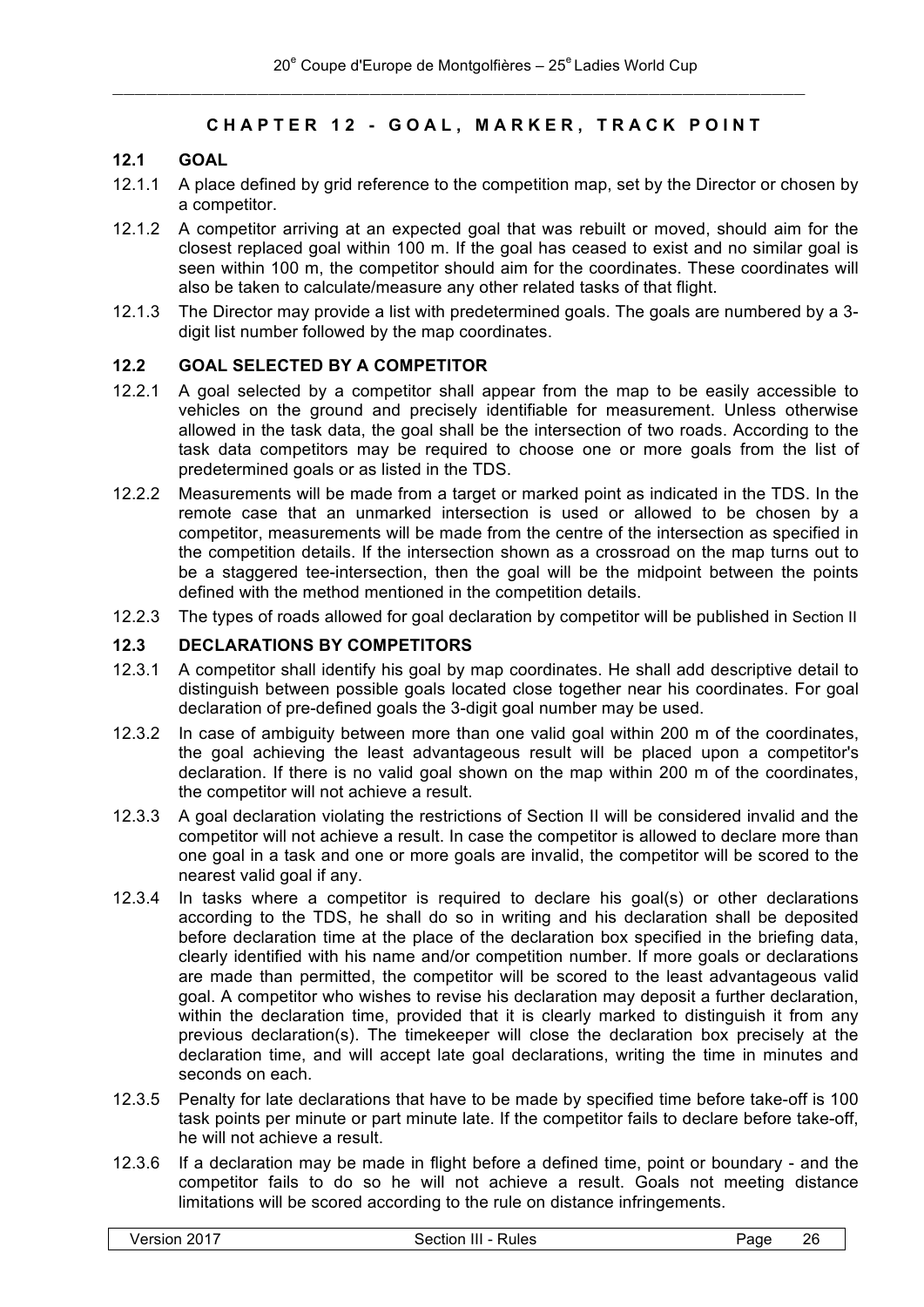# **12.4** (Not used)

#### **12.5 TARGET**

A prominent cross (as specified in the COH) displayed in the vicinity of a goal or at a specified coordinate. Where a target is displayed, any measurements are made from the target, not from the goal. A competitor reaching a goal where an expected target is not displayed should aim for the goal coordinate.

#### **12.6 MARKER**

Markers (as specified in the COH) supplied by the organizers will be used for scoring purposes to create a physical mark. Competitors are responsible for collecting the necessary marker(s) before the task. The marker must not be modified in any way. Penalty for modified or unauthorized markers is up to 250 task points.

#### **12.7** (Not used)

# **12.8 MARKER RELEASE**

The marker may be thrown by hand, unless Gravity Marker Drop is specified at the task briefing.

#### **12.9 GRAVITY MARKER DROP**

In a Gravity Marker Drop, no horizontal motion shall be applied to the marker in relation to the basket and gravity shall be the only means for the marker to drop. The person releasing the marker must hold the unrolled marker by the tail (non weighted part of the marker) and release the tail of the marker. The marker shall be allowed to fall from the top edge of the basket. The person's hand holding the tail of the marker shall not be outside the basket. Penalty for minor infringements with no competitive advantage: 50 task points. Otherwise, 50 meters will be added to the competitors result in the least advantageous direction. A marker thrown into a marker measuring area (MMA) or a scoring area will be regarded as a valid result and the penalty will be applied.

#### **12.10 FREE MARKER DROP**

The marker must be completely unrolled when released. No mechanism may be used to propel the marker. The person releasing the marker must stand on the floor of the basket. Penalty for minor infringements with no competitive advantage: 50 task points. Otherwise 50 meters will be added to the competitors result in the least advantageous direction.

#### **12.11 MARK**

- 12.11.1 A physical mark is the point on the ground vertically below the weighted part of the marker where it comes to rest after falling from the balloon. If the marker is displaced after coming to rest or disappears subsequently from view (e.g. beneath water level), the earliest position an official or observer has seen the marker in ground contact will be taken with the accuracy available. Same applies, if the marker is carried on top of another balloon.
- 12.11.2 An electronic mark is a track point specially identified for scoring purposes. The technical details and procedures are defined in Section II. If the scoring criteria defined in the TDS are not met, the competitor will not achieve a result in the relevant task. If no electronic mark is found in the recorded track the competitor will be scored to his nearest mark or landing position, whichever is best.
- **12.12** (Not used)

# **12.13 INTERFERENCE WITH MARKER**

No person other than an official may touch or interfere with a marker on the ground.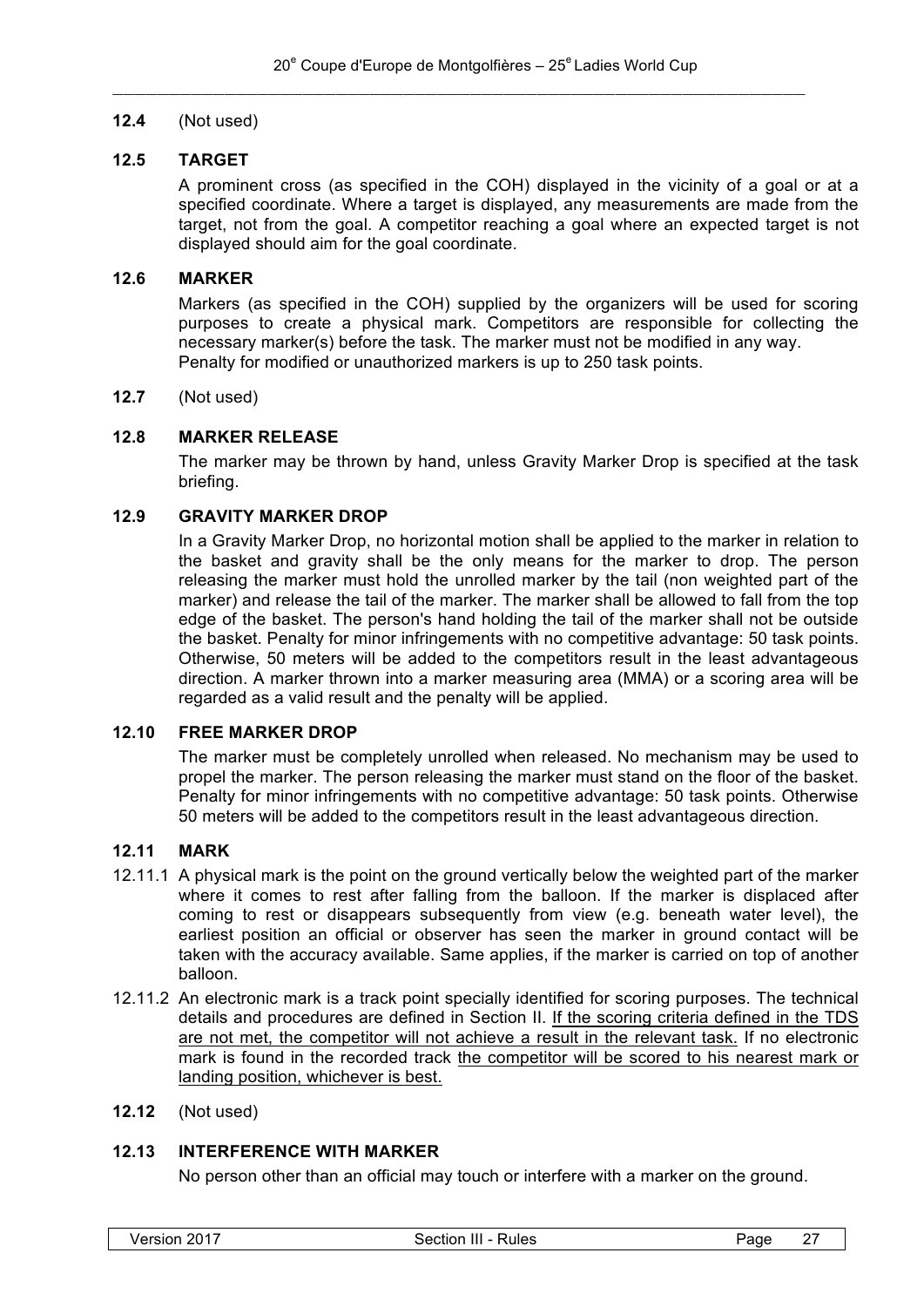# **12.14 SEARCH PERIOD**

- 12.14.1 Competitors have a specified period from the actual start of the launch period in which to find their marker(s).
- 12.14.2. The choice between searching for the marker, or first recovering the competitor rests with the competitor or his crew.

#### **12.15 LOST MARKER (in events with logger scoring)**

- 12.15.1 A marker, dropped within the Marker Measuring Area, is considered lost if it is not found and in possession of Officials within the time limit specified. Competitors may inquire with the measuring officials at a target or goal if they have doubt that their marker will be found. Competitors will not be allowed to search for markers in the MMA without the presence of an official. If a marker dropped or allegedly dropped in the MMA is considered lost, then the competitor will be scored by track point as if the competitor had missed the MMA.
- 12.15.2 If the marker has earlier been seen by an official on the ground and is estimated within the Marker Measuring Area then the official's evidence together with the logger's data will be used to determine the competitor's result, based on the least advantageous interpretation of evidence available.
- 12.15.3 Competitors may be required to pay for any marker damaged, not re-usable, lost or not brought back in time. Competitors are responsible for returning markers dropped outside the MMA.
- **12.16 LOST MARKER** (in events with observers and no logger scoring)
- 12.16.1 A marker is considered lost if it is not found and in possession of Officials or an Observer within the time limit specified, except that the Director, or his delegated official may grant an extension of this time limit if there is sufficient reason to believe that the marker(s) may be found.
- 12.16.2 If the marker has earlier been seen on or falling to the ground by an Official or Observer, then the competitor will be given an assessed result based on the least advantageous interpretation of evidence available, provided that the marker was released from an altitude lower than the one defined in Section II. Otherwise the competitor will be scored to his nearest marker or landing position, which ever is best.

#### **12.17 SCORING PERIOD**

- 12.17.1 When defined by the Director in the task briefing, the scoring period is the time limits, within which a goal/target or scoring area is valid.
- 12.17.2 A competitor will only score if his marker or any subsequent marker is found or seen falling to the ground by officials or he has landed, within the set time limit (except as noted in Rule 15.9). Otherwise he will be scored by track point.
- 12.17.3 A competitor who does not achieve a scoring position within the scoring period (if set) or within the search period (if no scoring period is set) will not achieve a result.
- 12.17.4 Under all circumstances scoring after official sunset is prohibited.

#### **12.18 SCORING AREA**

- 12.18.1 An area or areas, defined by the Director in the task data within which a valid mark or track point can be achieved. Unless otherwise stated in the task data the boundary will be the inner hard surface or gravel edge of a road, the inner bank of a river, or other defined marked area. Any part of the weighted bag that is on the inner edge will be considered valid.
- 12.18.2 A competitor who does not achieve a scoring position inside the scoring area(s) will not achieve a result.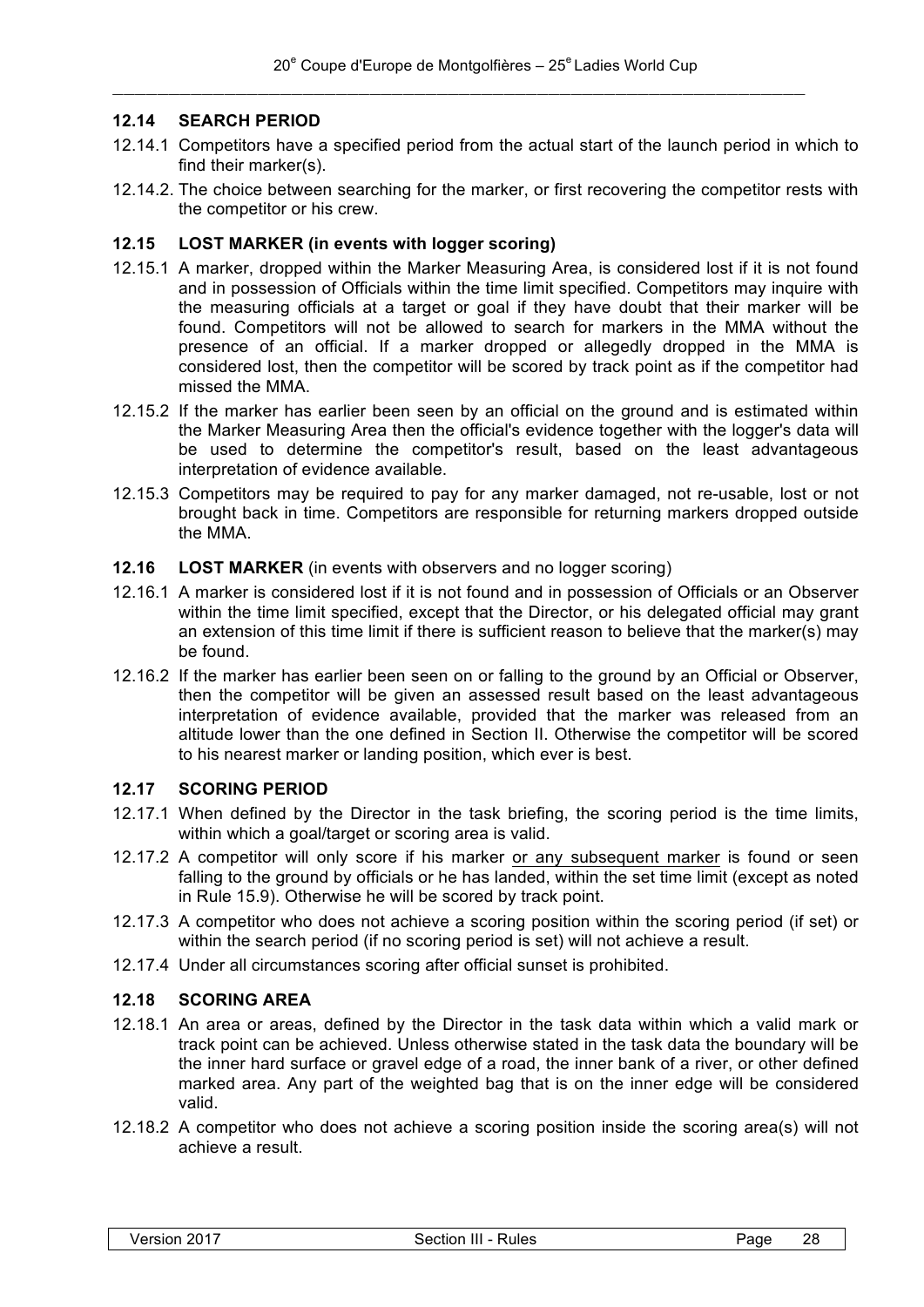# **12.19 SCORING AIR SPACE**

An air space or spaces, defined by the Director in the task data within which a valid track point can be achieved. Unless otherwise stated in the task data the boundary will be defined by coordinate lines. The altitude limits are defined by GPS altitude as recorded by the GPS logger. Any recorded track point exactly on the line or altitude limit will be considered valid.

# **12.20 MARKER MEASURING AREA**

- 12.20.1 The MMA is an area defined by a radius around a goal/target or an otherwise clearly defined area within which results will be achieved by markers.
- 12.20.2 The MMA will be provided for each task in which markers are used.
- 12.20.3 Competitors not achieving a physical mark within the MMA will be scored by track point or by their observer within limits described on the TDS (in events with observers).

#### **12.21 VALID MARK**

- 12.21.1 A physical mark is considered valid if it is within the scoring area or marker measuring area (MMA) and within the scoring period if set.
- 12.21.2 An electronic mark is considered valid if the recorded track point meets all scoring criteria defined in the TDS.
- 12.21.3 A valid physical mark shall have precedence over any track point or electronic mark.
- 12.21.4 Measurements will be made to the closest point of the weighted bag portion of the marker.

#### **12.22 TRACK POINT**

- 12.22.1 A track point is defined by recorded date / time, coordinates and altitude of a point of the track of a GPS logger.
- 12.22.2 When goals or targets are used, results based on track points will be the 2D, modified 3D or 3D-distance from the goal/target to the track or electronic mark. Details to be specified in Section II.
- 12.22.3 A competitor's result based on a track point cannot be better than the worst possible result in the MMA.
- 12.22.4 In tasks without goals or targets the horizontal distance (2D distance) between points will be used to calculate results.

# **12.23 VALID TRACK POINT**

12.23.1 A valid track point is a track point meeting all scoring criteria set in the task data like scoring area and/or scoring airspace and/or scoring period.

# **12.24 TARGET OFFICIALS**

Target Officials are assigned to establish the competitor's results and possible rule violations. In general, in all task having set goals or targets, the Target Officials will measure the results by tape or surveyor equipment within the Marker Measuring Area (MMA).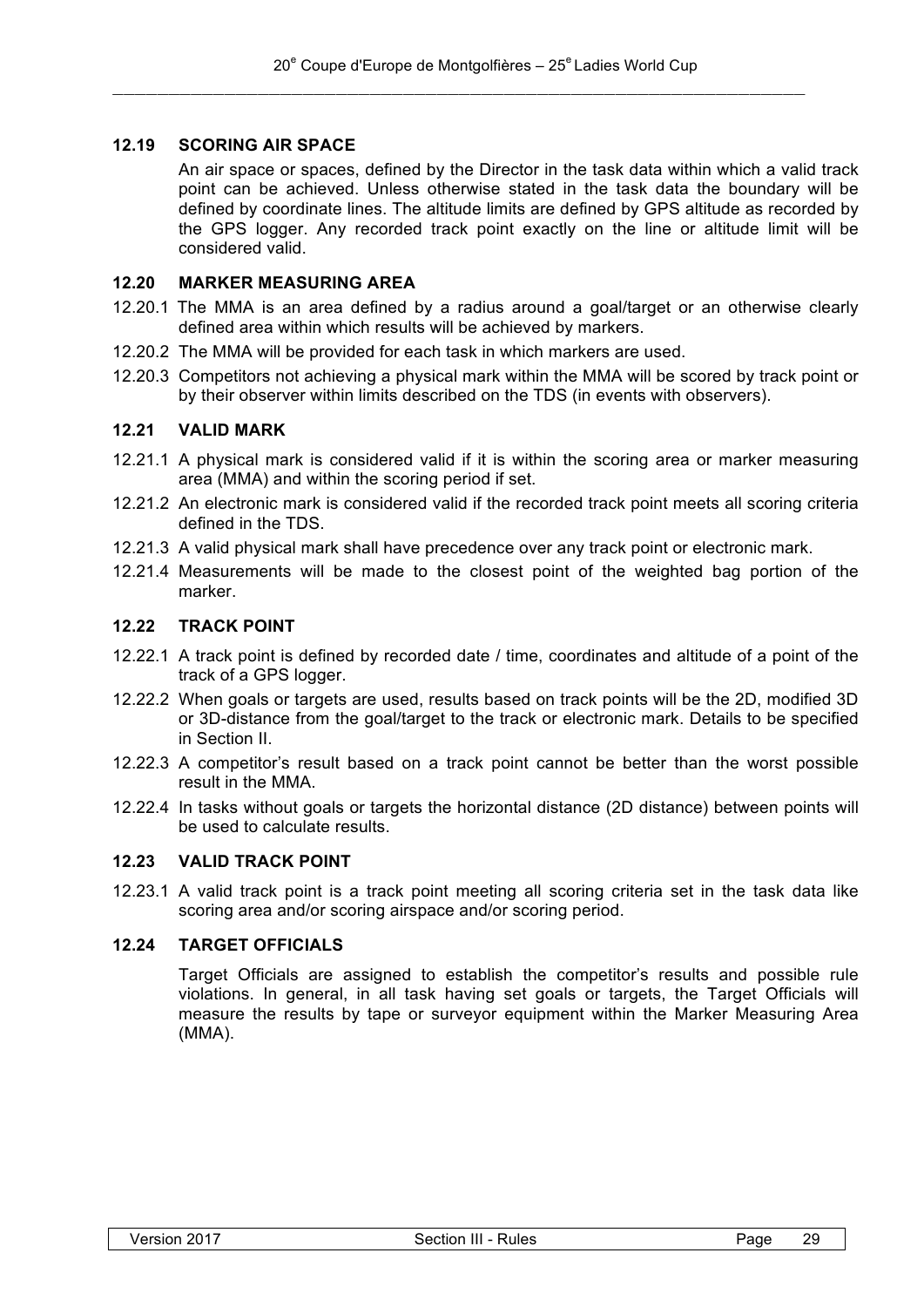# **CHAPTER 13 - PENALTIES**

# **13.1 SERIOUS INFRINGEMENTS, UNSPORTING BEHAVIOUR (sS1 An3 5 GS 5.2 part)**

 $\_$  , and the set of the set of the set of the set of the set of the set of the set of the set of the set of the set of the set of the set of the set of the set of the set of the set of the set of the set of the set of th

- 13.1.1 Serious Infringements includes dangerous or hazardous actions or repetitions of lesser infringements, and will be penalised according to the appropriate rule.
- 13.1.2 DISHONESTY OR UNSPORTING BEHAVIOUR, INCLUDING DELIBERATE ATTEMPTS TO DECEIVE OR MISLEAD OFFICIALS, WILFUL INTERFERENCE WITH OTHER COMPETITORS, FALSIFICATION OF DOCUMENTS, USE OF FORBIDDEN EQUIPMENT OR PROHIBITED DRUGS, OR REPEATED SERIOUS INFRINGEMENTS OF RULES SHOULD, AS A GUIDE, RESULT IN DISQUALIFICATION FROM THE EVENT.

#### **13.2 UNSPECIFIED PENALTIES**

- 13.2.1 A competitor infringing any rule for which the penalty is not specified may have a penalty (distance, angle or time) applied to his result or a deduction of points.
- 13.2.2 Where safety is not an issue, and no competitive advantage has been gained, he may receive a warning in the first instance.
- 13.2.3 A competitor may not be penalised for infringing a rule for which the penalty is not specified, if he has already been penalised under the same rule in a previous task, but has not been informed of the fact before the beginning of the task in question, except for follow-on tasks in the same flight.

#### **13.3 DISTANCE INFRINGEMENTS**

- 13.3.1 Where the individual launch point, a goal selected by a competitor, a mark, or a final landing infringes a distance limit at any time, the competitor will be penalised.
- 13.3.2 If a launch point infringes a natural set boundary, the infringement is the distance to the closest correct point.
- 13.3.3 Competitors landing in a MMA will not achieve a result in the related task. If no MMA is set landing within 200 m of goals / targets or any physical mark of the competitor will be penalised up to 200 task points.
- 13.3.4. Where the penalty relates a landing too close to a goal/target or mark, the competitor will only receive a penalty for the greater infringement.
- 13.3.5 The penalty will be waived if the competitor can show that he was unable to comply because of safety reasons, or because of light wind (unable to clear area within 10 minutes).
- 13.3.6 For competitors taking off too close to a goal or target, declaring a goal outside the limits specified in the TDS or otherwise abusing the set distance limits of a task, the penalty will be 2 task points per 0,1% infringement Above 25% infringement the competitor will be scored in group B.

For Elbow, Angle and Land Run Tasks, the percent infringements will be the sum of the percent infringements of each 'leg', unless otherwise defined in the TDS.

A competitor penalised under this rule cannot achieve a score less than Group B as a result of the distance infringement penalty.

# **13.4 PENALTY POINTS**

- 13.4.1 There are two kinds of point penalties: task points and competition points.
- 13.4.2 Task point penalties are subtracted from a competitor's task score, which cannot be reduced below zero. Competition point penalties are also subtracted from a competitor's task score and may result in a negative score, which will be set against his total score in the Event.

# **13.5 PROOF OF RULES VIOLATION (S1 An3 8.9)**

THE PRODUCTION AND DEMONSTRATION OF EVIDENCE FOR ANY ALLEGED INFRINGEMENT BY A COMPETITOR ALWAYS RESTS ENTIRELY WITH THE EVENT OFFICIALS. RULES SHALL NOT BE WRITTEN IN ORDER TO OBLIGE THE COMPETITOR TO PROVE HIS COMPLIANCE WITH THE RULES OR HIS INNOCENCE IN CASE OF ALLEGED INFRINGEMENT.

|  | Version 2017 |  |  |
|--|--------------|--|--|
|--|--------------|--|--|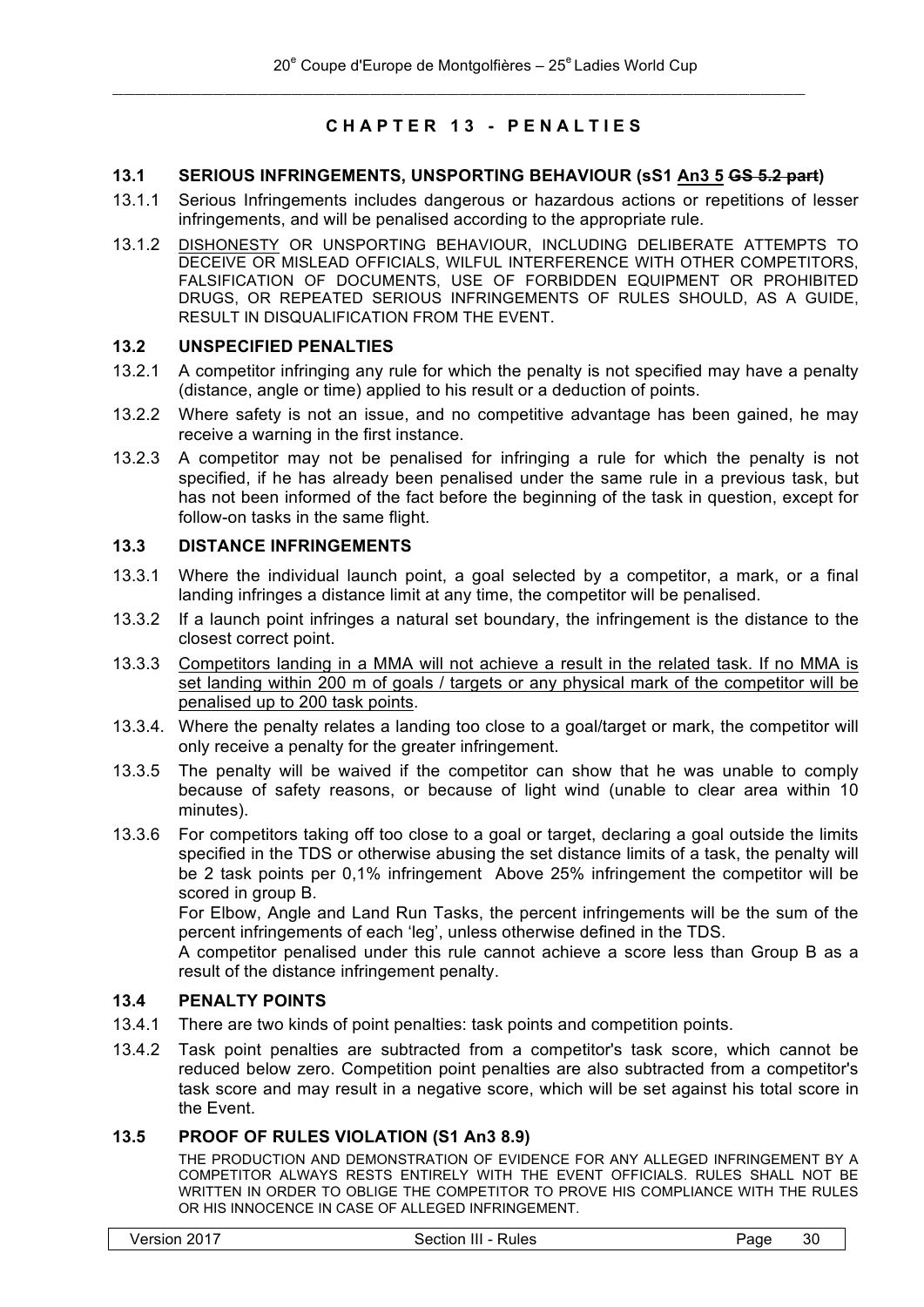# **CHAPTER 14 - SCORING**

# **14.1 RESULT**

A competitor's result is the achieved outcome in a task including result penalties. Results will be expressed in meters, square kilometers, minutes or degrees with an accuracy of two decimal places. Degrees will be measured to an accuracy on one or two decimal places depending on the distance defined in the TDS.

#### **14.2 SCORE**

A competitor's score is the number of points achieved in a task when applying the appropriate formulas. Task or competition penalties may be applied according to the rules.

# **14.3 PUBLICATION OF SCORES (S1 5.9.4 part)**

- 14.3.1 THE SCORES OF EACH TASK SHALL BE PUBLISHED WITH THE MINIMUM OF DELAY on the Official Notice Board.
- 14.3.2 Task score sheets shall include:
	- a. EVENT NAME, TASK DATE and time, TASK SEQUENCE NUMBER, TASK NAME AND RULES reference.
	- b. For each competitor his: rank, competition number and name, result, score and if applicable, penalties followed by the kind of penalty, a rule reference and a brief description.
	- c. THE FIXED DATA USED IN THE SCORING FORMULAS (P, A, M, RM, W AND SM) and the checksum.
	- d. Publication date and time, version number and signature of the Director.
	- e. IF MORE THAN ONE score SHEET VERSION IS PUBLISHED FOR A PARTICULAR TASK, THE CHANGES FROM THE PREVIOUS ISSUE SHALL BE MARKED AND THE DIFFERENT VERSIONS SHALL BE NUMBERED IN SEQUENCE.
- 14.3.3 Task score sheets will have the following status:

PROVISIONAL: Provisional scores are published for information only and have no validity for timing purposes.

OFFICIAL: Time periods for complaints/protests start from the publication of official scores.

FINAL: Official scores become final after all relevant time periods have expired. The jury may require a correction of the results and/or penalties prior to approving and signing the final scores.

- 14.3.4 Total score sheets shall include:
	- a. Event name

b. For each competitor his rank, competition number & name, total score and task scores

- c. Task checksums.
- 14.3.5 Total scores are for information only and will not carry a signature.

# **14.4 RANKING ORDER**

14.4.1 Competitors will be ranked in order of performance according to the rules for each task, after adjustment for any result penalties. Competitors will be ranked in the following groups for each task:

Group A. Competitors whose results have been measured, or assessed under the rule for lost markers.

Group B. Competitors flying the task, but not achieving a result. They will be scored equally using Formula Three, or share equally the remaining points available using Formula Two, whichever is the higher.

Group C. Competitors not making a valid launch or disqualified in the Event, all scoring zero points.

14.4.2 After calculating the points score with the applicable formula, any penalty points will be subtracted to obtain the competitors final task score. The competitors final task scores will be ranked again before being published.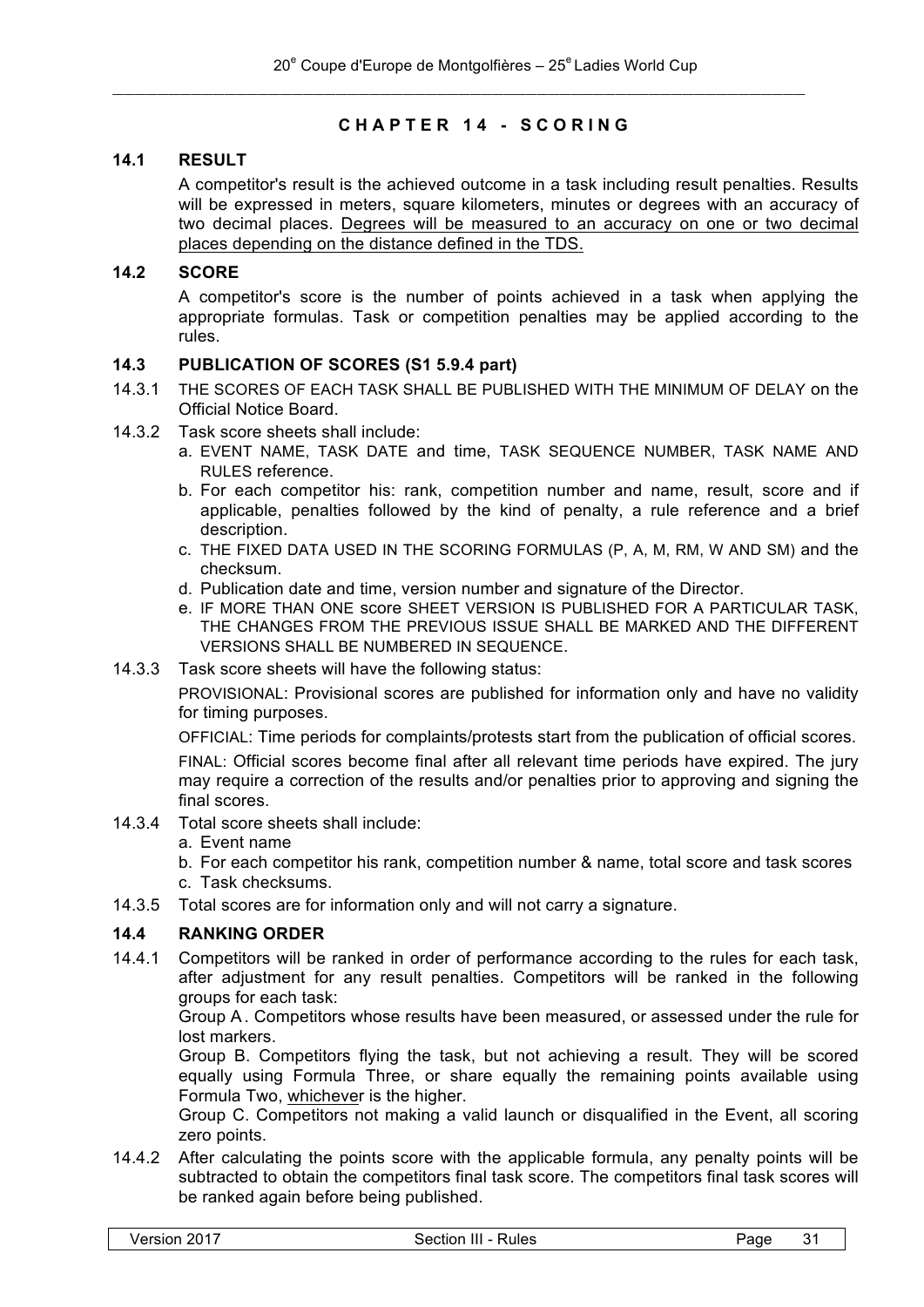# **14.5 POINTS FORMULA**

- 14.5.1 Each competitor will then be awarded a number of points according to his performance. The formula to be used will depend on the competitor's place in the ranking order for the Task.
- 14.5.2 The best result will be awarded 1000 points before points penalties.
- 14.5.3 The superior half of the results will receive a score between 1000 and approximately 500 points, in proportion to their performance using Formula One.
- 14.5.4 The inferior half of the results will receive a score between approximately 500 points and 0 points according to their relative position in the ranking order using Formula Two.
- 14.5.5 FORMULA ONE: (superior half of performances).

1000 - [(1000 - SM)/(RM - W)] x (R - W)

FORMULA TWO: (inferior half of performances).

1000 x  $(P + 1 - L)/P$ 

FORMULA THREE: (competitors in group B).

1000 x  $[(P + 1 - A)/P] - 200$ 

- P = number of competitors entered in the competition.
- $M =$  P/2 (rounded to the next higher number) (Median Rank).
- $R =$  competitor's result (meters, etc.) if in the superior half.
- RM = result achieved by the median ranking competitor.
- $L =$  competitor's ranking position if in the inferior portion.
- $W =$  the winning result of the task.<br>A = number of competitors in grou
- number of competitors in group A.
- SM = rounded points score of the median ranking competitor, calculated under formula two.
- 14.5.6 If fewer than half of the competitors achieve a result in the task, the following changes in definition will apply:
	- RM = lowest ranking result in group A.
	- SM = rounded score of the lowest ranking competitor in group A, calculated under Formula Two.
	- M = lowest ranking competitor in group A.
- 14.5.7 In tasks where no competitor achieves a result, all competitors in group B will receive a score of 500 points before any penalty points.
- 14.5.8 Points scores will be rounded to the nearest whole number.

# **14.6 PRECISION**

- 14.6.1 Results shall be established with the highest precision at hand.
- 14.6.2 The following standards will be used:

| Precision   | Printout example [m] |
|-------------|----------------------|
| centimeters | 1.23                 |
| decameters  | 1250.00              |
| meters      | 1231.00              |
|             |                      |

Any combination of result methods will revert to the lowest precision method used. If positions can be determined relative to a common coordinate with a more accurate method, the precision of that method will be used.

Interpolation between track points may be used to establish the scoring position.

- 14.6.3 Results are considered tied when the outcome is the same after applying above mentioned principles. Competitors whose results are tied will share equally between them the points which they would have received had they not been so tied.
- 14.6.4 The altitude used in competition is specified in Section II.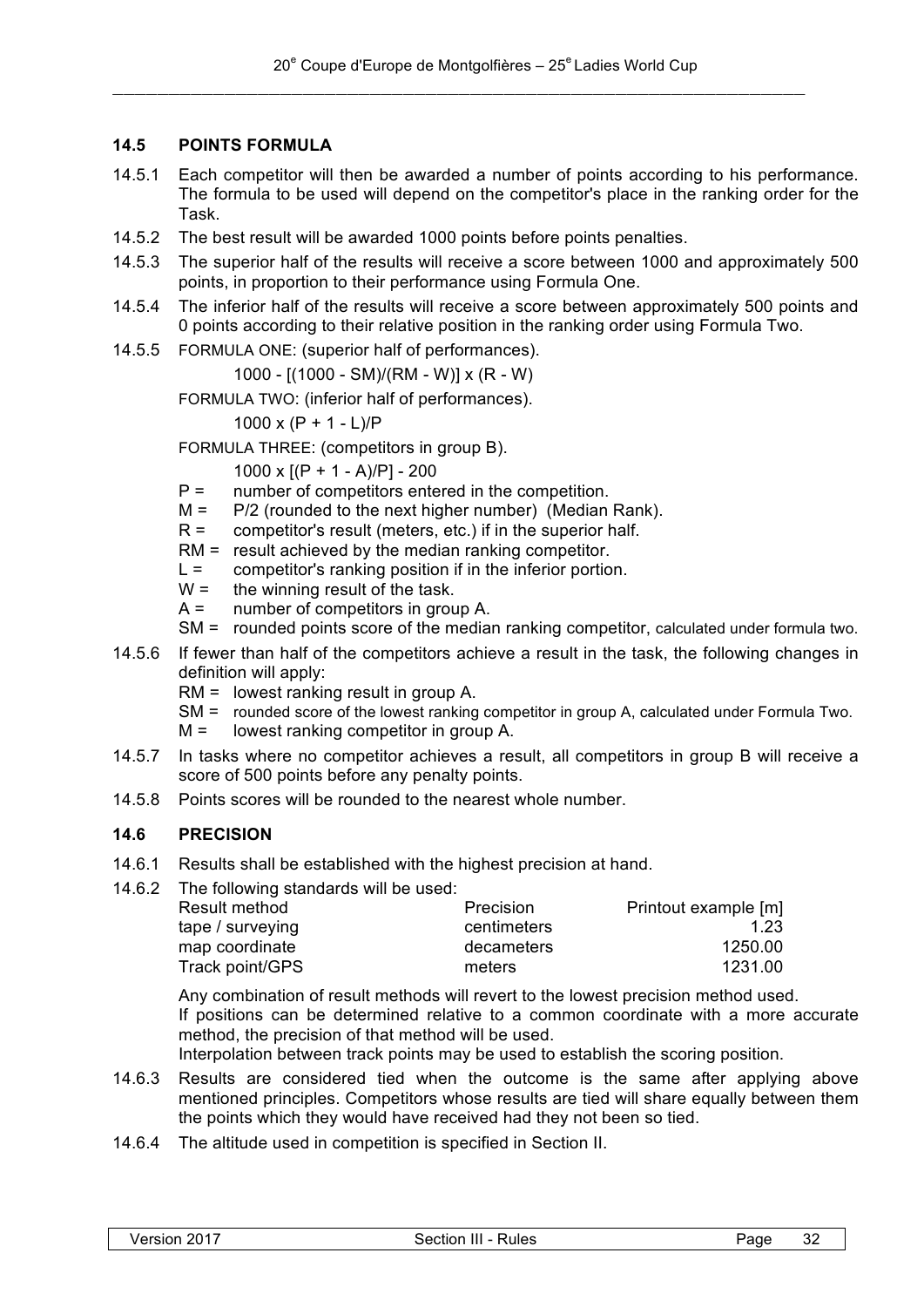# **14.7 MEASURING for events without logger scoring**

- 14.7.1 Measurements by the measuring officials take precedence.
- 14.7.2 Within 200m, tape/surveying, should be used. If there is reason to believe that a GPS measurement may be more accurate or safer for officials/crew than the tape/surveying, a GPS measurement shall be recorded.
- 14.7.3 All marks outside 200m shall be recorded by GPS. In case of a goal selected by the competitor, the coordinates of the goal shall also be recorded by GPS.

### **14.8 TOTAL SCORES**

- 14.8.1 The Total Score is the addition of the individual task scores.
- 14.8.2 Where two competitors have equal total scores in the Event, the competitor with the smaller difference between his best and worst scores will be ranked higher.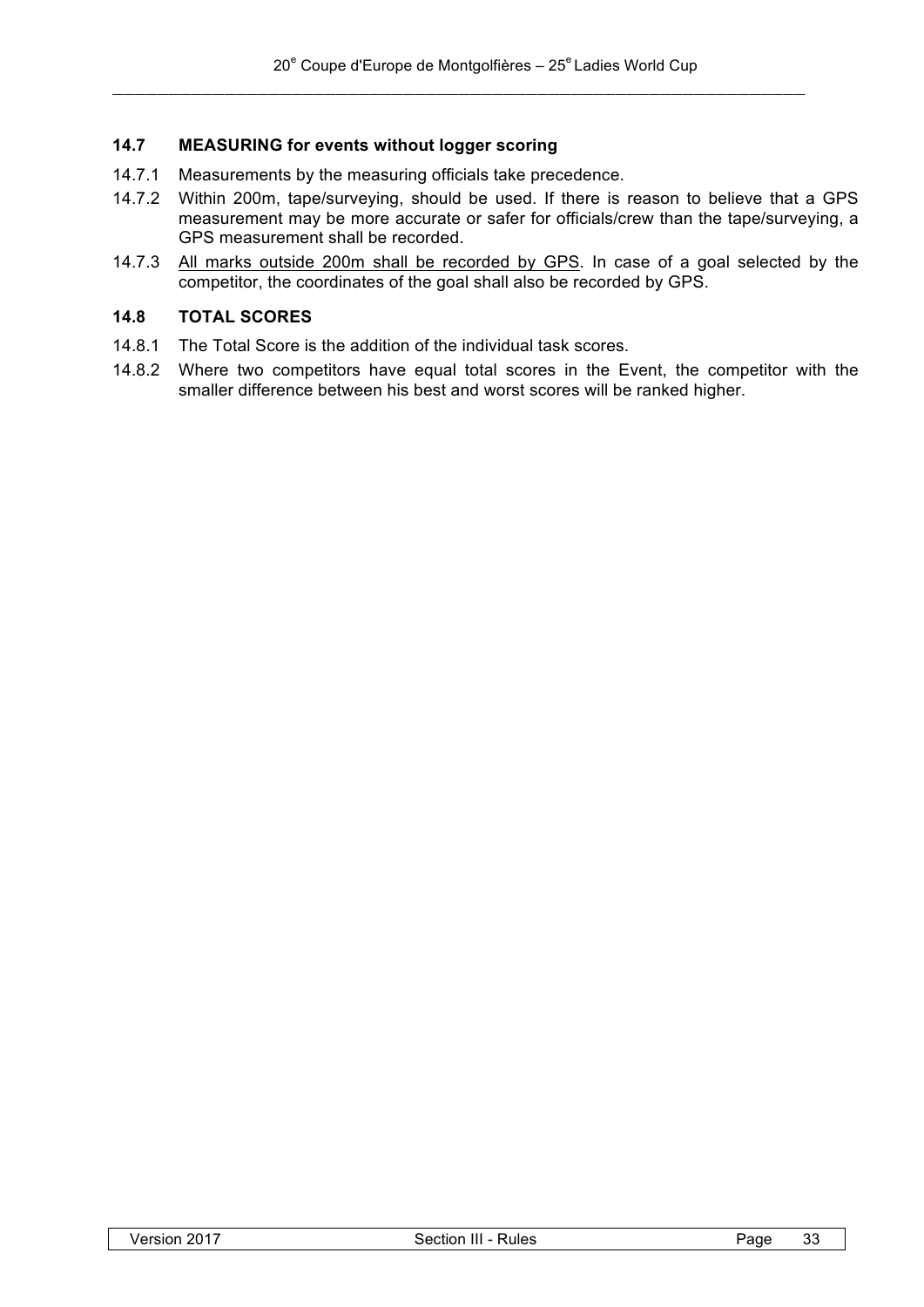# **CHAPTER 15 - TASKS**

#### **15.1 PILOT DECLARED GOAL (PDG)**

- 15.1.1 Competitors will attempt to achieve a mark or valid track point close to a goal selected and declared by him.
- 15.1.2 Task data:
	- a. method of declaration
	- b. number of goals permitted
	- c. goals available for declarations
	- d. minimum and maximum distances of goal(s) from CLP or ILP as per task data sheet.
- 15.1.3 The result is the distance from the mark or closest valid track point to the nearest valid declared goal. Smallest result is best.

#### **15.2 JUDGE DECLARED GOAL (JDG)**

- 15.2.1 Competitors will attempt to achieve a mark or valid track point close to a set goal.
- 15.2.2 Task data: a. position of set goal/target
- 15.2.3 The result is the distance from the mark or closest valid track point to the target, if displayed, or goal. Smallest result is best.

# **15.3 HESITATION WALTZ (HWZ)**

- 15.3.1 Competitors will attempt to achieve a mark or valid track point close to one of several set goals.
- 15.3.2 Task data: a. position of various set goals/targets
- 15.3.3 The result is the distance from the mark or closest valid track point to the nearest target, if displayed, or goal. Smallest result is best.

#### **15.4 FLY IN (FIN)**

- 15.4.1 Competitors will find their own launch areas and attempt to achieve a mark or valid track point close to a set goal or target.
- 15.4.2 Task data: a. position of set goal/target
- 15.4.3 The result is the distance from the mark or closest valid track point to the target, if displayed, or goal. Smallest result is best.
- 15.4.4 Only one scoring attempt (marker drop) may be made.

In events without logger scoring, a contest landing shall be declared as such to the appointed observer at the earliest opportunity.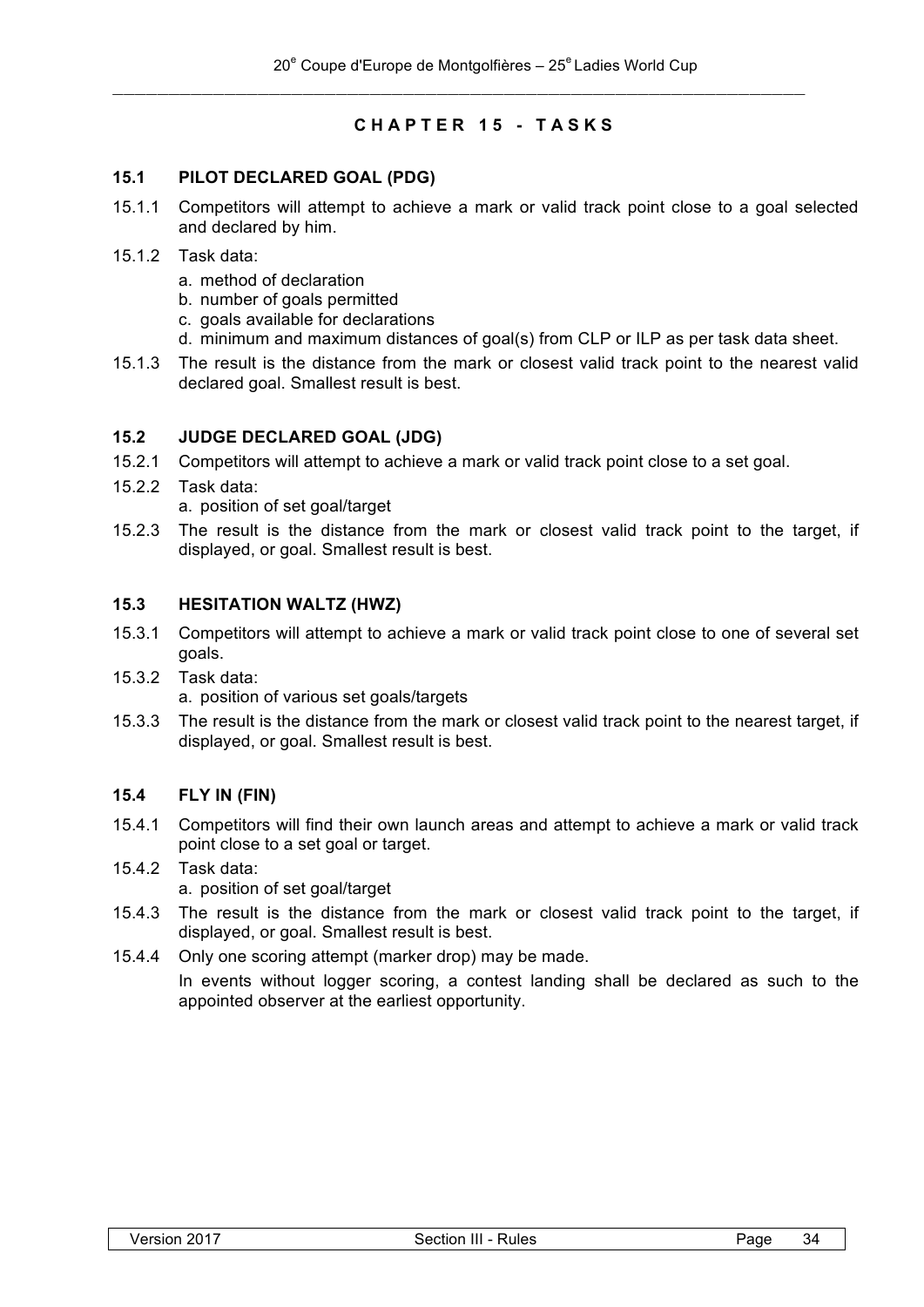#### **15.5 FLY ON (FON)**

- 15.5.1 Competitors will attempt to achieve a mark or valid track point close to a goal selected and declared by them before take-off or during flight.
- 15.5.2 Task data:
	- a. method of declaration
	- b. number of goals permitted
	- c. goals available for declarations
	- d. minimum and maximum distance between previous mark and declared goal.
- 15.5.3 The result is the distance from the mark or closest valid track point to the nearest valid declared goal. Smallest result is best.
- 15.5.4 Declaration method for events with observers:

The competitor must declare his Fly On goal(s) either on the previous marker or on his assigned observer's report form. The declaration can take place at any time prior to dropping the previous marker.

The declaration must be written by the pilot. A verbal declaration will not be recorded. If the observer is flying in the basket, he should witness and record any declaration written on the marker before the marker is released.

Any valid declaration on the marker will invalidate all declarations on the observer report form.

If no valid goal is declared the competitor will not achieve a result. If more goals are declared than are permitted the competitor will be scored to the least advantageous valid goal.

#### **15.6 HARE AND HOUNDS (HNH)**

- 15.6.1 Competitors will follow a hare balloon and attempt to achieve a mark or valid track point close to a target displayed by the hare no more than two meters upwind of the basket after landing.
- 15.6.2 Task data:

a. description of the hare balloon

b. intended flight duration of the hare balloon.

- 15.6.3 The result is the distance from the mark or closest valid track point to the target. Smallest result is best.
- 15.6.4 Variation from intended flight duration of the hare shall not be ground for complaint.
- 15.6.5 The hare may deflate after landing and may be removed from the field.
- 15.6.6 The hare may display a banner hanging below his basket. No competitor shall display any banner hanging below the basket during this task.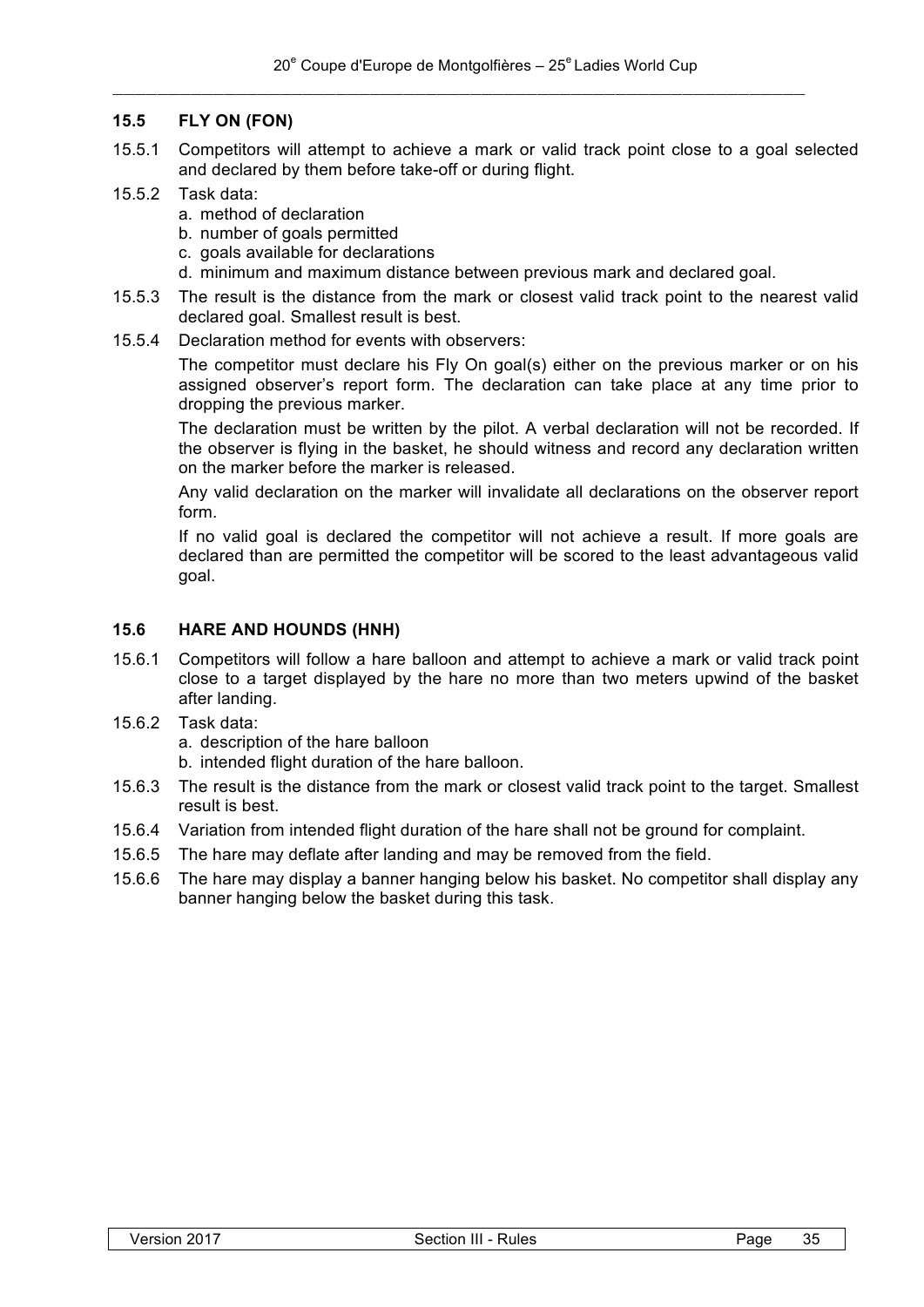# **15.7 WATERSHIP DOWN (WSD)**

- 15.7.1 Competitors will fly to the launch point of a hare balloon, follow the hare and attempt to achieve a mark or valid track point close to a target displayed by the hare no more than two meters upwind of the basket after landing.
- 15.7.2 Task data:
	- a. description of the hare balloon
	- b. location of the launch point of the hare balloon
	- c. set take-off time of the hare balloon
	- d. intended flight duration of the hare balloon
- 15.7.3 The result is the distance from the mark or closest valid track point to the target. Smallest result is best.
- 15.7.4 If the hare balloon does not take off within 5 minutes after the set time then this task is considered cancelled.
- 15.7.5 Variation from the flight duration of the hare shall not be ground for complaint.
- 15.7.6 The hare may deflate after landing and may be removed from the field.
- 15.7.7 The hare may display a banner hanging below his basket. No competitor shall display any banner hanging below the basket during this task.

# **15.8 GORDON BENNETT MEMORIAL (GBM)**

- 15.8.1 Competitors will attempt to achieve a mark or valid track point within a scoring area(s) close to a set goal.
- 15.8.2 Task data:
	- a. position of goal/target
	- b. description of scoring area(s)
- 15.8.3 The result is the distance from the mark or closest valid track point to the target, if displayed, or goal. Smallest result is best.

#### **15.9 CALCULATED RATE OF APPROACH TASK (CRT)**

- 15.9.1 Competitors will attempt to achieve a mark or valid track point within a valid scoring area close to a set goal. The scoring area(s) will have unique times of validity.
- 15.9.2 Task data: a. position of goal/target.
	- b. description of scoring area(s) and their validity times.
- 15.9.3 The result is the distance from the mark or closest valid track point to the target, if displayed, or goal. Smallest result is best.
- 15.9.4 A competitor who does not achieve a mark or track point inside a scoring area during its time of validity, will not achieve a result.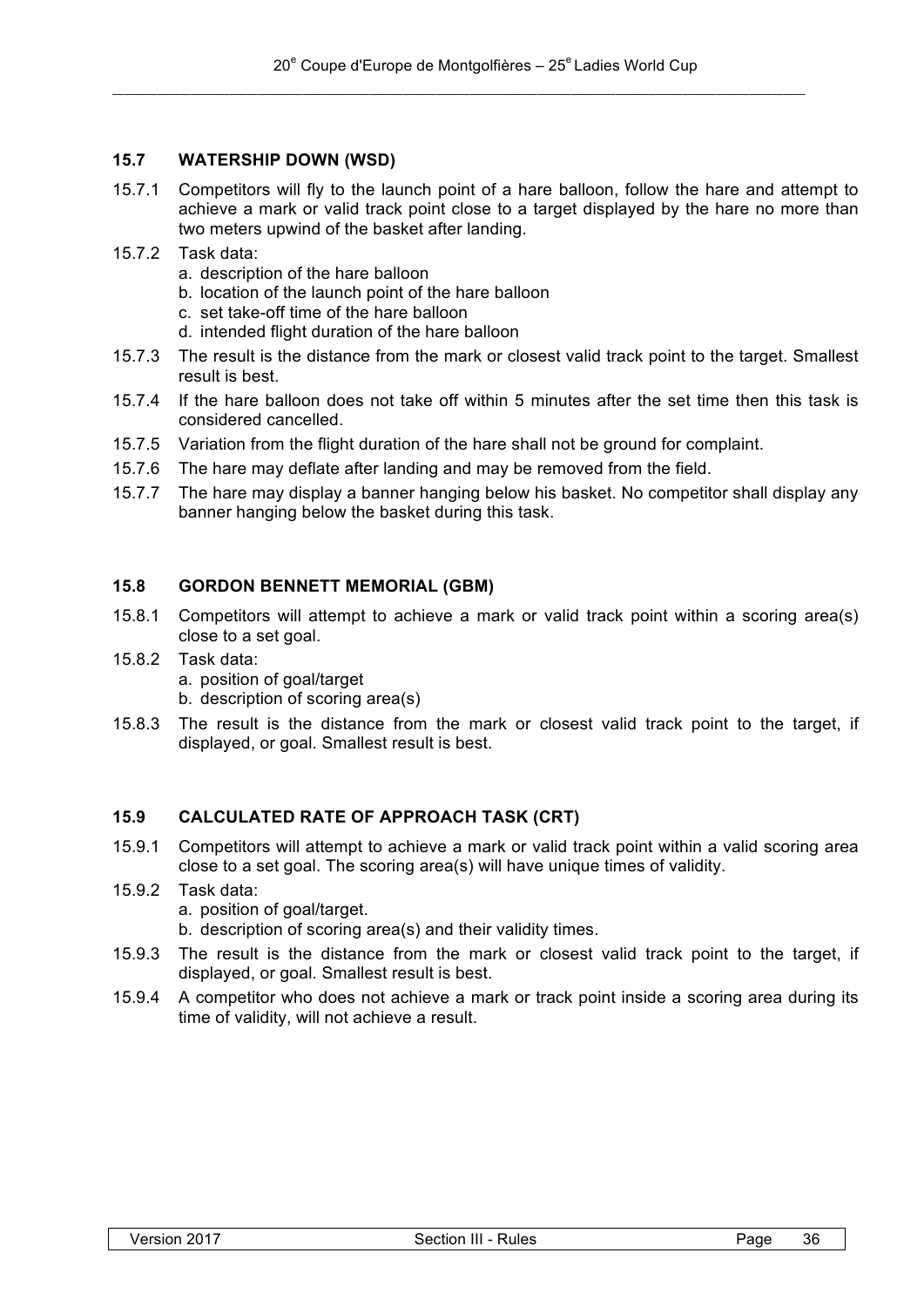# **15.10 RACE TO AN AREA (RTA)**

- 15.10.1 Competitors will attempt to achieve a mark or valid track point, as specified in the task data, in the shortest time within a scoring area(s) or airspace(s).
- 15.10.2 Task data:
	- a. arrangements of timing
	- b. description of scoring area(s)
- 15.10.3 The result is the elapsed time from the take off to the mark or first valid track point. Smallest result is best.
- 15.10.4 The timing ends at the moment the marker is released, falling or on the ground as seen by the officials, the electronic mark is dropped or at the moment of the first valid track point in the scoring area, if track points only was set. If Observers are used, they must ensure that they have stop-watches when observing in this task.

# **15.11 ELBOW (ELB)**

- 15.11.1 Competitors will attempt to achieve the greatest change of direction in flight.
- 15.11.2 Task data: (If no markers are used)
	- a. description of track point "A"
	- b. description of track point "B"
	- c. description of track point "C"
- 15.11.3 Task data: (if observers and markers are used)
	- a. description of point "A", "B" and "C".
	- b. minimum and maximum distances from "A" to "B".
	- c. minimum and maximum distances from "B" to "C".
- 15.11.4 The result is 180 degrees minus the angle ABC. Greatest result is best.

# **15.12 LAND RUN (LRN)**

- 15.12.1 Competitors will attempt to achieve the greatest area of a triangle "A", "B" and "C"
- 15.12.2 Task data:
	- a. location of point "A"
	- b. method of determining point "B"
	- c. method of determining point "C"
	- d. description of scoring area(s)
- 15.12.3 The result is the area of triangle ABC. Greatest result is best.

# **15.13 MINIMUM DISTANCE (MDT)**

- 15.13.1 Competitors will attempt to achieve a mark or valid track point close to the reference point, after flying a minimum set time or distance.
- 15.13.2 Task data:
	- a. arrangements of timing
	- b. minimum set time or distance
	- c. reference point
- 15.13.3 The result is the distance from the mark or closest valid track point to the reference point. Smallest result is best.
- 15.13.4 The scoring position is the mark or best track point after the minimum time or distance has elapsed. If Observers are used, the scoring position is the mark if the observer has seen the marker drop after the minimum set time. Otherwise the scoring position will be the landing position, provided that the balloon has been seen by an official to be still airborne after the minimum time.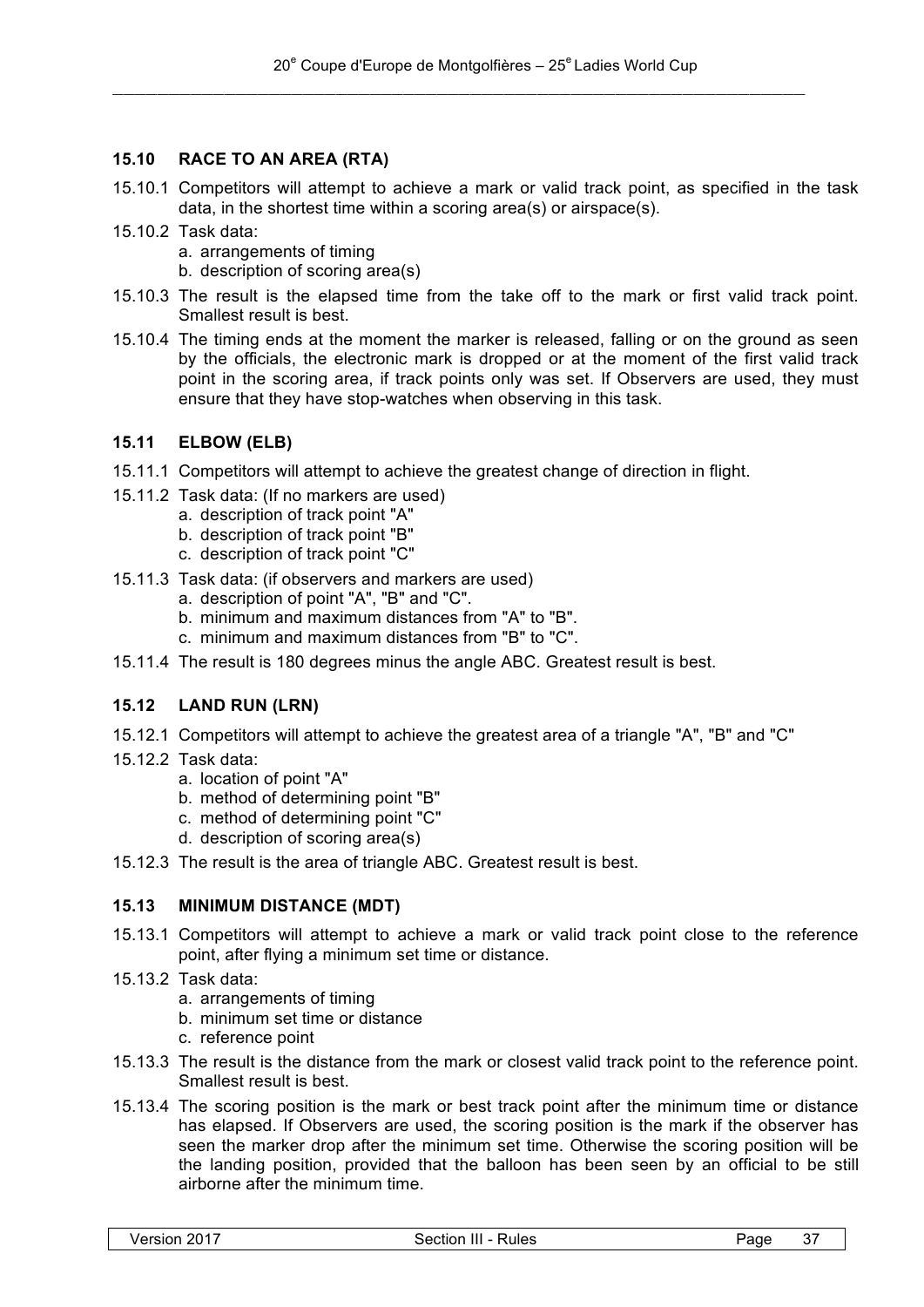# **15.14 SHORTEST FLIGHT (SFL)**

- 15.14.1 Competitors will attempt to achieve a mark or valid track point close to the reference point within a set scoring area(s).
- 15.14.2 Task data:
	- a. description of scoring area(s)
	- b. reference point.
- 15.14.3 The result is the distance from the mark or best valid track point to the reference point. Smallest result is best.

#### **15.15 MINIMUM DISTANCE DOUBLE DROP (MDD)**

- 15.15.1 Competitors will attempt to achieve two marks or valid track points close together in different scoring areas.
- 15.15.2 Task data:

a. description of scoring areas

- 15.15.3 The result is the distance between the marks or track points. Smallest result is best.
- 15.15.4 Competitors will not achieve a result, unless they have valid track points or marks in different scoring areas as per the TDS.

#### **15.16 MAXIMUM DISTANCE TIME (XDT)**

- 15.16.1 Competitors will attempt to achieve a mark or valid track point far away from the reference point, within a maximum set time.
- 15.16.2 Task data:
	- a. maximum set time
	- b. arrangements for timing
	- c. reference point
- 15.16.3 The result is the distance from the mark or furthest valid track point to the reference point. Greatest result is best.
- 15.16.4 (for events with observers)

If the observer does not see the marker release, falling or on the ground or the marker is not recovered in his hands within the maximum set time, the competitor will not achieve a result.

#### **15.17 MAXIMUM DISTANCE (XDI)**

- 15.17.1 Competitors will attempt to achieve a mark or valid track point far away from the reference point within a set scoring area(s).
- 15.17.2 Task data:
	- a. description of scoring area(s)
	- b. reference point
- 15.17.3 The result is the distance from the mark or valid track point to the reference point. Greatest result is best.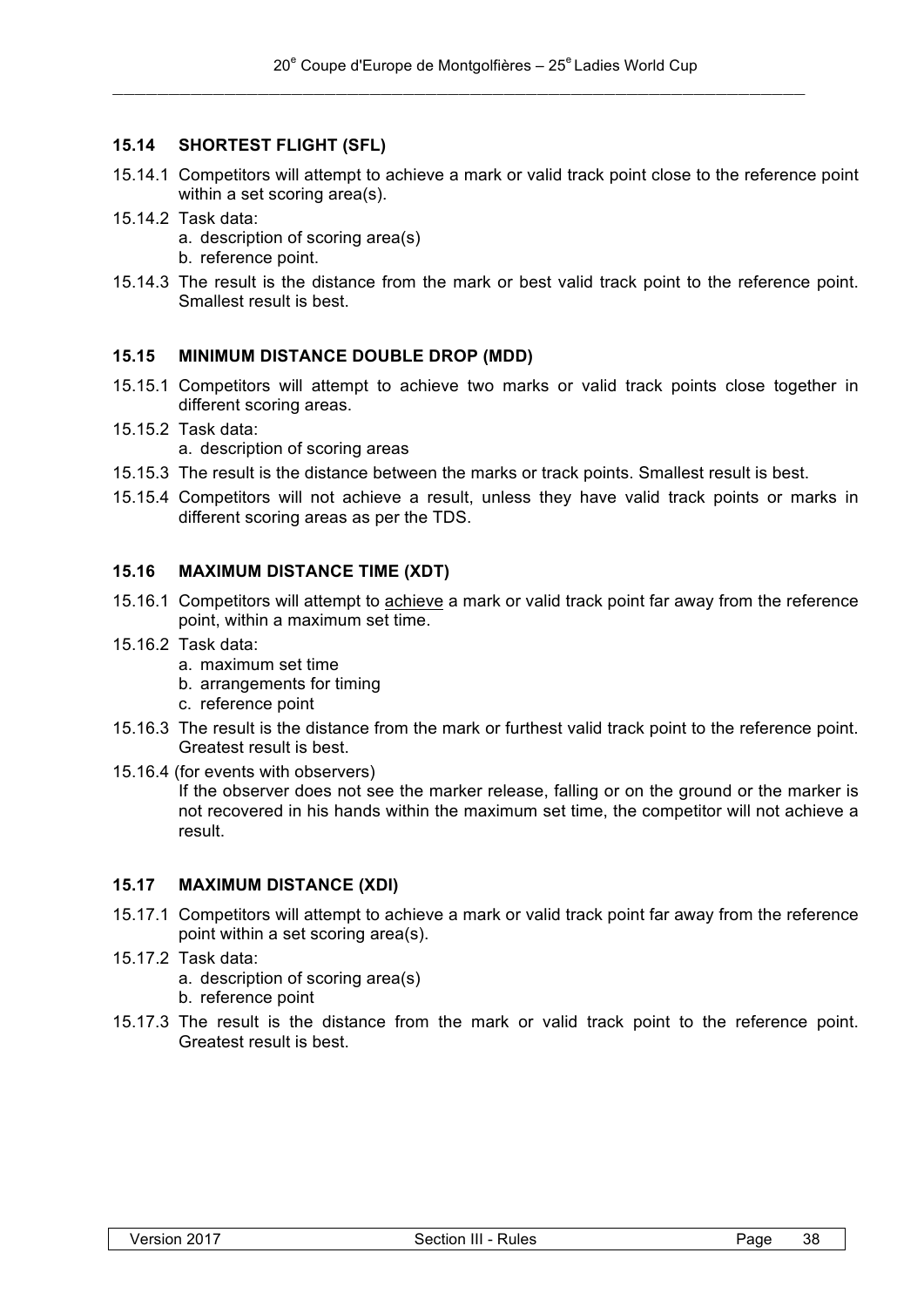# **15.18 MAXIMUM DISTANCE DOUBLE DROP (XDD)**

- 15.18.1 Competitors will attempt to achieve two marks or valid track points far apart in the scoring area(s).
- 15.18.2 Task data:
	- a. description of the scoring area(s)
- 15.18.3 The result is the distance between the marks or farthest valid track points. Greatest result is best.

# **15.19 ANGLE (ANG)**

- 15.19.1 Competitors will attempt to achieve the greatest change of direction from a set direction. The change of direction is the angle between the set direction and line "A-B".
- 15.19.2 Task data:
	- a. description of point "A" and "B"
	- b. set direction
	- c. minimum and maximum distances from "A" to "B"
- 15.19.3 The result is the angle between the set direction and the line "A-B". Greatest result is best.

#### **15.20 3D Shape Task (3DT) (for events with logger scoring)**

- 15.20.1 Competitors will attempt to achieve the greatest distance within a set airspace.
- 15.20.2 Task data:
	- a. description of set airspace(s).
- 15.20.3 The result is the accumulated horizontal distance between valid track points in the set airspace(s). Greatest result is best.